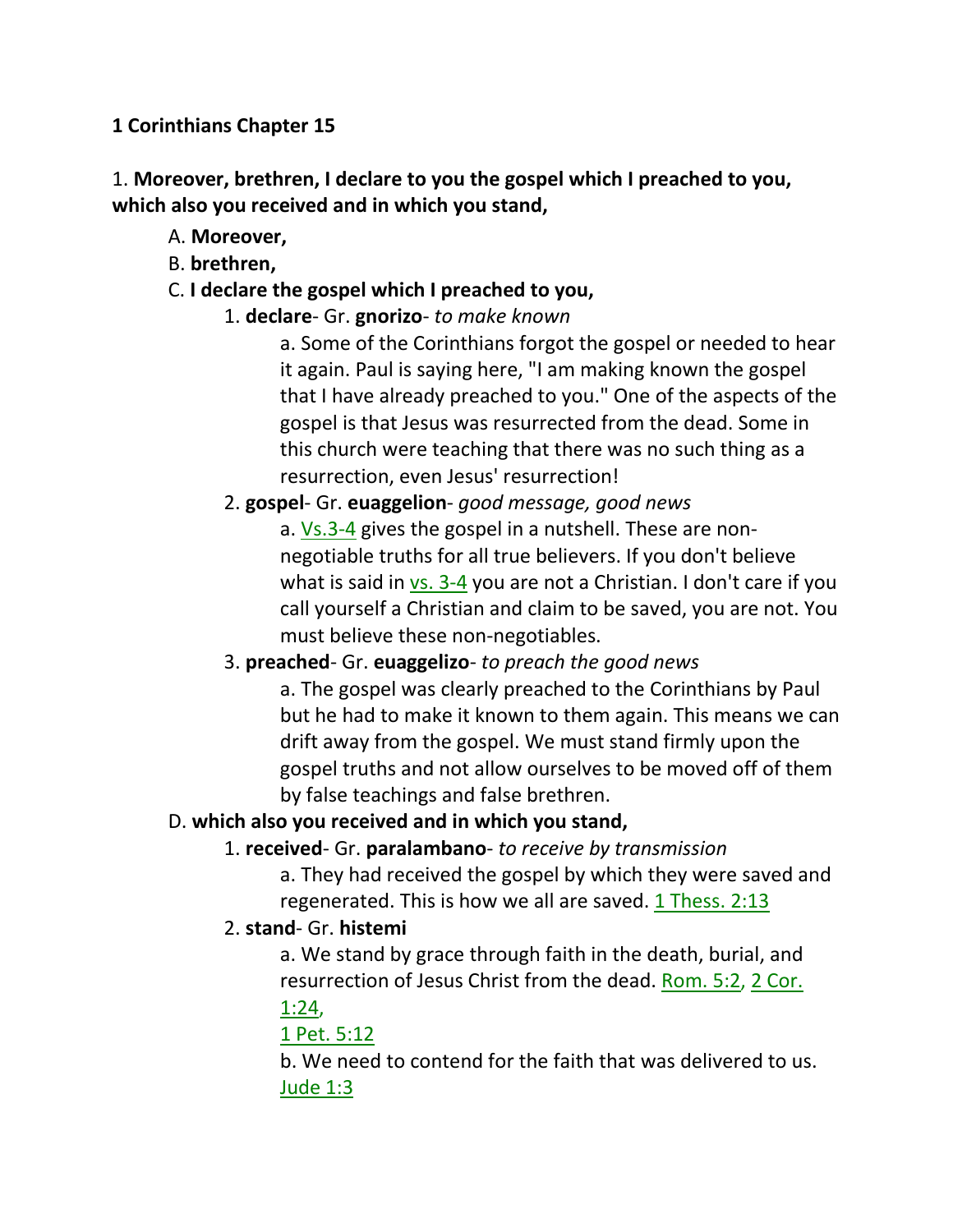2. **by which also you are saved, if you hold fast that word which I preached to you—unless you believed in vain.**

## A. **by which also you are saved,**

1. **saved**- Gr. **sozo**- *delivered, healed*

# B. **if you hold fast that word which I preached to you-**

1. **If**- Gr. **ei**

a. This means that we are saved **if** we continue to believe the gospel. If we don't, we won't be saved. Heb. 3:14

b. This "if" is a first class conditional phrase in the Greek which assumes they are holding fast to it.

- 2. **hold fast** Gr. **katecho** *to hold down or have a tight grip on* a. No one can snatch us from Jesus hand. If we believe in Jesus we are in His hand. However, the gospel and our faith in it can be snatched out of our hand. If we allow this to happen we will not be saved.
- 3. **word** Gr. **logos**
- 4. **preached** Gr. **euaggelizo** *to preach the gospel*

## C. **unless you believed in vain**

# 1. **believed**- Gr. **pisteuo**

a. Believing in the death, burial, and resurrection of Jesus is the qualification to being saved. John 3:16, Eph. 2:8-9, Rom. 10:9- 10

b. Is it possible to believe in Jesus' death and resurrection at one point and later reject that belief? Apparently, or this verse is frivolous and means nothing.

## 2. **vain**- Gr. **eike**- *without purpose, without cause*

a. We can believe in vain if we reject what we had believed at first. This is the same as if you lead a marathon race for 25 miles and then quit. You did not finish the race. All those 25 miles and what you went through were in vain. They count for nothing.

## 3. **For I delivered to you first of all that which I also received: that Christ died for our sins according to the Scriptures,**

A. **For I delivered to you first of all that which I also received:**

1. **delivered**- Gr. **paradidomi**- *to give over, to transmit to another*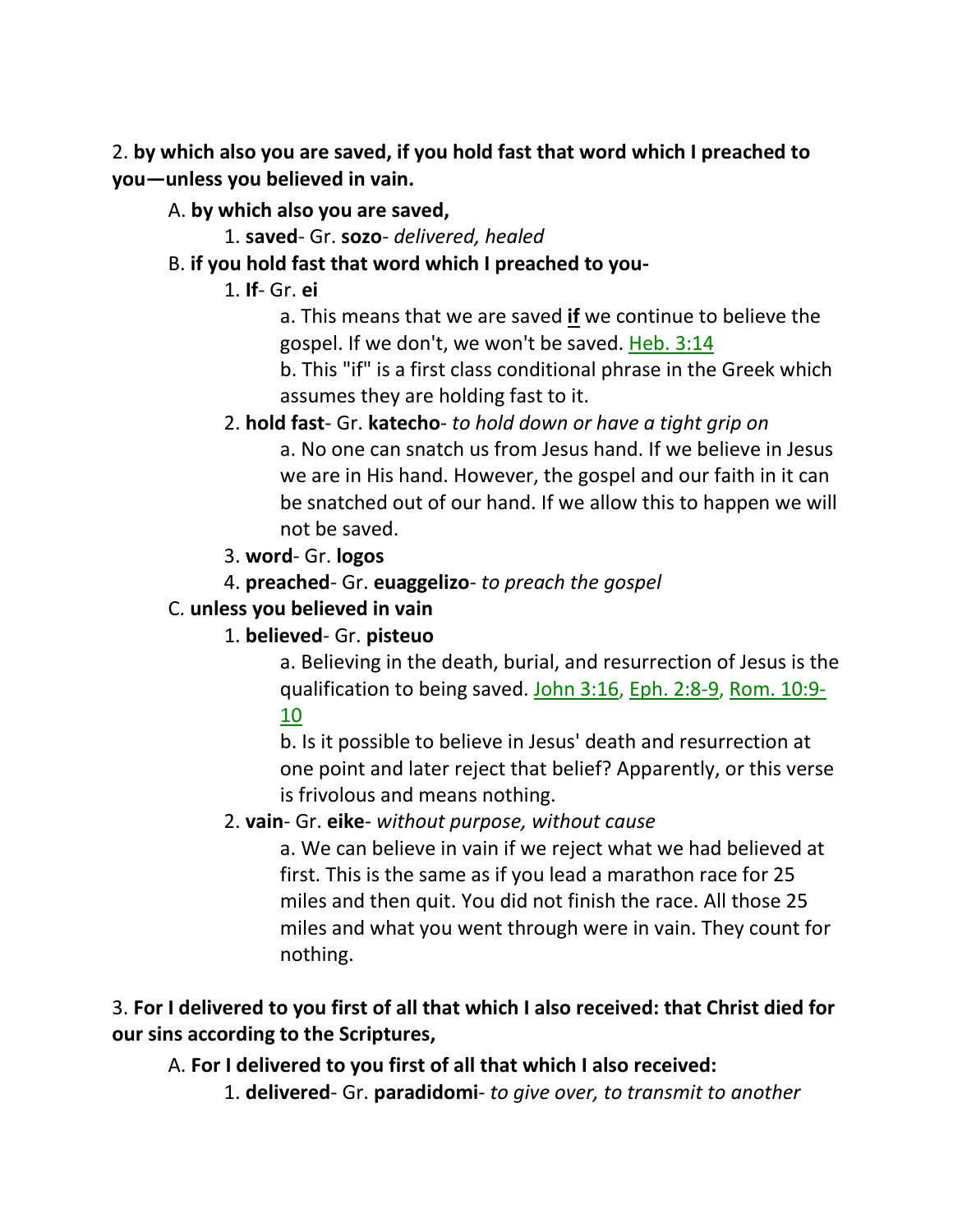2. **received**- Gr. **paralambano**- *to receive by transmission* a. Paul received the gospel by direct revelation from Jesus Himself. Gal. 1:12

## B. **that Christ died for our sins according to the Scriptures**

### 1. **died**- Gr. **apothnesko**

### 2. **sins**- Gr. **hamartia**

a. I remember reading a post in Facebook where an individual posted that Jesus did not die for sins. They said he was killed because He was hated and as an example of loving people. I just responded by commenting to the post: 1 Cor. 15:3. That pretty much shut that down. Some folks just don't read the Bible. This verse plainly says Jesus died for our sins. That is the gospel folks! It is a non-negotiable if you are going to be saved. You must believe that. If you do not see Jesus died for your sins then you don't think you are a sinner. If you don't think you are a sinner that needs saved, then you can't be saved!

### 3. **Scriptures**- Gr. **graphe**

a. Jesus died for our sins according to the **Scriptures**. This means there is a plurality of scriptures that says the same thing-Jesus died for our sins.  $Isa$   $53:1-12$ ; Rom  $3:25$ ; Rom 4:25, 2Co 5:21, Gal 1:4; Heb 10:11-12, 1Pe 2:24; 1Pe\_3:18, 1Jn\_2:2

## 4. **and that He was buried, and that He rose again the third day according to the Scriptures,**

### A. **and that He was buried,**

1. **buried**- Gr. **thapto**- *perform funeral rites. In the NT, used generally meaning to inter, bury.*

a. This was prophesied of Christ in Isa. 53:9.

### B. **and that He rose again the third day according to the Scriptures**

## 1. **rose again**- Gr. **egeiro**- *to rise from sleep or death*

a. The resurrection is a key point of the gospel. If Jesus was not raised we are still in our sins. vs. 17

b. There have been a number of people both in the OT and NT that were raised from the dead, but they died again. Jesus was not merely raised from the dead, He was resurrected. This means He has a new resurrection body that will never die. We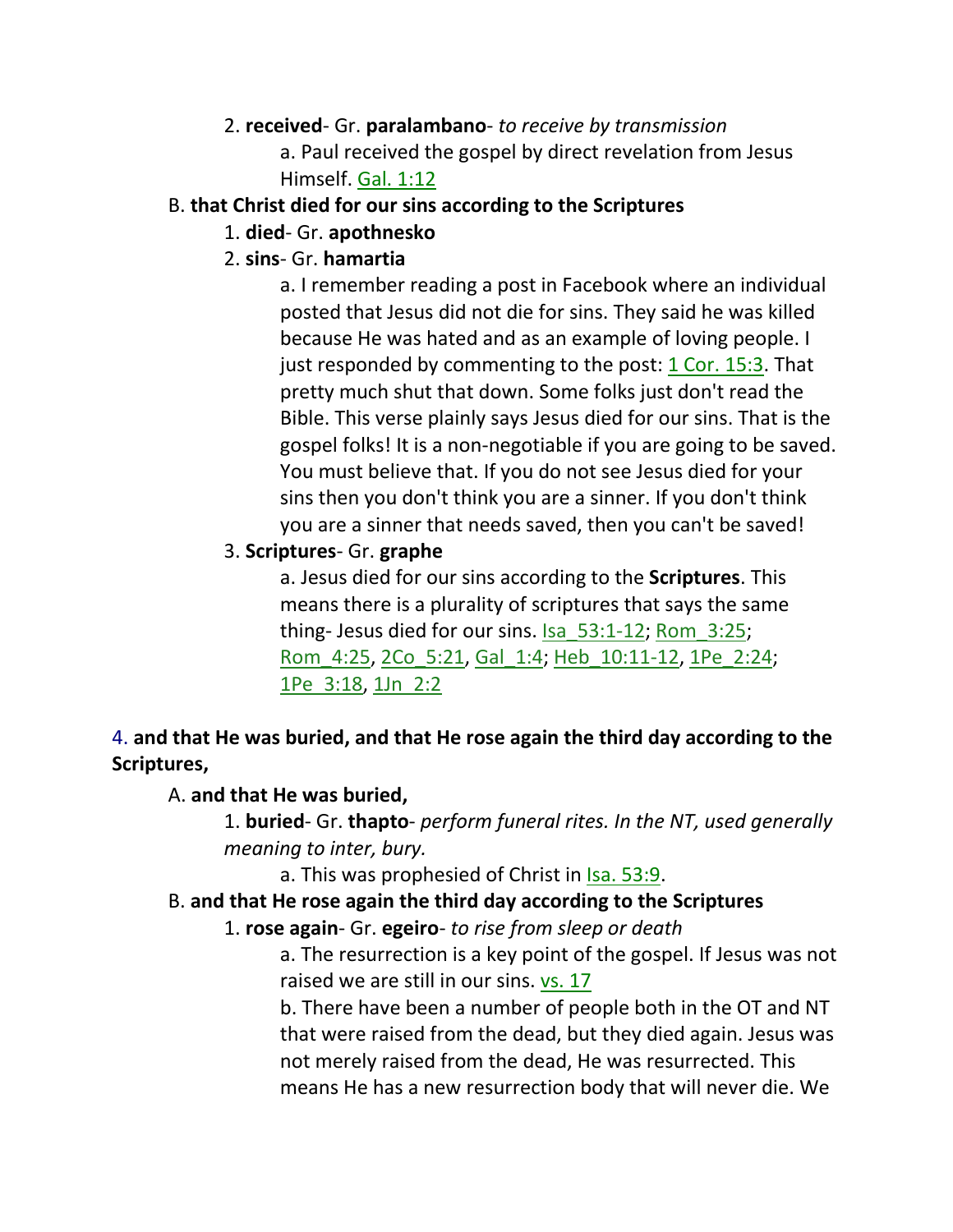will have a similar body in the resurrection to come. Phil. 3:21

### 2. **third day**- Gr. **tritos hemera**

### 3. **Scriptures**- Gr. **graphe**

a. Act\_1:3; Act\_2:23; Act\_2:24, Act\_2:32; Act\_13:30; Act 17:18; Act 17:31; Act 25:19, Rom 4:25, 1Th 1:10, 2Ti\_2:8, Heb\_13:20

### 5. **and that He was seen by Cephas, then by the twelve.**

## A. **and that he was seen by Cephas,**

### 1. **seen**- Gr. **optanomai**- *to see with the natural eyes*

a. This means he saw him with his physical eyes and not just in a spiritual vision. Luke 24:34 Jesus was resurrected in a tangible body and not just in spirit form. The disciples could touch him and they watched him eat and drink.

b. Paul brings out that Peter saw Jesus with his natural eyes and not just his spiritual eyes. Some were saying the resurrection was just spiritual and not natural. Paul debunks that idea here.

## 2. **Cephas**- *means stone or rock*

a. This is the name Jesus personally gave Peter at the beginning of his ministry. John 1:42

b. When Jesus met Peter he was anything but a rock. He was unstable as water. Jesus does not speak over us what is seen in the natural, but speaks over us how God sees us and what He has called us to be.

c. It is good to speak over our children, not what we see, but how God sees them and what He has called them to be. They will rise to that.

## B. **then by the twelve.**

## 1. **twelve**- Gr. **dodeka**

a. The term *twelve* is used here *merely* to point out the *society of the apostles*, who, though at this time they were only *eleven*, were still called the *twelve*, because this was their *original number*." - Clark Commentary

b. When Jesus first appeared to the disciples the scripture mentions that Thomas, one of the **twelve** was missing. John 20:24 The term "twelve" refers to their original title as a group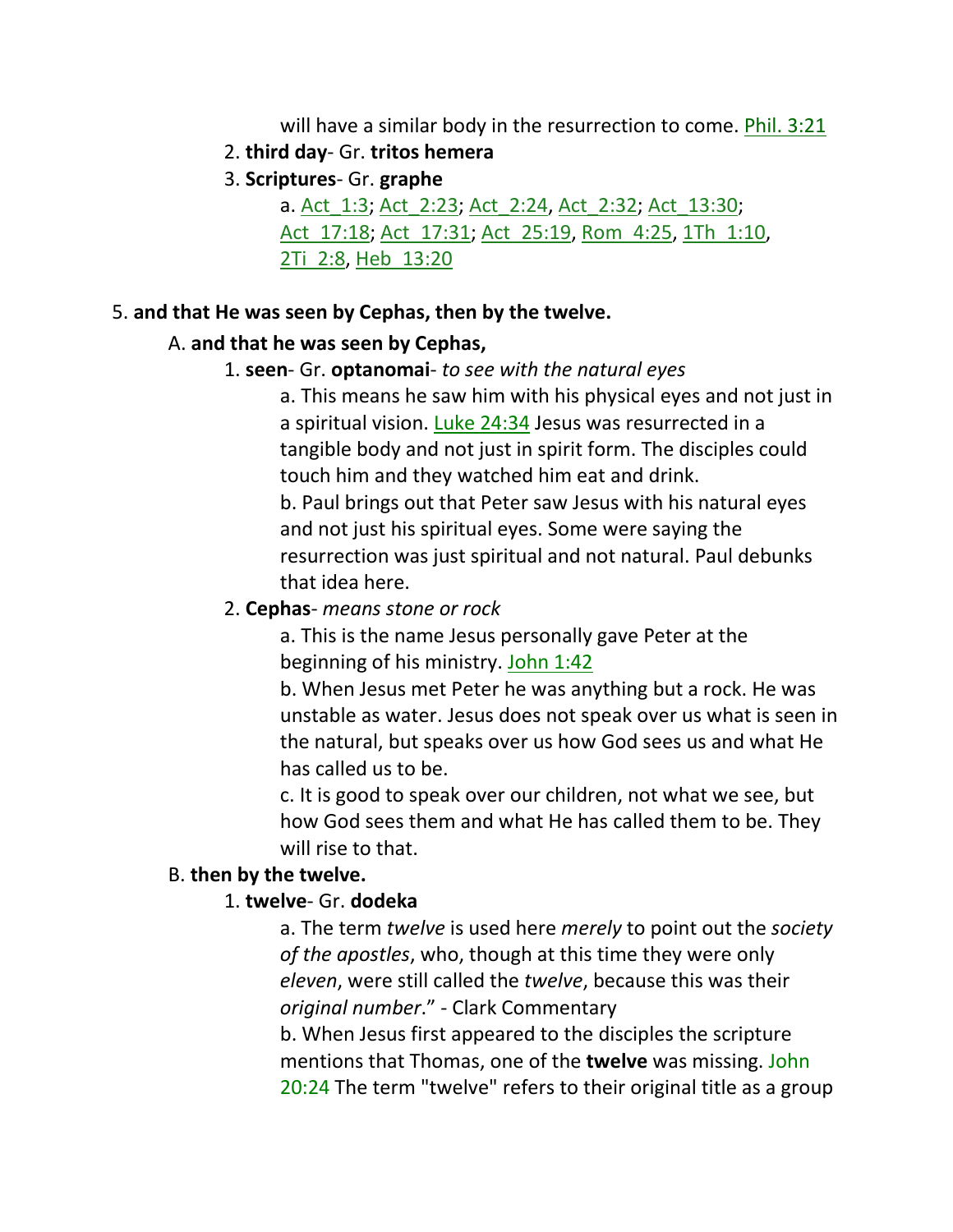even though one left the group [Judas] and one was not present [Thomas] at that time. Joh\_20:19-26, Act\_1:2-14

## 6. **After that He was seen by over five hundred brethren at once, of whom the greater part remain to the present, but some have fallen asleep.**

## A. **After that He was seen by over five hundred brethren at once,**

## 1. **seen**- Gr. **optanomai**- *to see with the natural eyes*

a. Again, Paul is debunking the notion that the resurrection is just spiritual and not natural or physical. These 500 disciples saw Jesus in a resurrected physical body with their physical eyes.

## 2. **five hundred**- Gr. **pentakosioi**

a. This is right before he ascended into heaven. Acts 1:4 He told these 500 to wait in the Jerusalem until the Promise from heaven was sent to them. It is interesting that 500 got this instruction but only 120 obeyed this command and waited in the upper room unto the Day of Pentecost and received the promise.

b. Many have got a promise from the Lord but gave up on it before it came to pass. It is through faith and patience that we receive the promises. Heb. 6:12

## 3. **brethren**- Gr. **adelphos**

a. Fellow Christians

## B. **of whom the greater part remain to the present,**

### 1. **greater part**- Gr. **plieon**

### 2. **remain**- Gr. **meno**

### 3. **present**- Gr. **arti**- *until now*

a. Many of these 500 were still living with Paul wrote this letter.

### C. **but some have fallen asleep**

## 1. **fallen asleep**- Gr. **koimao**

a. They were not taking a nap! This term "fallen asleep" is a term for the death of believers. 1Co\_15:18; 1Co\_15:20; 1Co\_15:51, Mat\_27:52, Act\_7:60; Act\_13:36, 1Th\_4:13-15; 2Pe\_3:4

b. When someone goes to sleep they will awake again refreshed for the new day. Believers who die will be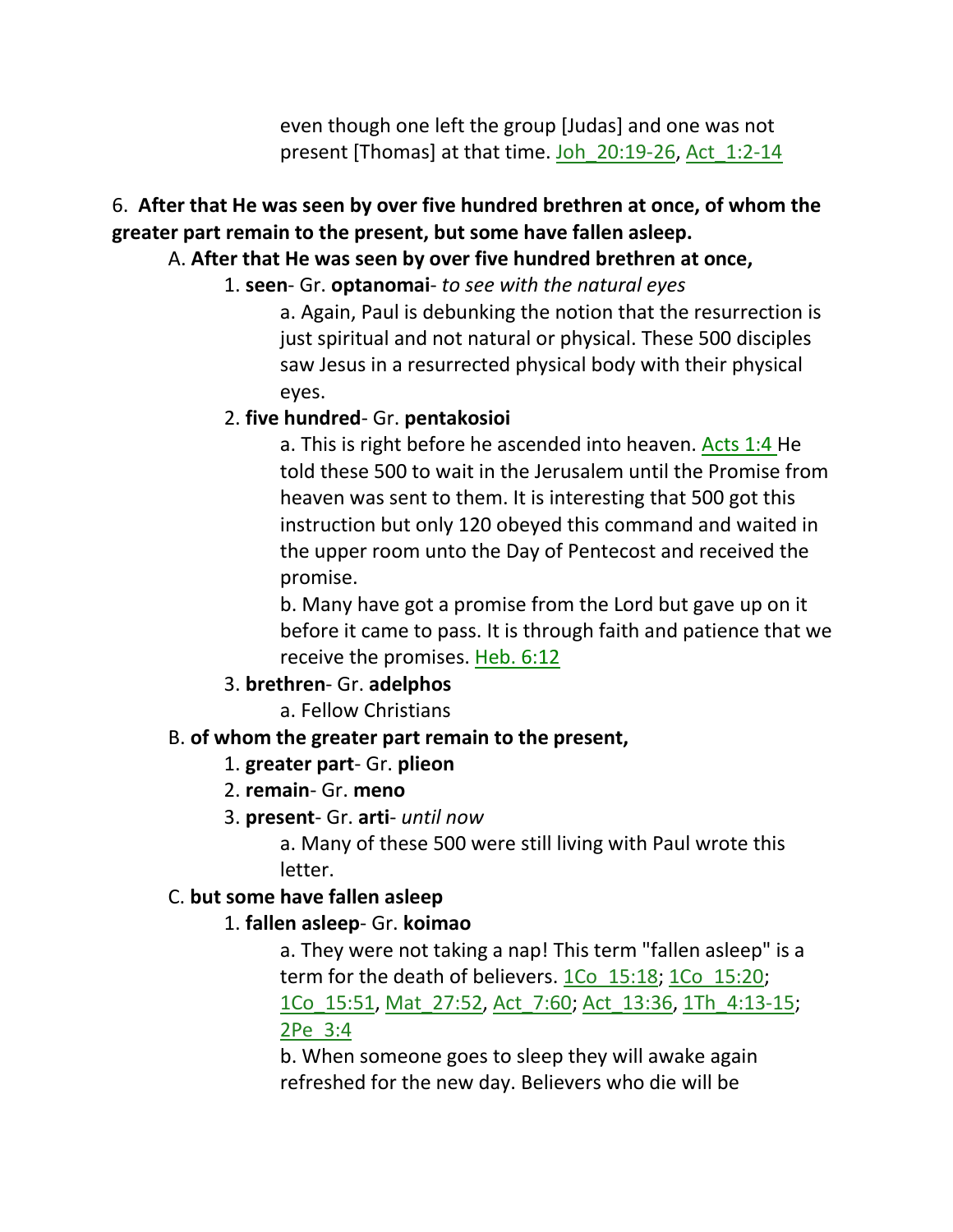resurrected back to life physically to a new day refreshed by the power of God!

### 7. **After that He was seen by James, then by all the apostles.**

### A. **After that he was seen by James,**

1. **seen**- Gr. **optanomai**- *to see with the natural eyes*

a. Again this was with their natural eyes and not in a spiritual vision.

2. **James**- means *supplanter*

a. This **James** is Jesus' brother (actually, half-brother), who at first did not believe that Jesus was the Messiah (Joh  $7:5$ ). After seeing the resurrected Christ, he became a believer (as did Jesus' other brothers, Act\_1:14). -Life Application Commentary b. Mary and Jesus' brothers were in the upper room on the day of Pentecost. Acts 1:14

### B. **then by all the apostles**

1. **apostles**- Gr. **apostolos**

### 8. **Then last of all He was seen by me also, as by one born out of due time.**

### A. **The last of all He was seen by me also,**

### 1. **last**- Gr. **eschatos**

a. Last of who? The last of the apostles.

## 2. **seen**- Gr. **optanomai**

a. Paul saw the resurrected Jesus on the road to Damascus.

### 3. **me also**

## B. **as by one born out of due time.**

### 1. **born out of due time**- Gr. **ektroma**- *untimely birth*

a. He became a believer and an apostle at a later time than the other apostles of Jesus.

b. I personally believe Paul was God's selection to replace Judas. Jesus did not tell Peter to go to the upper room and hold a lottery for the new apostle! Peter did this because he felt it needed to be done. Peter came up with the criterion for selecting an apostle as one that was with Jesus from the beginning of his ministry till the end of His earthly ministry. It does not say God said this however. I believe Paul was God's selection not Matthias. You never hear about Matthias after he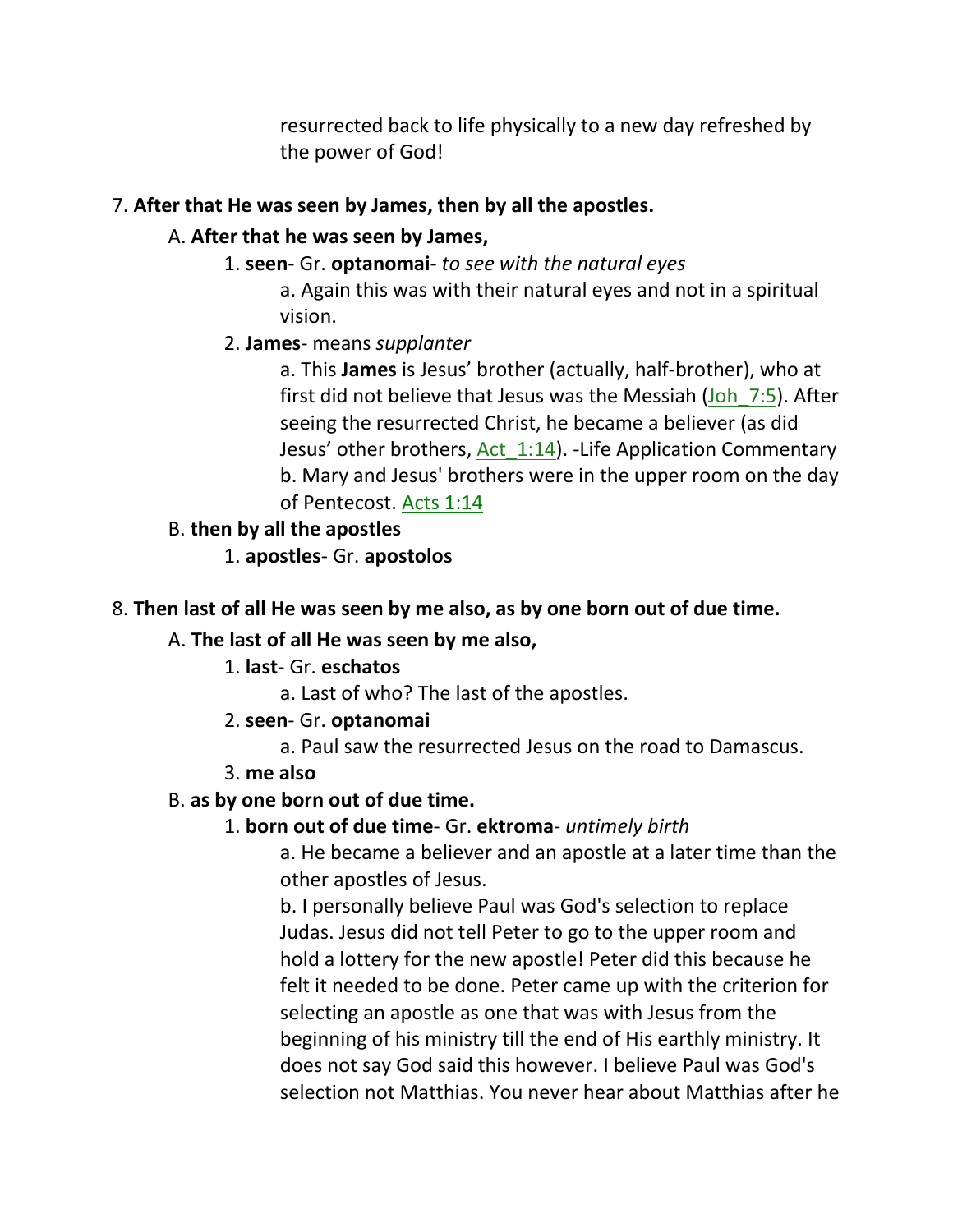was picked by lot to replace Judas. This is Rickology of course, which means it is my opinion and not established fact by the Scriptures.

## 9. **For I am the least of the apostles, who am not worthy to be called an apostle, because I persecuted the church of God.**

## A. **For I am the least of the apostles,**

## 1. **least**- Gr. **elachistos**

## 2. **apostles**- Gr. **apostolos**- *sent one*

a. Least of what apostles? The least of the other original eleven apostles of Jesus.

## B. **who am not worthy to be called an apostle,**

## 1. **worthy**- Gr. **axios**

a. Praise God our worthiness in the kingdom is not based upon personal merit but receiving worthiness by God's grace through the perfect sacrifice of Christ.

## 2. **called**- Gr. **kaleo**

a. Our calling is to a function in the body of Christ, not to a title. You don't see Paul ever calling himself the Apostle Paul. He would refer to himself as Paul, called to be an apostle.

## 3. **apostle**

a. I believe this means to be numbered among the twelve apostles of the Lamb.

b. In 2 Corinthians, Paul says he did not think he was behind the chiefest apostles- this was the apostles of the Lamb- the twelve disciples. 2Co\_11:5, 2 Cor. 12:11

# C. **because I persecuted the church of God**

# 1. **persecuted**- Gr. **dioko**

a. He did not merely persecute the church but he laid waste it in some areas. Gal  $1:13$  It is apparent that Paul greatly regretted his former course of action as Saul of Tarsus. However, he moved past this and could say he did not know of anything against himself and that he had a clear conscience.

Phil. 3:13, 1 Cor. 4:4, Acts 24:16

b. It is one thing to have God forgive us and but we must forgive ourself as well.

# 2. **church of God**- Gr. **ekklesia**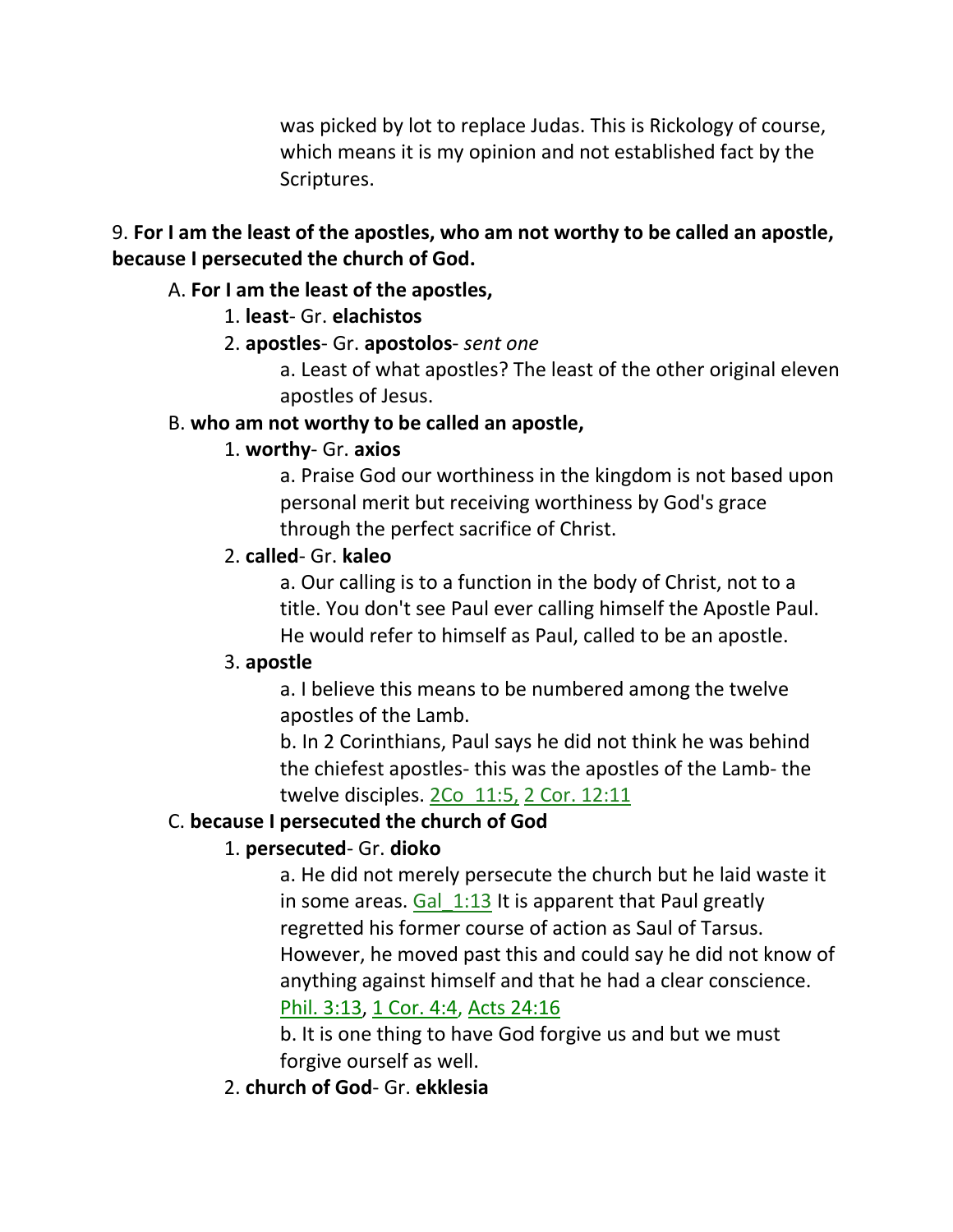a. Paul, formerly Saul, persecuted the church of God but in Acts Jesus said why are you persecuting me. Acts 9:4 The church is His body and one with Him.

10. **But by the grace of God I am what I am, and His grace toward me was not in vain; but I labored more abundantly than they all, yet not I, but the grace of God**  *which was* **with me.** 

## A. **But by the grace of God I am what I am,**

## 1. **grace**- Gr. **charis**

a. This is the empowering resurrection grace of God.

## 2. **I am what I am**

a. We are His workmanship created in Christ Jesus. Eph. 2:10 He made us and He put us in the body of Christ where it pleased Him. It is not wise to second guess or question His wisdom and plan.

b. We can receive nothing but that is it is given to us from heaven. John 3:27

## B. **and His grace toward me was not in vain;**

## 1. **vain**- Gr. **kenos**- *empty, hallow*

a. If you don't mix grace with the action of faith it will be in vain. Many in our modern grace movement are wondering why God's grace is not doing much for them. It is because they are doing much with the grace given to them! God empowering grace is much like power-steering in your car. As you act on it, it will kick in!

# C. **but I labored more abundantly than they all,**

1. **labored**- Gr. **kopiao**- *to work to fatigue* 

# 2. **abundantly**- Gr. **perissoterion**

a. This was due to God's grace as Paul says here but undoubtedly also because he was single and could devote more time than the other apostles who were married. 1 Cor.

# 7:35

# 3. **they all**

a. The other 11 apostles of Jesus.

# D. **yet not I,**

# E. **but the grace of God which was with me**

1. **with me**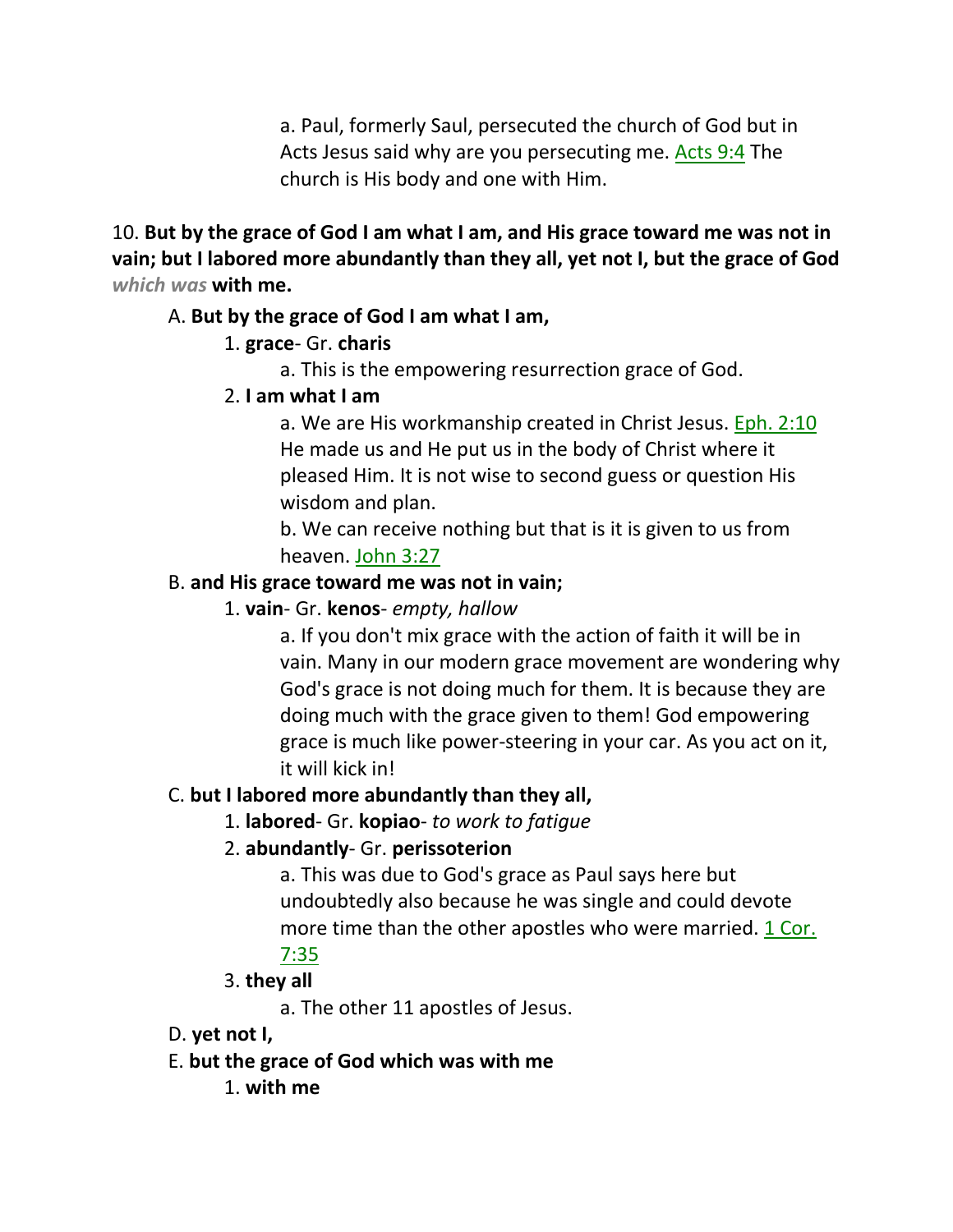a. It is a great reassurance to know that the grace of God is with us. If you are not partnering with the grace of God in your life then you are doing it alone. I don't recommend that my friend. That is a recipe for burnout!

## 11. **Therefore, whether** *it was* **I or they, so we preach and so you believed.**

A. **Therefore,**

### B. **whether it was I or they,**

1. **was I**

a. Paul says this with humility. He was the one that preached to the Corinthians the gospel.

- 2. **or they**
	- a. One of the other apostles of Christ.

### C. **so we preach and so you believed.**

- 1. **preach** Gr. **kerusso** *to herald a message*
	- a. They preach the gospel as laid out in vs. 3-4.

### 2. **believed**- Gr. **pisteuo**

a. We must believe in order to be saved. Universalism that teaches you can be saved apart from faith is a heresy.

## 12. **Now if Christ is preached that He has been raised from the dead, how do some among you say that there is no resurrection of the dead?**

## A. **Now if Christ is preached that He has been raised from the dead,**

## 1. **preached**- Gr. **kerusso**

a. "Christ being preached" is the same as the gospel being preached, because the gospel is all about Christ and what He did for us.

### 2. **raised**- Gr. **egeiro**

## 3. **dead**- Gr. **nekros**

a. Jesus was both raised from the dead and resurrected. He has a resurrection body that will never die again.

## B. **how do some among you say that there is no resurrection of the dead.**

## 1. **resurrection**- Gr. **anastatis**- *to stand up again*

a. Being raised from the dead is not the same as being resurrected. Those who are raised from the dead will die again. Those who are resurrected will never die again.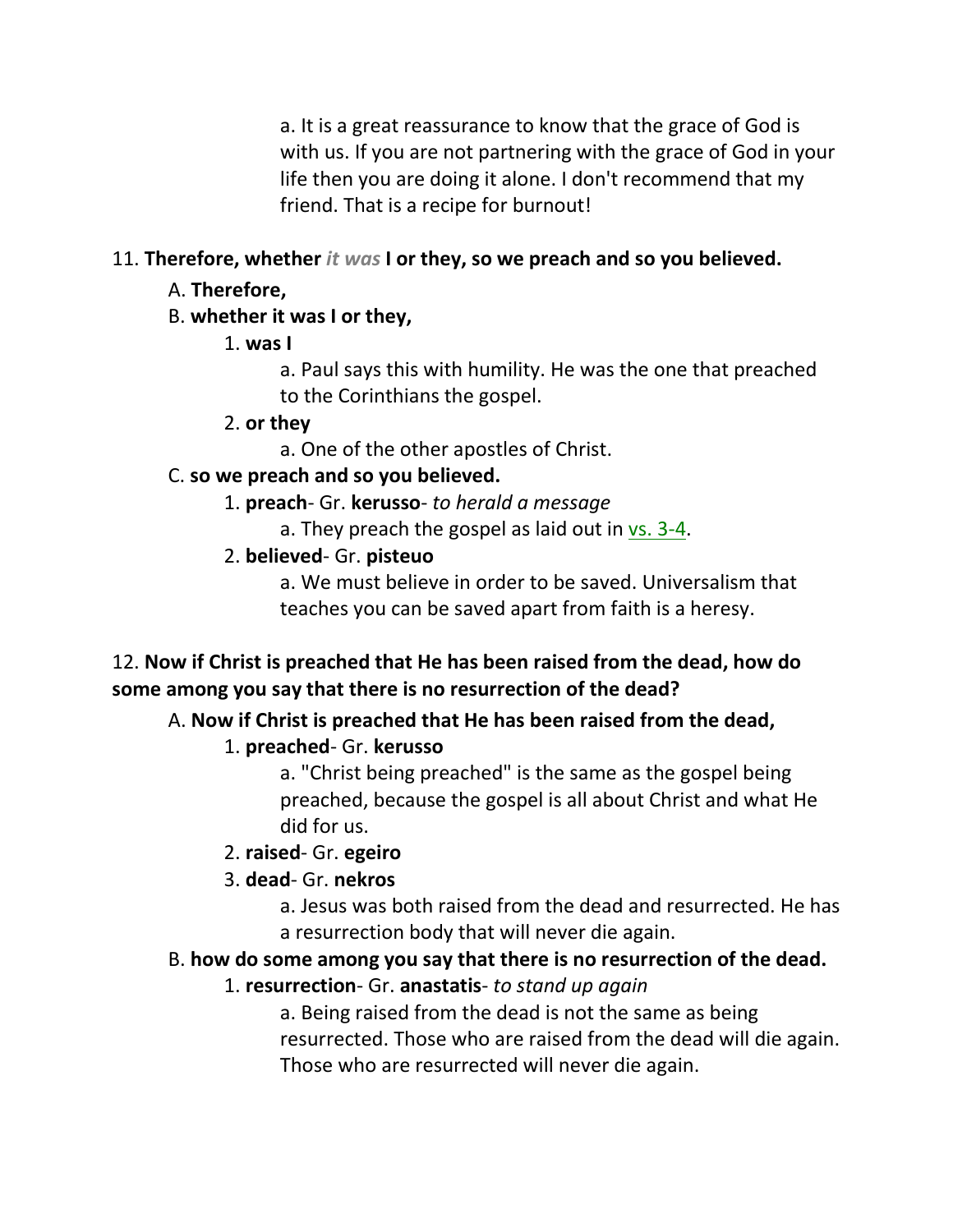### 13. **But if there is no resurrection of the dead, then Christ is not risen.**

### A. **But if there is no resurrection of the dead,**

## 1. **resurrection**- Gr. **anastasis**

a. There will be a resurrection of believers unto eternal life, and a resurrection of unbelievers unto eternal damnation. b. What is commonly known as the rapture of the church, would more correctly be called the resurrection of the church. This is when those who belong to the church will receive a resurrection body. The timing of this resurrection has been hotly debated throughout church history.

### 2. **dead**- Gr. **nekros**

## B. **then Christ is not risen**

- 1. **Christ**
- 2. **risen**

a. If there is no resurrection then the message of Christ being risen is false.  $vs.$  15 However, it is not false. He was resurrected!

## 14. **And if Christ is not risen, then our preaching** *is* **empty and your faith** *is* **also empty.**

## A. **And if Christ is not risen,**

1. **risen**- Gr. **egeiro**

## B. **then our preaching is empty and your faith is also empty.**

- 1. **preaching** Gr. **kerugma**
- 2. **empty** Gr. **kenos** *empty, void*

a. The preaching of the gospel would be empty because we would still be in our sins and left without hope. vs. 17 The resurrection of Jesus Christ is proof that our sins have been atoned for. Rom 4:25

15. **Yes, and we are found false witnesses of God, because we have testified of God that He raised up Christ, whom He did not raise up—if in fact the dead do not rise.** 

A. **Yes,**

B. **and we are found false witnesses of God,**

1. **found**- Gr. **heurisko**

a. A lie will always be found out either in this life or the next.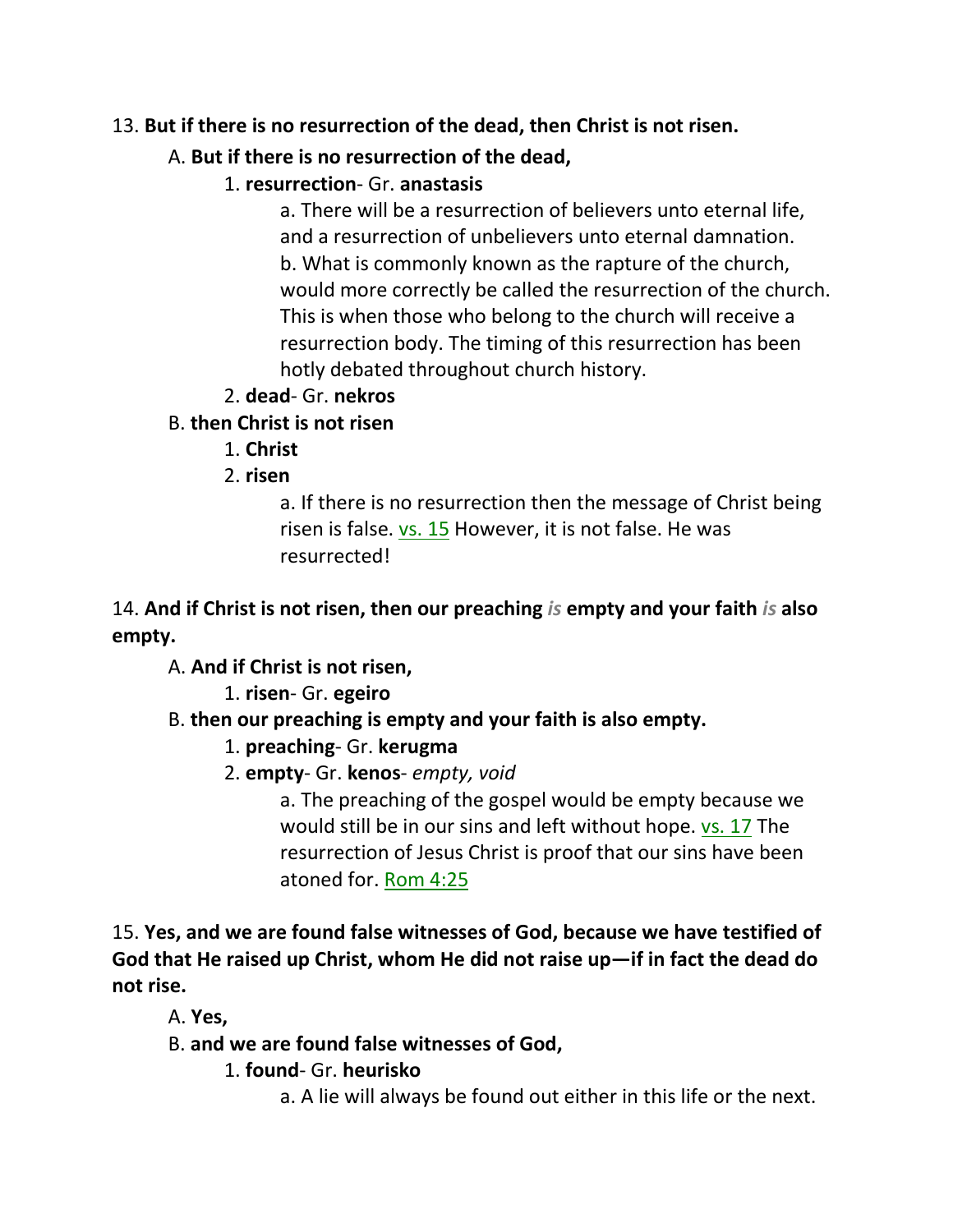Lies are always captured in the sifter of truth.

### 2. **false witnesses**- Gr. **pseudomartur**

a. This would be against the command not to bear false witness.

### C. **because we have testified of God that He raised up Christ,**

### 1. **testified**- Gr. **martureo**

a. The eleven apostles of Jesus and Paul.

### 2. **raised up**

### D. **whom He did not raise up**

1. But He was raised up of course.

## E. **if in fact the dead do not rise**

- 1. **dead** Gr. **nekros**
- 2. **rise** Gr. **egeiro**

## 16. **For if** *the* **dead do not rise, then Christ is not risen.**

## A. **For if the dead do not rise,**

- 1. **dead** Gr. **nekros**
- 2. **rise** Gr. **egeiro**

## B. **then Christ is not risen**

1. This is the same point Paul made in vs. 13.

## 17. **And if Christ is not risen, your faith** *is* **futile; you are still in your sins!**

## A. **And if Christ is not risen,**

1. This is a untrue supposition. He was raised.

## B. **your faith is futile,**

## 1. **faith**- Gr. **pistis**

2. **futile**- Gr. **mataios**- *to no purpose, in vain, empty, fruitless, aimless* a. This means your faith would not benefit you in any way or degree. It is useless.

## C. **you are still in your sins!**

- 1. **still** Gr. **eti** *yet*
- 2. **sins** Gr. **hamartia**

a. If Jesus was not raised again from the dead, then that would mean Jesus' sacrifice on the cross did not atone for your sins. Jesus' being raised from the dead is proof that your sins were dealt with and atoned for.

b. We see this substantiated by Romans 4:25- "who was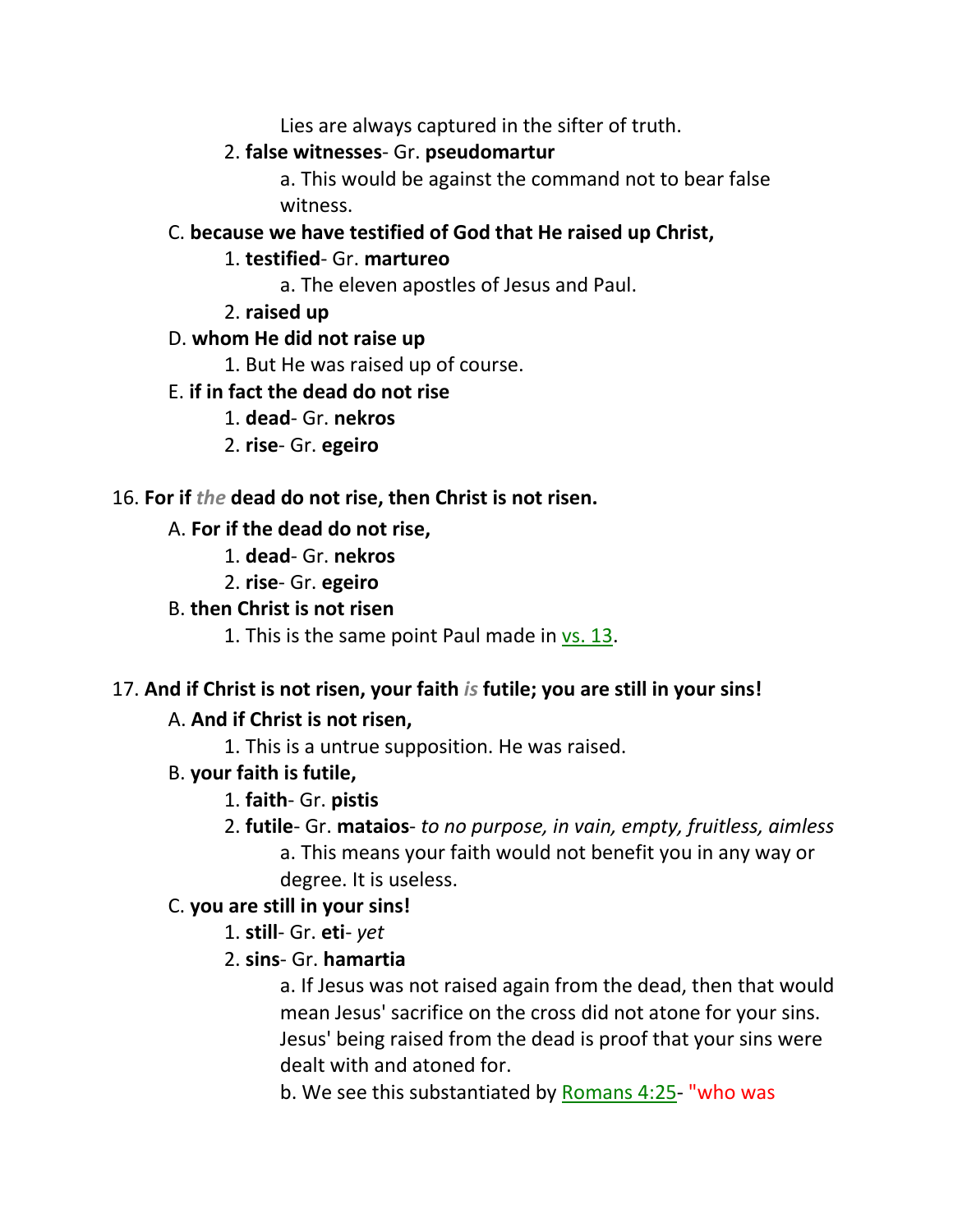delivered up **because of our offenses**, and was **raised because of our justification**." He was raised **BECAUSE** we were justified by His blood.

c. When Jesus paid for our sins in full, He was raised from the dead because He had no sins of Himself that needed dealt with. The fact the Jesus is risen from the dead is all the proof we need that we are justified and forgiven of our sins if we put our faith in Jesus.

d. Refusing to believe that Jesus rose from the grave means that Christians are **still under condemnation for** their **sins.** If Jesus died and was never raised, then his death did nothing to accomplish justification. God's raising him from the dead showed acceptance of Christ's sacrifice. If God left Jesus in the grave, then the sacrifice was not accepted and no one has received cleansing from sin. The condemnation for sin is death (Rom\_6:23). To still be under condemnation means that all people will be given the ultimate penalty for their sins. - Life Application Commentary

### 18. **Then also those who have fallen asleep in Christ have perished.**

### A. **fallen asleep**

1. Only spoken of believers

### B. **in Christ**

1. Only spoken of believers

### C. **perished**- Gr. **apollumi**- *destroyed*

1. The gospel promise is found in John 3:16- ...whoever believes in Him **shall not perish** but have everlasting life.

### 19. **If in this life only we have hope in Christ, we are of all men the most pitiable.**

### A. **If in this life only we have hope in Christ,**

## 1. **this life**- Gr. **taute zoe**

a. The life we are living on earth right now.

## 2. **hope**- Gr. **elpis**

a. Faith in Christ gives us hope in this life and the next one. Those who do not have faith in Christ has no hope in this life or the next. That is why we are able to not grieve as those in the world when we lose a fellow believer to death.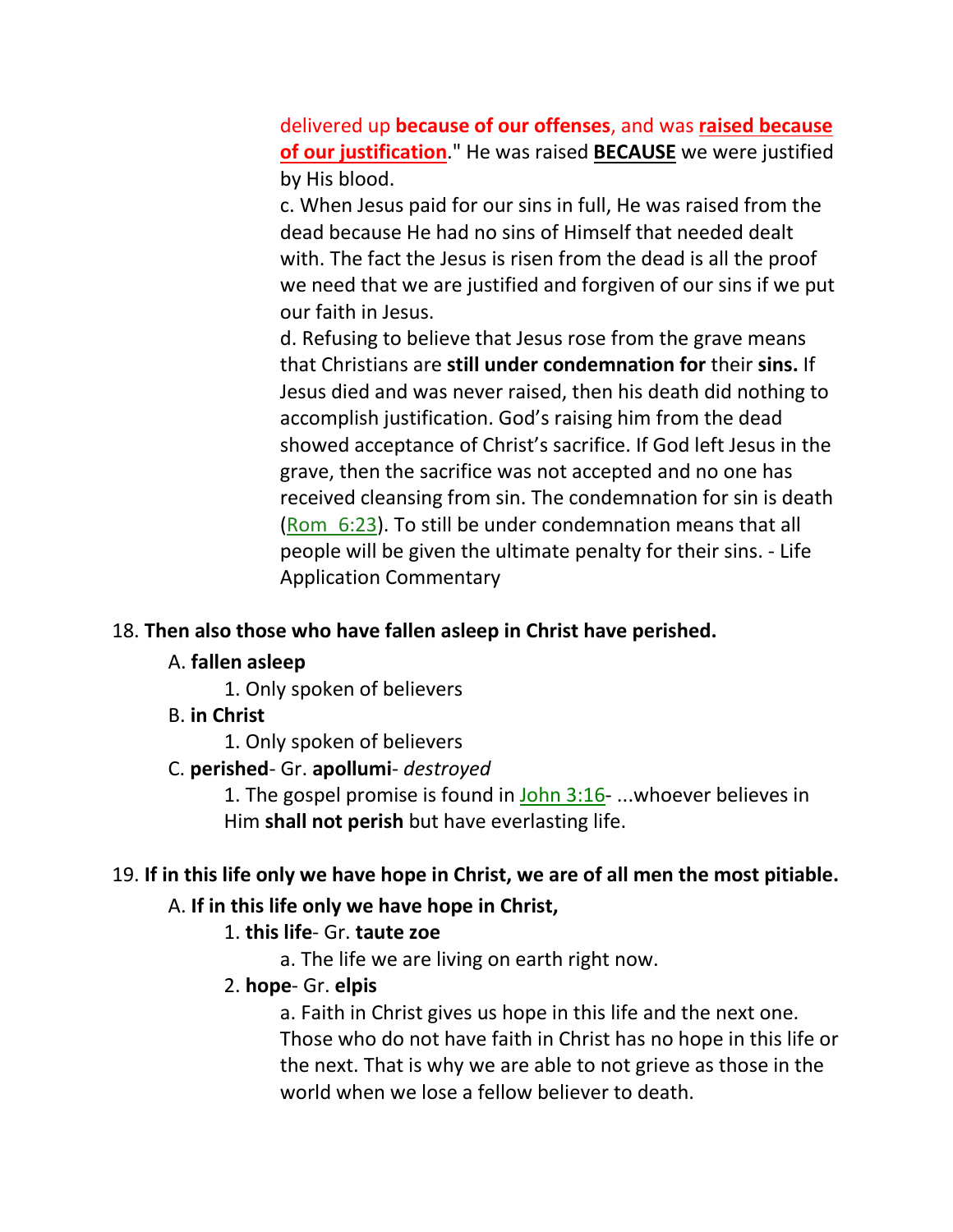### B. **we are of all men the most pitiable.**

#### 1. **all men**

a. If Jesus did not die and rise again, all men would be pitiable, but Christians the most of all. We are persecuted and deal with the pressures of the world, the flesh, and Satan much more than unbelievers. What benefit would we receive for standing in faith in the face of these pressures if there was no eternal salvation? We could have been out living it up in the lusts of our flesh if there was only hope in this life.

### 2. **pitiable**- Gr. **eleeinos**- *miserable*

a. If the only promise of the Christian faith applies to this life, then why believe in it? Why believe in a faith that brought—in this culture and even still in many places in the world persecution, sorrow, death, ostracism, separation? Without the resurrection, there would be no hope for final judgment and justice or hope for a final dwelling place with God. If the end is the same for everyone, why not live like the pagans in sensual pleasure (1Co 15:32)? -Life Application Commentary

## 20. **But now Christ is risen from the dead,** *and* **has become the firstfruits of those who have fallen asleep.**

### A. **But now Christ is risen from the dead,**

1. **now**- Gr. **nuni**- *just or right now*

a. Right now Jesus has been raised from the dead. A minute from now we will be able to say now he has been raised from the dead. Through eternity we can say now He has been raised from the dead! Hallelujah!

### B. **and has become the firstfruits of those who have fallen asleep.**

### 1. **become**- Gr. **ginomai**

### 2. **firstfruits**- Gr. **aparche**

a. As to the term *first- fruits,* in explanation thereof it may be proper to observe, that "the Israelites were commanded to bring on the morrow after the sabbath, with which the Passover week began, *a sheaf of the first-fruits of their harvest*  to the priest, to be waved before the Lord, who, by accepting it, made it an example and a pledge of the future harvest. In allusion to that rite, Christ, who arose on the very day on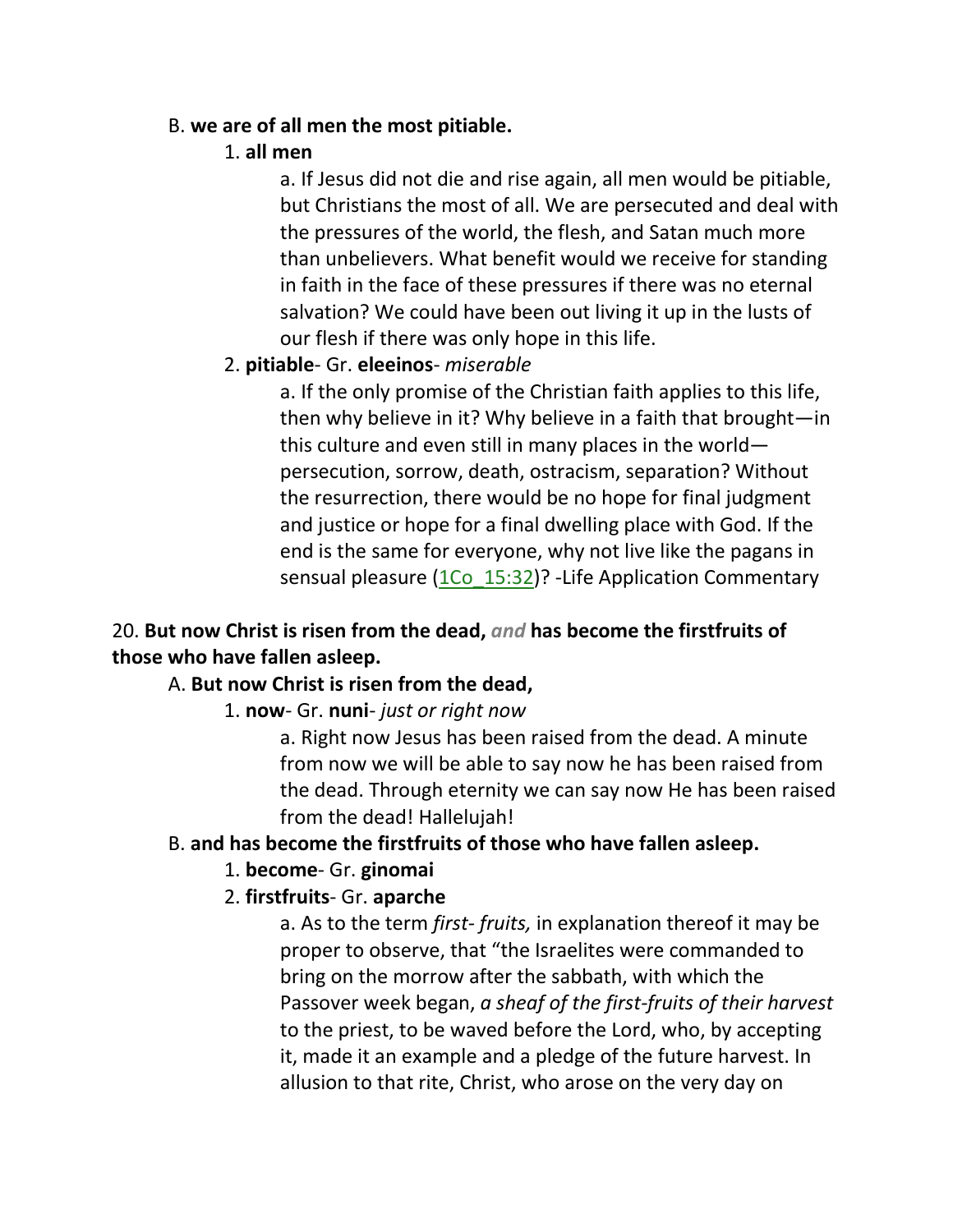which the first-fruits were offered, is called the first-fruits of them who slept, because he is the first who was raised from the dead to die no more, and because his resurrection is an example and an earnest of the resurrection of the righteous."- Benson

b. The days of planting and the days of cultivation had gone by, the summer was ending, the harvest days just beginning, and the Israelite went out in his field and saw a fast ripening sheaf. He plucked it and presented it to the Lord in the temple or at the tabernacle gate as the firstfruits, the earnest of the coming harvest, and by-and-by when a few more days or weeks had gone by, he went back to that field and the ripened grain was everywhere, but the great harvest was like the sheaf of the firstfruits, it was the same in character, and so our Lord Jesus is the firstfruits of resurrection, "the firstfruits of them that slept." By-and-by will come the day when all His own will be called forth from the tombs. That will be the glorious harvest and in that day every other one will be like the firstfruits. We shall be like Him, our blessed, glorious Lord; we too shall have resurrection bodies, we too shall be forever triumphant over death, and throughout an eternity of bliss we shall glorify the One who has redeemed us to Himself. -Ironside

### 3. **fallen asleep**

a. Again, this is a term used of believers who have died.

### 21. **For since by man** *came* **death, by Man also** *came* **the resurrection of the dead.**

#### A. **For since by man** *came* **death,**

#### 1. **man**- Gr. **anthropos**

a. This is referring to Adam, the first man who was the federal head of humanity.

#### 2. **death**- Gr. **nekros**

a. This came through Adam's sin. The wages of sin is death. Rom. 6:23

### B. **by Man also** *came* **the resurrection of the dead.**

### 1. **man**- Gr. **anthropos**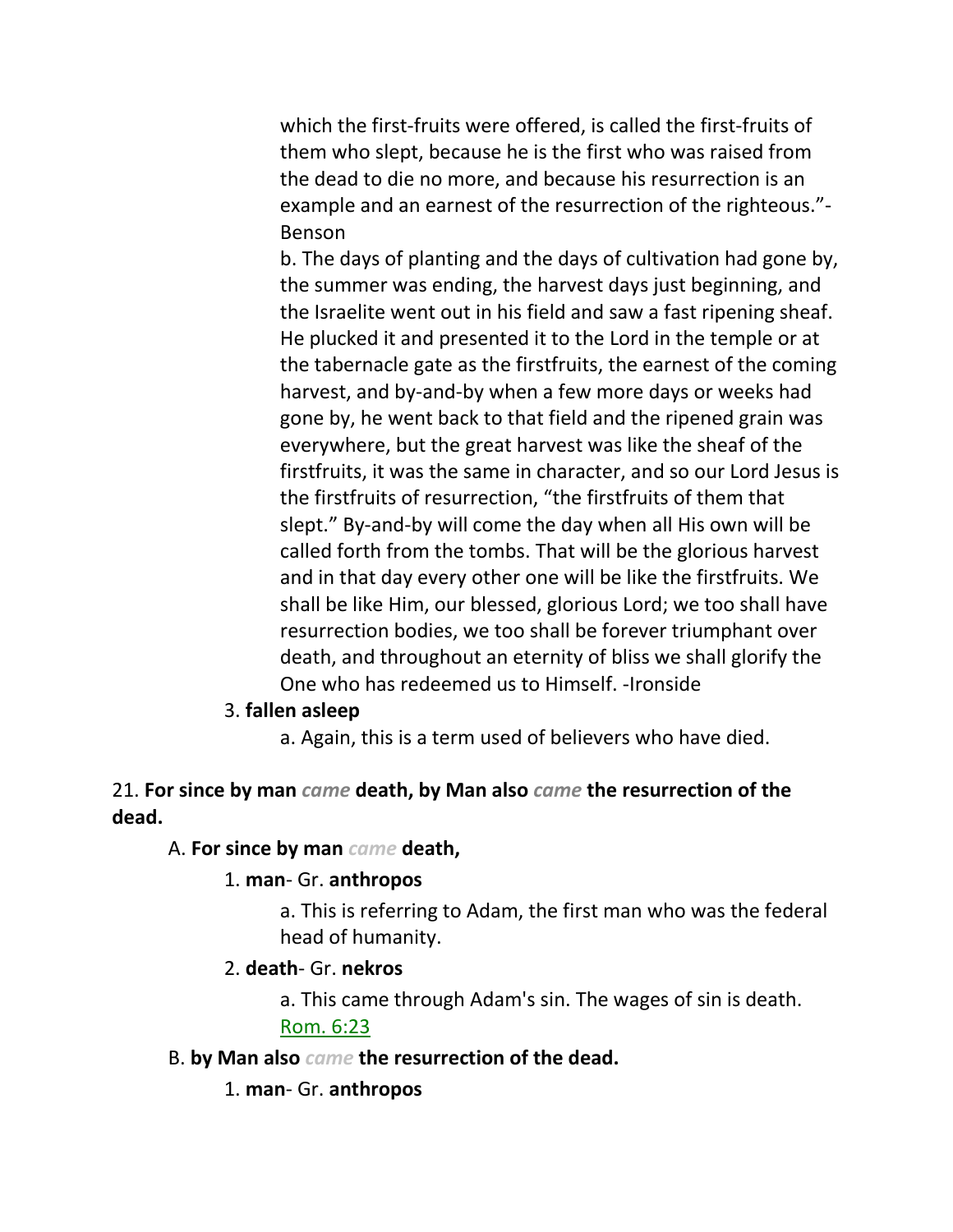a. This is the man- Jesus Christ. He is the federal head of the new creation.

#### 2. **resurrection**- Gr. **anastasis**

a. Jesus said, "I am the resurrection and the life." John 11:25

b. Christ's sinless sacrifice and resurrection brought **resurrection from the dead** to **all who are related to Christ** through accepting his sacrifice on their behalf. Those who believe in him **will be given new life.** -Life Application **Commentary** 

#### 3. **dead**- Gr. **nekros**

#### 22. **For as in Adam all die, even so in Christ all shall be made alive.**

#### A. **For as in Adam all die,**

- 1. **Adam** means *red earth*
- 2. **all**

a. All of humanity was in Adam when he sinned and fell, so of course we also were included in that fall. Rom. 5:12 Humanity is all connected together in one tree. Adam is the root and we are the branches. It is a dead tree!

#### 3. **die**- Gr. **apothenesko**

a. **Death came into the world** as a consequence of the sin of one man, **Adam** (Gen\_3:17-19). Adam sinned against God and brought alienation from God and death to all humanity. All human beings are **related to Adam** and have two characteristics in common: they are sinners; and they will die. Adam's sin brought condemnation and death to all; -Life Application Commentary

#### B. **even so in Christ all shall be made alive**

#### 1. **Christ**- Gr. **christos**- *the anointed one*

a. Jesus Christ was born of a virgin without the nature of sin in Him. He was born in the dead tree but without that death touching Him.

b. Since he was born of a woman He is connected to all of us. God put the sin and sins of all mankind in Jesus and He died. When he died it was the death of Adam and all humanity with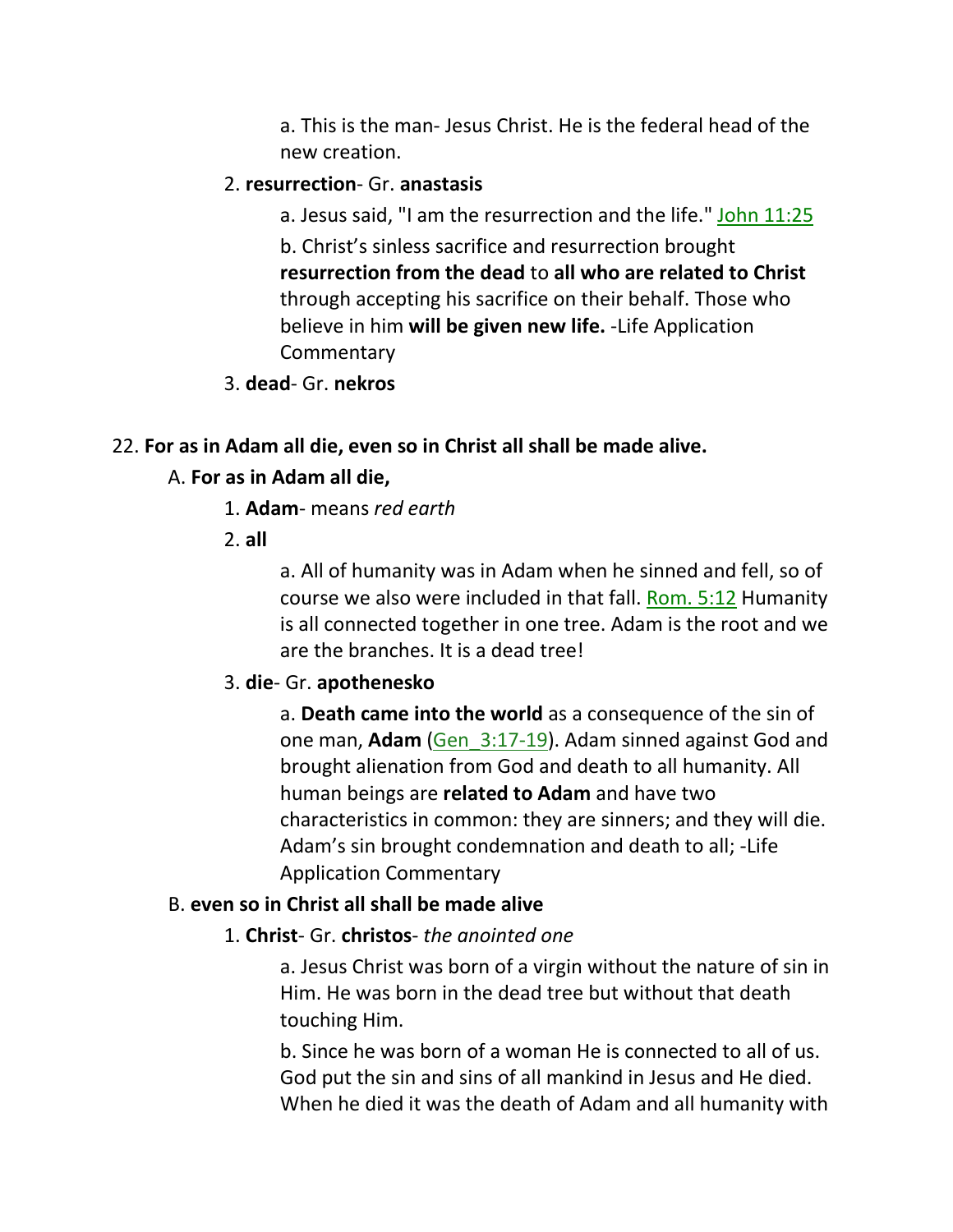Him. The old creation was put to death on the cross.

c. An interesting note here: There is no redemption for angels like there is for mankind. Jesus could come as a man and provide redemption for all of mankind all at once because we are all connected to each other. However, angels are all individual creations. Angels don't give birth. Angels don't produce more angels. They are not vitally connected to each other. God makes each one separately. Jesus could not die once for all the angels all at once like He did with man.

#### 2. **all**

a. Be careful here! Universalists say this verse backs up that all mankind was included in Jesus' death so that means all humanity will be raised and made alive to God in Christ. This is not true.

b. Notice that all "in Christ" will be made alive. You must believe in Jesus to be in Him. Phil. 3:9, Col 2:12 All those "in Him" will be made alive.

c. You had no choice to be in Adam and to be a sinner. You were doomed to that fate long before you were born! Death was forced onto all humanity. However, God gives you a choice to be in Christ or not. He does not force salvation upon you. Salvation is not something He just issues everyone. He offers it as a gift to be accepted or rejected. The cornerstone of love is the aspect of giving a choice. If you take that away it becomes involuntary slavery.

#### 3. **made alive**

a. Colossians 2:12 tells us that we are made alive with Christ through faith.

b. We now are connected to Jesus through the new birth. We are in Him. If He was not raised then we could not be.

c. It is true that all humanity will be raised up in resurrection. However, Jesus Himself said that some will be raised to the resurrection of life and other to the resurrection of damnation. John 5:29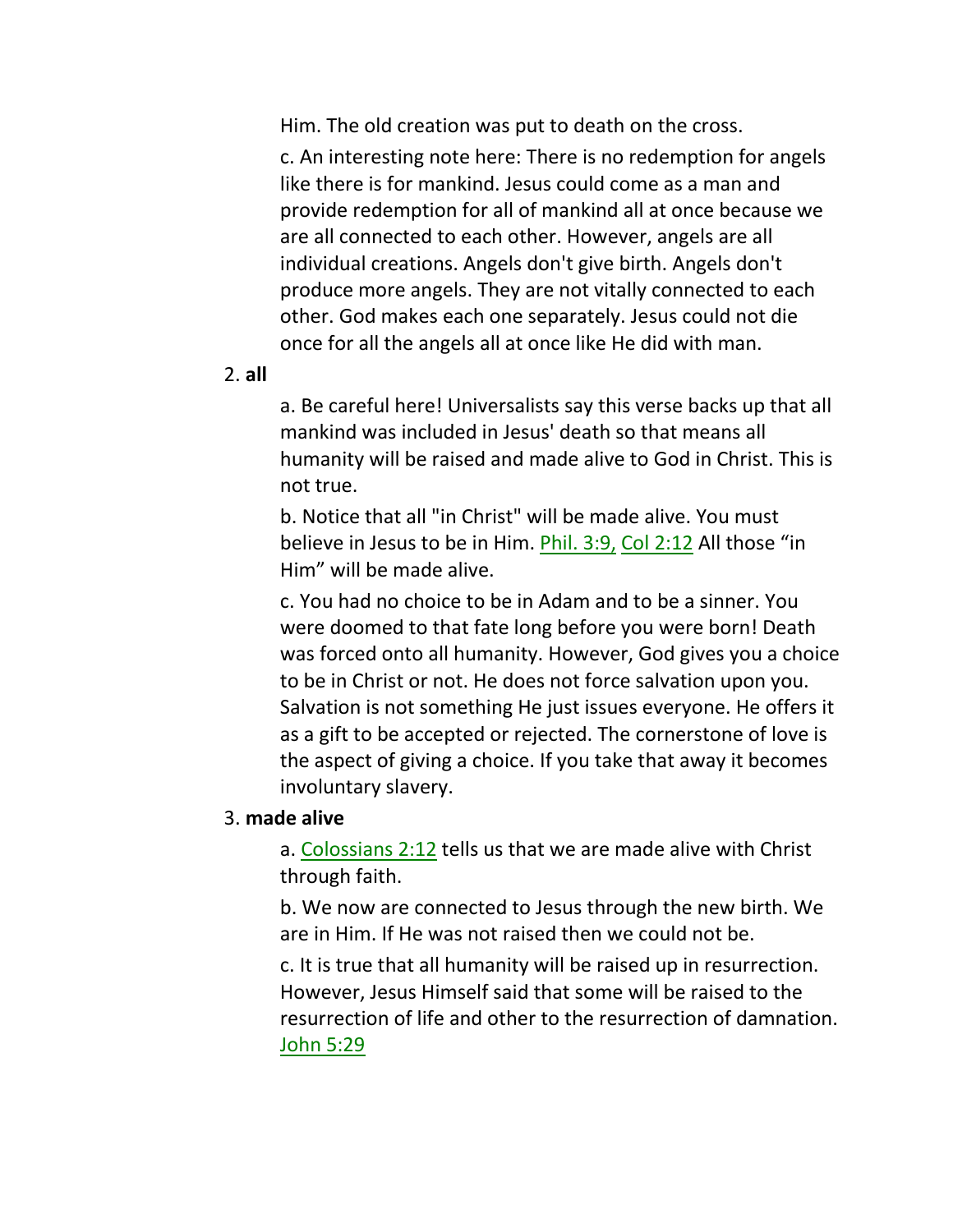23. **But each one in his own order: Christ the firstfruits, afterward those** *who are* **Christ's at His coming.** 

#### A. **But each one in his own order:**

1. **own order**- Gr. **idios tagma**- *anything arranged in order or in array such as a body of troops, a band, cohort*

a. The order of resurrection will be: First was Christ's resurrection, next will come believers at His second coming, then will come the unbelievers at the end of the Millennial reign of Jesus. Blessed are those who are in the first resurrection! Rev. 20:5-6 They are believers. Those who are in the second resurrection are damned to an eternal lake of fire. This will also be called the second death. Rev. 20:6

#### B. **Christ the firstfruits,**

#### 1. **firstfruits**- Gr. **aparche**

a. Again, Jesus is the firstfruits that guarantees that we will be raised as well and our resurrection will match His.

### C. **afterward those who are Christ's at His coming.**

### 1. **afterward**- Gr. **epeita**

a. In Joshua 3:4 we have recounted that when Israel crossed the river Jordan [which is symbolic of death] into the blessed Promise Land, that the ark of the covenant went through it first and then the rest of Israel followed two thousand paces behind. This is symbolic of Christ's death and resurrection and afterwards the church will be resurrected 2000 years after Him.

### 2. **coming**- Gr. **parousia**

a. The timing of Jesus' coming and the resurrection of believers has been hotly debated throughout church history. Some say it will be before the Tribulation, some say it will be in the middle of it, others say at the end of it. My stance is that I have my ticket punched for the first available load out! Others can stay and tribulate if they want!

24. **Then** *comes* **the end, when He delivers the kingdom to God the Father, when He puts an end to all rule and all authority and power.**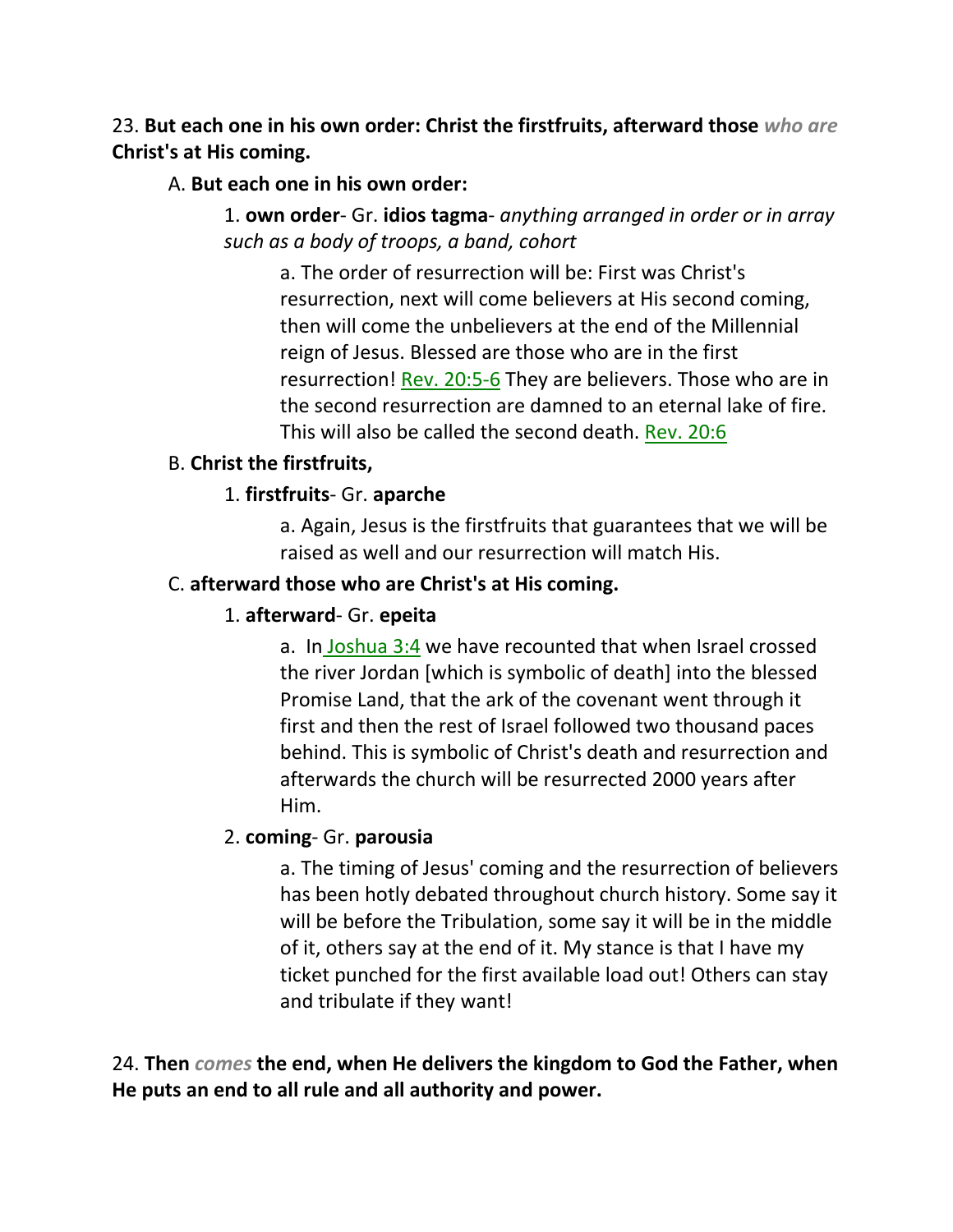#### A. **Then comes the end,**

- 1. **comes** *not in Greek, omit*
- 2. **end** Gr. **telos** *termination, the limit at which a thing ceases to be* a. This is the end of the thousand year reign of Jesus known as the Millennium.

### B. **when He delivers the kingdom to God the Father,**

### 1. **delivers**- Gr. **paradidomi-** *to give over*

a. Jesus is not power hungry. He is eternally submitted to His Father and does everything to His glory.

### 2. **kingdom**- Gr. **basileia**

a. This is the Millennial Kingdom that Jesus will set up on earth after His return.

b. This does not mean that Jesus will cease reigning. His reign will be eternal. This means that the Father will abide upon the earth and rule with His Son Jesus when the New Jerusalem, the third heaven, comes down and rests over the earth. Luk\_1:33; Rev. 11:15

## 3. **God the Father**

## C. **when He puts an end to all rule and authority and power.**

1. **puts an end to**- Gr. **katargeo**- *to cause to cease, put an end to, do away with, annul, abolish, to shut down completely*

a. There are some people who teach that the church will put down all rule and authority and power and then Jesus will come again. This is not according to scripture. Jesus will do this Himself during the his thousand year reign and then hand the kingdom over to the Father.

b. At the end of the Millennium all individual rule over the nations will be shut down completely. God the Father will have total rule. What a day that will be!

### 2. **rule**- Gr. **arche**- *first in rank or authority*

a. There will be opposition to Jesus during the Millennial reign from nations. This is why it is stated he will rule the nation with an iron rod. Rev. 2:27 Those who don't comply will be punished. Zech. 14:17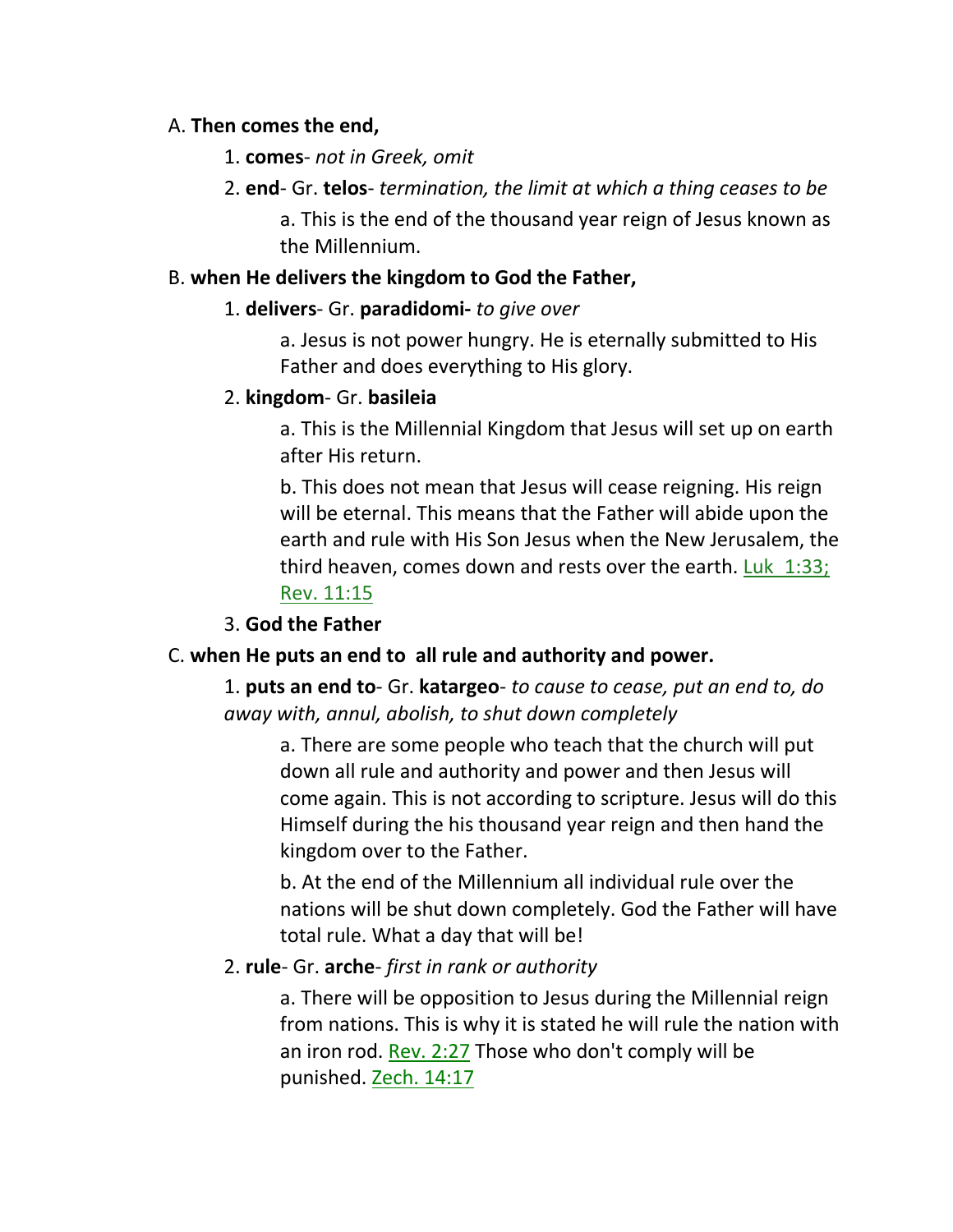b. At the end of the Millennium, Satan will be released from the abyss with his demonic hoards and great opposition will come against Christ's kingdom. However, He will defeat Satan and his army. After this He will hand over the kingdom to His Father.

## 3. **authority**- Gr. **exousia**

#### 4. **power**- Gr. **dunamis**

a. This will include natural rulers, authorities, and powers and all Satanic control as well.

### 25. **For He must reign till He has put all enemies under His feet.**

### A. **reign**- Gr. **basileuo**

- 1. He will reign for 1,000 years.
- B. **put** Gr. **tithemi** *to place*

#### C. **enemies**- Gr. **echthros**

- 1. Satan, demons, and then lastly death
- D. **feet** Gr. **pous**

1. Feet is the place of subjugation. The feet are part of the body. The church is Christ's body.

#### 26. **The last enemy** *that* **will be destroyed** *is* **death.**

- A. **last** Gr. **eschatos**
- B. **enemy** Gr. **echthros**

C. **destroyed**- Gr. **katargeo**- *to cause to cease, put an end to, do away with, annul, abolish, to shut down completely*

#### D. **death**- Gr. **thanatos**

1. This enemy will be removed at the end of the Millennium. During the Millennium there will still be death. However, age spans will be greatly increased during this time like it was before the flood. Someone who dies at 100 during this time will be considered a child! Is. 65:20

2. This will occur after the last resurrection of the dead at the end of the Millennium. After this resurrection there will be no more physical death.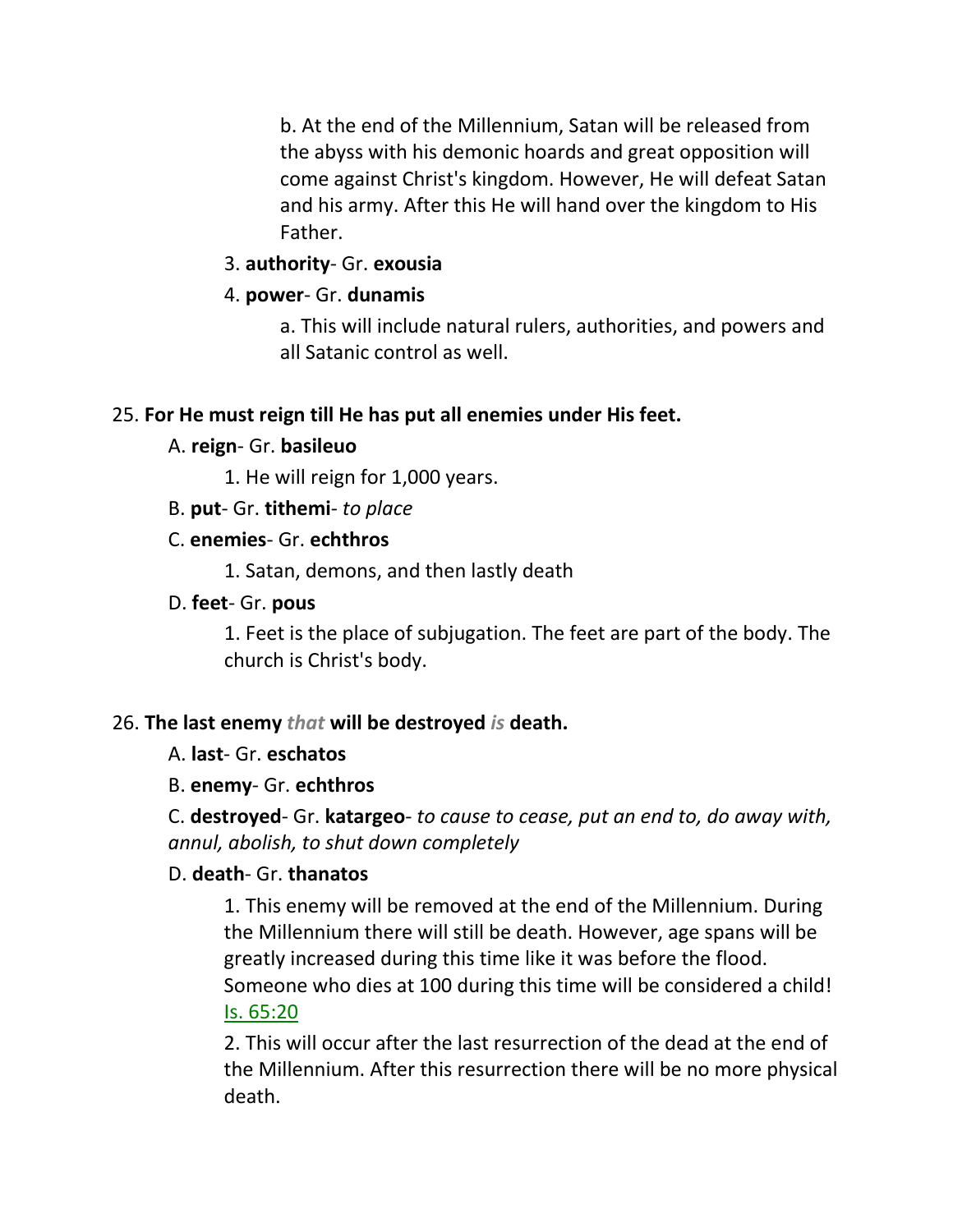27. **For "HE HAS PUT ALL THINGS UNDER HIS FEET." But when He says "all things are put under** *Him,***"** *it is* **evident that He who put all things under Him is excepted.** 

A. **For He has put all things under His feet**

1. **put**- Gr. **tithemi**- *to place*

- B. **But when He says,**
- C. **all things are put under Him,**

1. It is important to use our brains when we see this word "all" in the Bible. There are somethings that are manifestly not included in this term. We see an example of this in this verse.

## D. **it is evident that He who put all things under Him is excepted.**

## 1. **evident**- Gr. **delos**- *clear, evident, manifest*

a. Some things are so evident that they don't need to be stated or qualified.

- 2. **He**
- a. God the Father
- 3. **excepted** Gr. **ektos** *outside of, not included*

a. Paul wanted to make sure that people did not get an idea that Jesus was usurping His Father in the line of authority. This is against Jesus' servant nature.

b. The head [authority over] of Christ is God the Father. 1 Cor. 11:3 This will never change and Jesus would not want it any other way!

28. **Now when all things are made subject to Him, then the Son Himself will also be subject to Him who put all things under Him, that God may be all in all.** 

A. **Now when all things are made subject to Him,**

1. **made subject**- Gr. **huptasso**- *to arrange under*

B. **then the Son Himself will also be subject to Him who put all things under Him,**

1. **Son**- Gr. **huios**

1. This is Jesus.

2. **subject-** Gr. **hupotasso**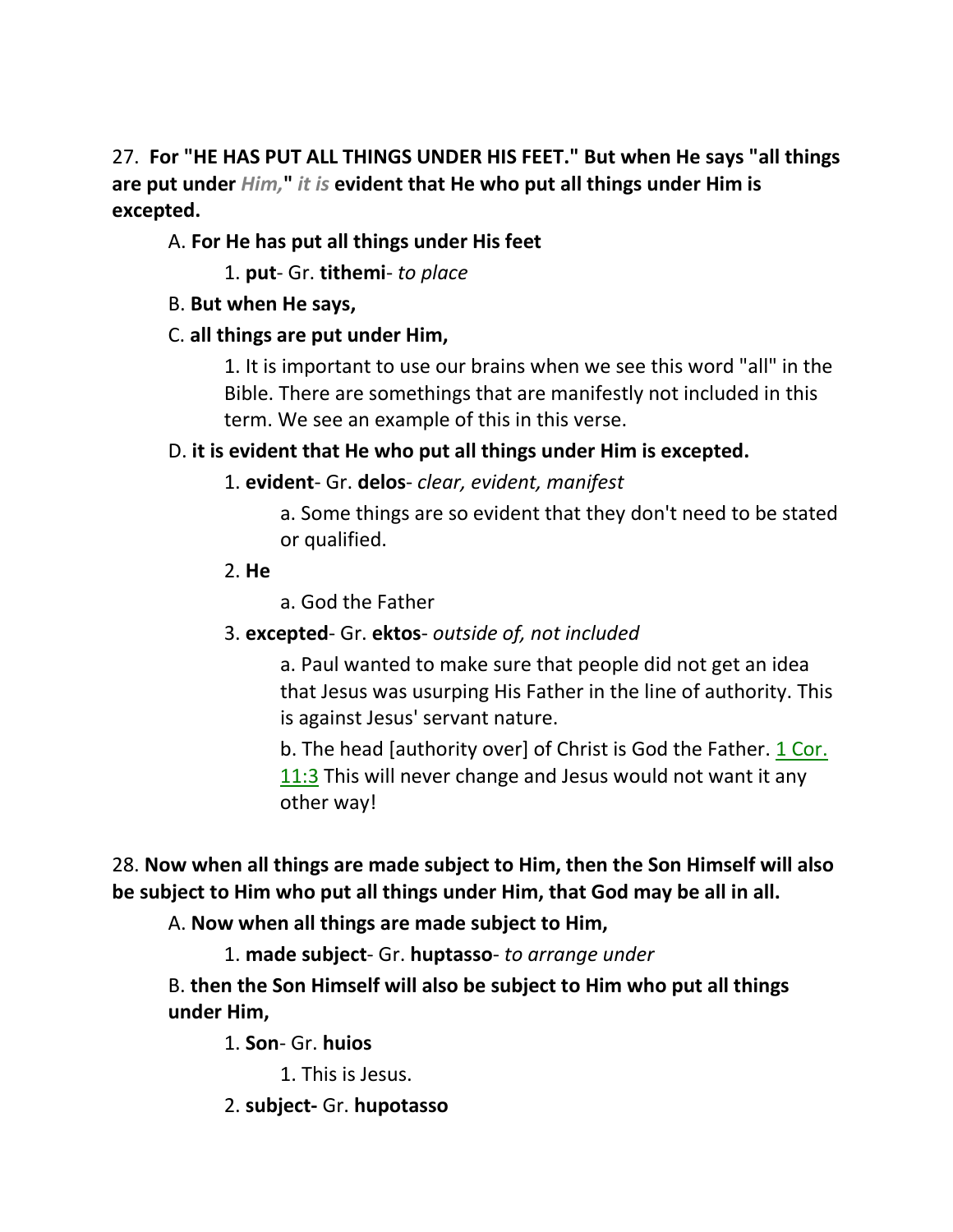a. It is important to note that no matter how high you go in leadership you will always have someone over you in authority, even if it is God the Father!

b. This will not be a forced submission but a joyful submission freely from the heart. This is how we are to submit to the authorities God has placed over us in life.

c. God has made Christ ruler, administrator of all His plans and counsels. All authority and power is put in His hands. There is a time coming when He will render His account of the administration committed to Him. After He has brought everything into subjection, He will hand the kingdom back to the Father. Creation will be brought back to God in a perfect condition. Having accomplished the work of redemption and restoration for which He became Man, He will retain the subordinate place that He took in Incarnation. If He should cease to be man after having brought to pass all that God purposed and designated, the very link that brings God and man together would be gone. - Believers Bible Commentary

3. **to Him**

a. God the Father

#### C. **that God may be all in all.**

- 1. **God**
	- a. God the Father
- 2. **all in all**

a. No one can take God's place, not even the Son. This must happen **so that God will be utterly supreme over everything everywhere.** Some have used this verse to attempt to prove the inferiority of Christ (that he was not equal with God). But this verse is not about the person, nature, or being of God (his essence) as it relates to Christ. Instead, this verse is speaking of the work or mission of Christ, whereby he willingly obeyed the Father by subjecting the government of the world first to himself, then symbolically and willingly placing it under God's control. -Life Application Commentary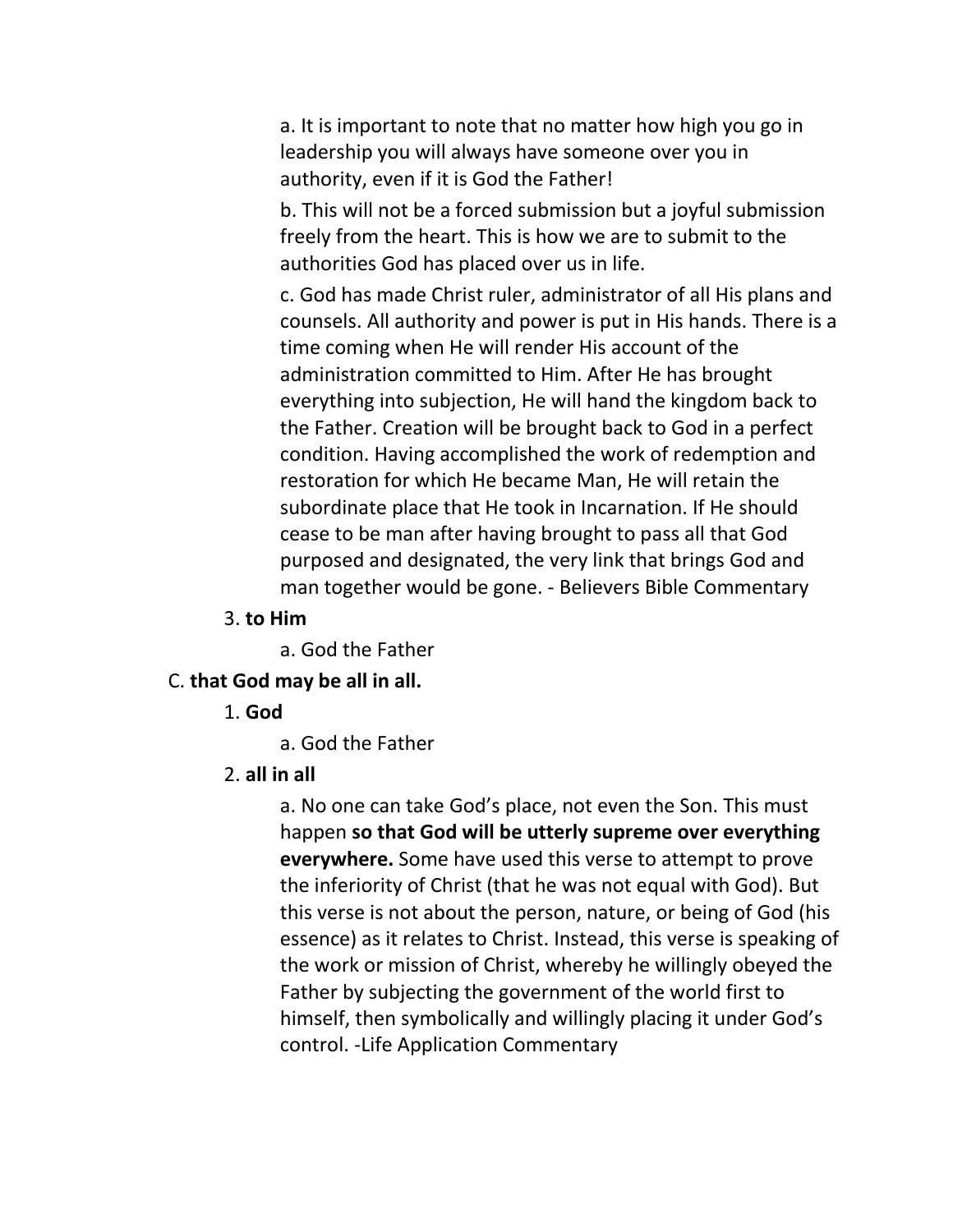29. **Otherwise, what will they do who are baptized for the dead, if the dead do not rise at all? Why then are they baptized for the dead?** 

- A. **Otherwise,**
- B. **what will they do who were baptized for the dead,**
	- 1. **they do** Gr. **poieo**

a. Paul says "they do" not "we do". Paul did not participate in this unscriptural practice.

2. **baptized**- Gr. **baptizo**- *to dip or immerse, to wash*

a. Apparently some Christians were taking a pagan practice from their past and were trying as Christians to baptize believers for people that died but had not been saved. Paul was not advocating or condoning this practice. He just was making the argument of why are they doing it if they don't believe in an afterlife or a resurrection.

b. It may be possible that Paul was referring to the washing the dead bodies of believers preparing them for burial. Why take special care with their bodies if they will not be resurrected?

- 3. **for the dead** Gr. **huper nekros** *in behalf of the dead*
- C. **if the dead do not rise at all?**
	- 1. **dead** Gr. **nekros**
	- 2. **rise** Gr. **egeiro**

## D. **Why then are they baptized for the dead?**

- 1. **baptized** Gr. **baptizo** *dip or immerse, to wash*
- 2. **dead** Gr. **nekros**

## 30. **And why do we stand in jeopardy every hour?**

A. **stand in jeopardy**- Gr. **kinduneuo**- *to be in jeopardy, to be in danger, to put in peril*

1. Paul was in constant jeopardy from the Jews, Gentiles, and Kings. 2Co\_11:23-27

a. I believe some of the hardships Paul went through were selfimposed because he was bent on reaching the Jews when God called him to the Gentiles.

### B. **hour-** Gr. **hora**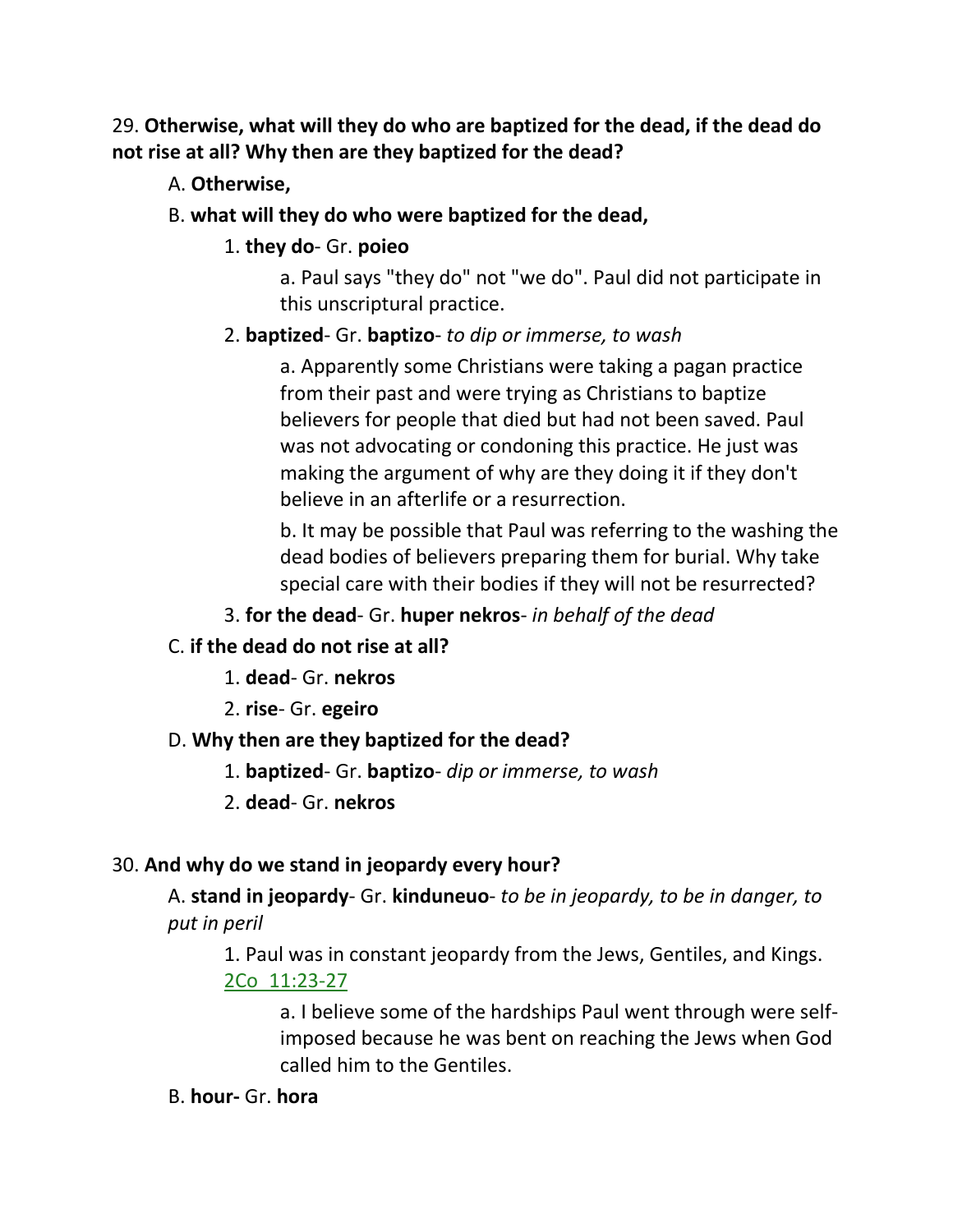1. Paul is writing this letter from the city of Ephesus where he says he fought wild beasts. vs. 32

# 31. **I affirm, by the boasting in you which I have in Christ Jesus our Lord, I die daily.**

A. **I affirm,**

1. **affirm**- Gr. **ne**- *as sure as*

## B. **by the boasting in you which I have in Christ Jesus our Lord,**

### 1. **boasting**- Gr. **kauchesis**

a. Boasting is not wrong if your boast is in the Lord and what He has done.

### C. **I die daily**

## 1. **die**- Gr. **apothenesko**

a. Paul was exposed to the danger of death every day. If any minister could have PTSD it would have been Paul!

## 2. **daily**- Gr. **kata hemera**

a. This means that Paul never took a day off from serving God and coming against the devil. If you are never running up against the devil, then you are headed the same way! - Andrew Wommack

## 32. **If, in the manner of men, I have fought with beasts at Ephesus, what advantage** *is it* **to me? If** *the* **dead do not rise, "LET US EAT AND DRINK, FOR TOMORROW WE DIE!"**

A. **If,**

## B. **in the manner of men,**

## 1. **manner of men**- Gr. **kata anthropos**- *according to man*

a. This means that he is using a metaphor to illustrate the kind of men that he was facing in Ephesus. 1Co\_16:9

# C. **I have fought with beasts at Ephesus,**

## 1. **fought with beasts**- Gr. **theriomacheo**

a. Paul is speaking metaphorically about facing wicked men that fought him. As a Roman citizen Paul would have never been forced to fight beasts in the public amphitheater. Only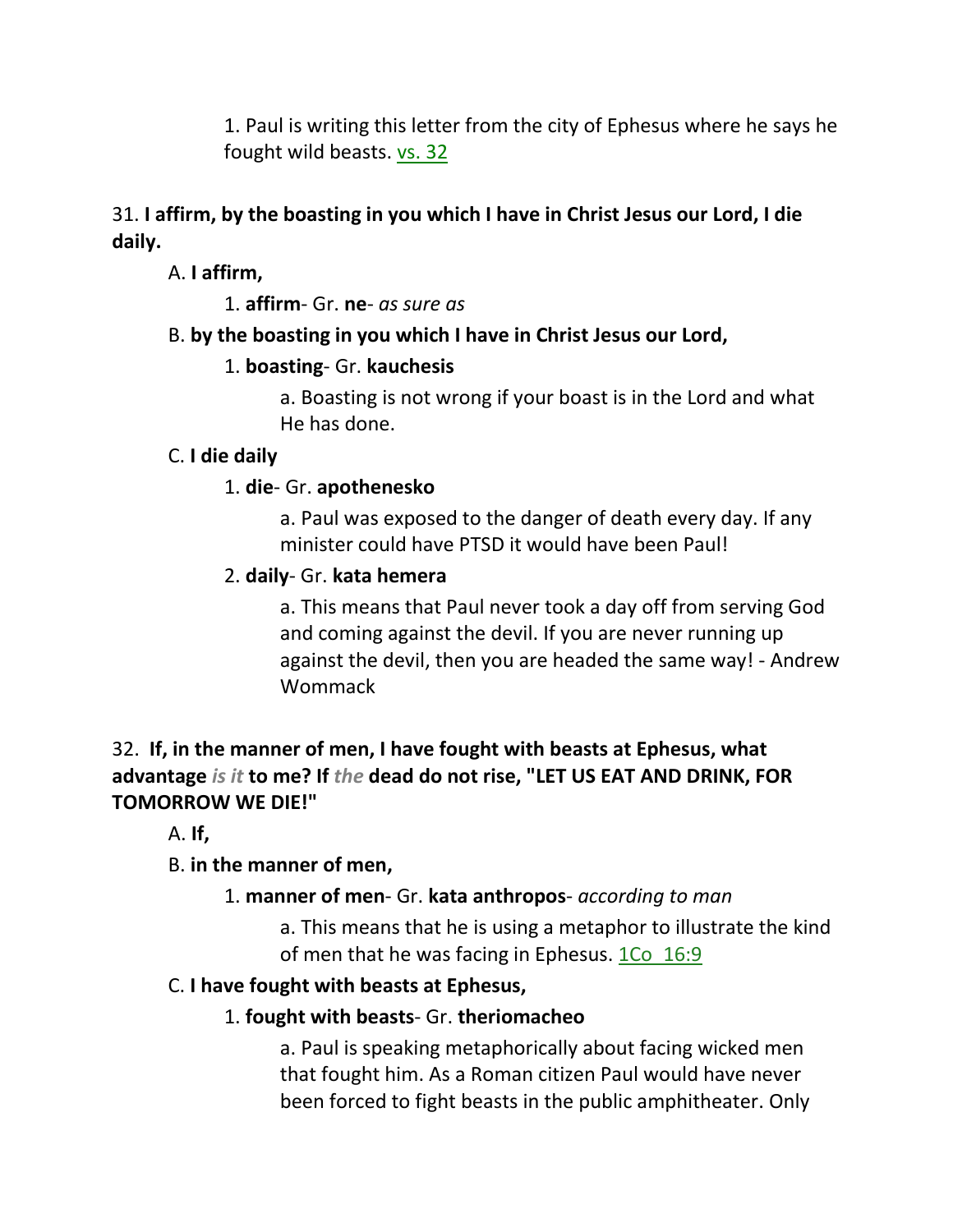slaves and gladiators did this.

b. In the Epistle of Ignatius [an early church father] to the Romans occur these words: *"From Syria even unto Rome, I fight with beasts, both by land and sea, both night and day, being bound to ten leopards. I mean a band of soldiers, who, even when they receive benefits, show themselves all the worse"* 

3. **Ephesus**- means *desirable*

### D. **what advantage is it to me,**

## 1. **advantage**- Gr. **ophelos**

a. If there is no after-life then any sacrifices you make in this life give no advantage to you after you die.

### E. **If the dead do not rise,**

- 1. **dead** Gr. *nekros*
- 2. **rise** Gr. *egeiro*

## F. **Let us eat and drink,**

1. **eat-** Gr. **phago**

## 2. **drink**- Gr. **pino**

a. Why curb your carnal desires if there is no eternal life or judgment to face? Just eat, drink, and live it up. You should just do everything your desires lead you to do. However, we do have a life after this one and a judgment to face. We will be accountable for all our actions. We need to refrain from fleshly lusts that are contrary to God's will and nature.

b. This is what the world is doing. They refuse to think about what happens after they die and the judgment that awaits them. Luk\_12:19-20

c. It pays to live holy in this life and the next!  $1$  Tim. 4:8

### G. **for tomorrow we die.**

### 1. **tomorrow**- Gr. **aurion**

a. This is a metaphor for a short space of time.

### 2. **die**- Gr. **apothenesko**

a. Some think their existence is merely a physical one that ends with death. However, we are a spirit being that will live on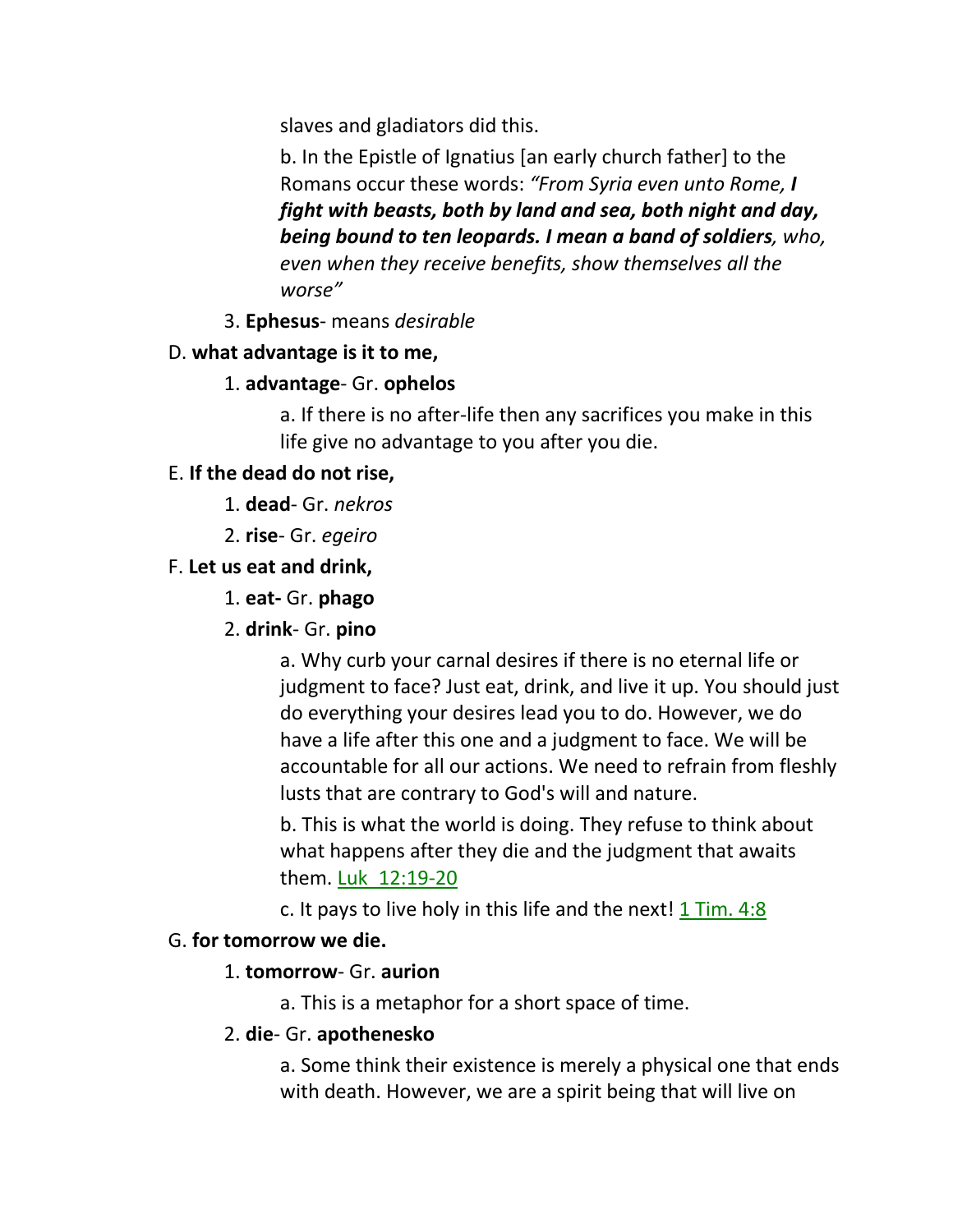after the body dies.

## 33. **Do not be deceived: "Evil company corrupts good habits."**

## A. **Do not be deceived:**

## 1. **deceived**- Gr. **planao**- *to be caused to wander from the truth*

a. The Greek construction here is a command to stop an ongoing action- "Stop being deceived!" This was occurring at Corinth. Some were listening to those teaching the false doctrine of no resurrection and patterning their lives according to the sinful lifestyles of those who taught it.

# B. **Evil company corrupts good habits**

## 1. **evil**- Gr. **kakos**- *badness*

a. The ultimate source of false teaching is from the Evil One.

# 2. **company**- Gr. **homilia**- *intercourse, company*

a. A lot of times this verse is lifted up out of context to show you should not hang around people who are not following God. This is not a misuse of this verse, but does not give the specific and accurate meaning of the verse. In context, this is referring to not hanging around those who were holding to the false doctrine of no resurrection and who were living sinful lives because of it. We also should not hang around Christians who are living like their will be no tomorrow or a judgment day to come.

b. We should not hang around with those who hold heretical false teachings. They might be very charismatic likeable personalities but they are dangerous and bad for your spiritual health! I wish every false teacher had a label stuck to their forehead which reads, "Warning! This person's teaching is dangerous or fatal if ingested!"

## 3. **corrupts**- Gr. **phtheiro**- *to decay, to rot*

## 4. **good**- Gr. **kalos**

## 5. **habits**- Gr. **ethos**- *manner, custom, morals, character*

a. False doctrine is unhealthy, unsound teaching which leads to unhealthy sinful living.

b. The truth of the Word of God is according to or promotes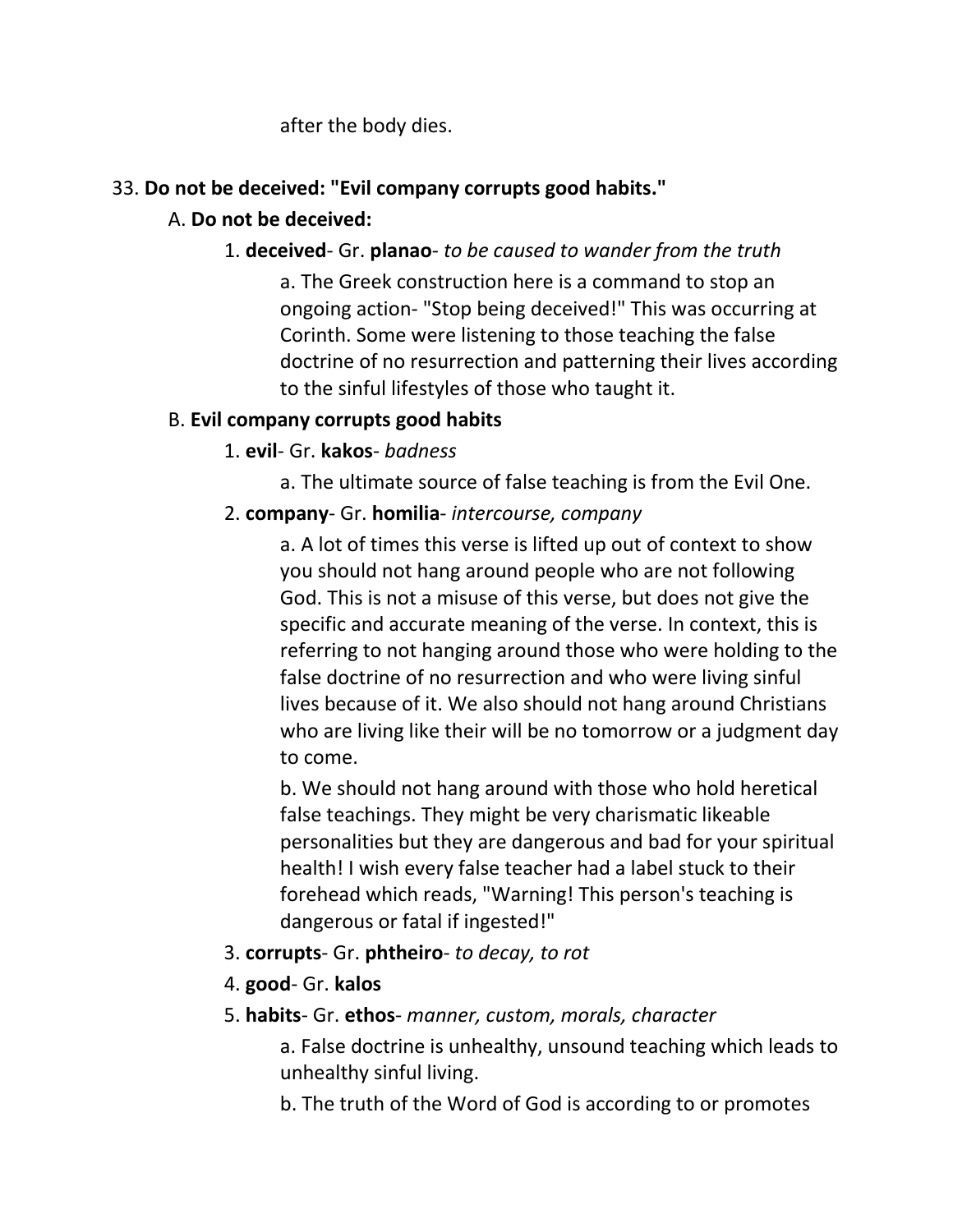godliness. Titus 1:1

c. This verse brings out the fact that intimate ongoing contact with evil people will influence that which is good, not the other way around. If you put a bad apple in with a sack of ten good apples that bad apple will soon spread its rot to the good ones not the other way around.

## 34. **Awake to righteousness, and do not sin; for some do not have the knowledge of God. I speak** *this* **to your shame.**

## A. **Awake to righteousness,**

### 1. **Awake**- Gr. **eknepho**- *rouse out of stupor, to return to sobriety*

a. These saints who were buying into the teaching that there was no resurrection and were living sinful lives because of it needed a spiritual resurrection to the truth of the Word and to righteousness.

b. They had gotten drunk on the false teaching they received and it was causing them to live crazy! Paul is telling to sober up!

### 2. **righteousness**- Gr. **dikaios**-*what is right*

a. We have been made righteous as a gift by our faith in Jesus. If we lose sight of that we will doze off into a life led by the flesh and unrighteousness. Our actions spring from our beliefs about God and ourself. If we don't know who we are in Christ or remain in faith over who we are in Christ we will default to living in the flesh. Paul is saying here- "Wake up people! You are righteous people in Christ, why are living in sin?"

b. I think the ESV translates this well- *"Wake up from your drunken stupor, as is right, and do not go on sinning. For some have no knowledge of God. I say this to your shame."*

### B. **and do not sin;**

## 1. **sin**-Gr. **hamartano**

a. The Greek construction here literally says, "Stop sinning!"

## C. **for some do not have the knowledge of God.**

- 1. **some**-Gr. **tis**
- 2. **have** Gr. **echo**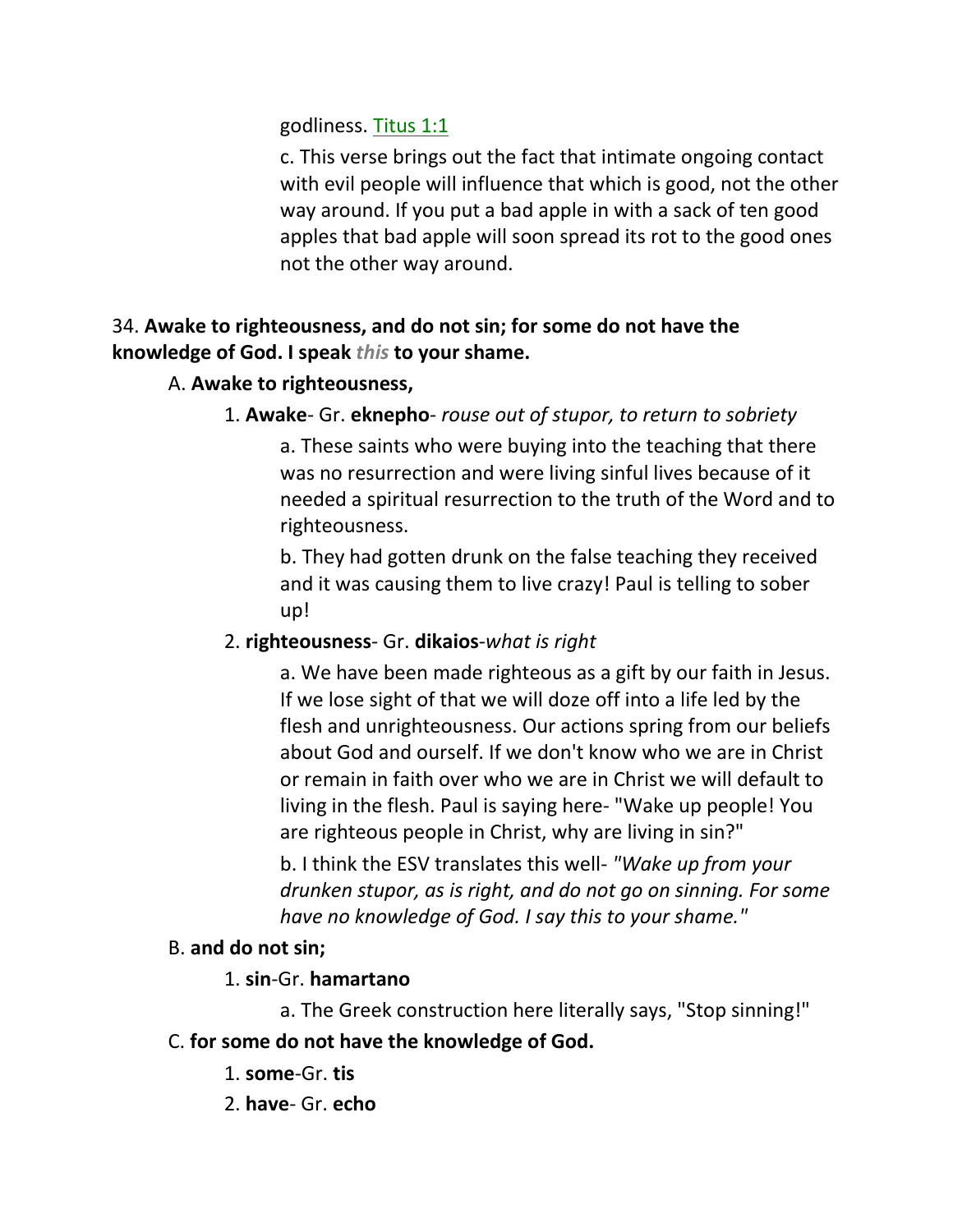a. This word has the connotation of having a working relationship with something.

## 3. **knowledge**- Gr. **agnosia**- *ignorance, no knowledge*

a. The knowledge of the Word of God will inoculate you from the disease of false teaching. Some are ignorant of the Word of God and are open to every wind of false doctrine blowing by. Hos. 4:6

### D. **I speak this to your shame.**

### 1. **speak**- Gr. **lego**

2. **shame**-Gr. **entrope**- *humiliation*

a. Paul had taught this group of people the Word of God. They were older Christians acting like they were just born again with no knowledge of God at all. This is a humiliating place to be.

## 35. **But someone will say, "How are the dead raised up? And with what body do they come?"**

### A. **But someone will say,**

1. **someone**

a. There is always someone who has something to say...

2. **say**- Gr. **ereo**

## B. **How are the dead raised up?**

1. **dead**- Gr. **nekros**

## 2. **raised up**- Gr. **egeiro**

a. A common question about the resurrection is how will this take place when our bodies turn to ashes and some have been lost to sea or have been incorporated into the soil and have been digested by worms or assimilated by plants.

b. I don't know the answer to this but God does. Maybe God just needs one DNA strand from our old body to be utilized in the resurrection of the body.

c. Our human body will be swallowed up and incorporated into a heavenly body God has made as we will see in the upcoming verses.

## C. **And with what body do they come?**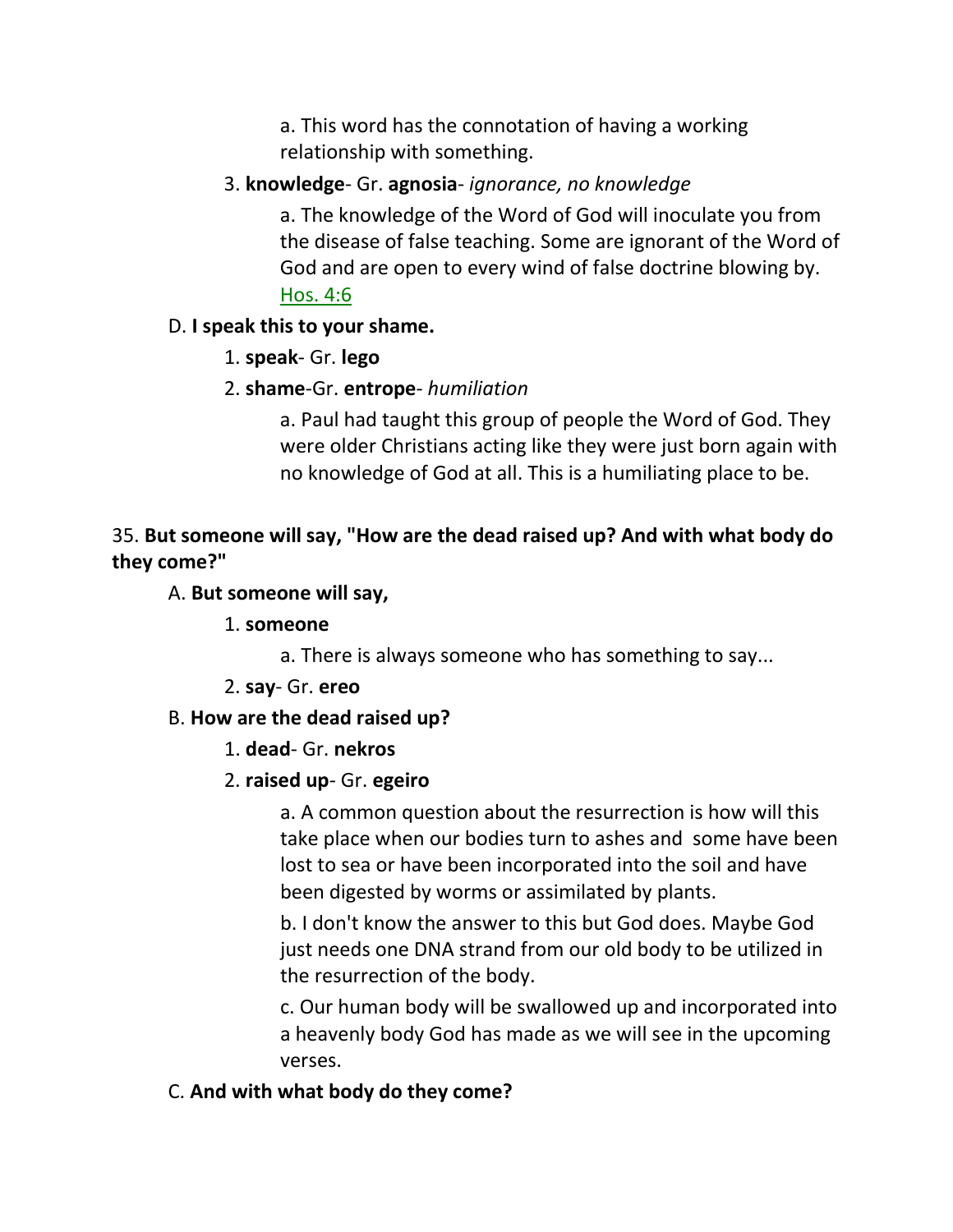### 1. **body**- Gr. **soma**

### 2. **come**- Gr. **erchomai**

a. Another common question is how will we look when we are resurrected? Will we look just like we did right before we died?

b. Paul will answer that our new body will be much greater than the one we had in our natural life. We will recognize each other however, if not from what we look like, it will be from the inner knowledge of the Holy Spirit.

### 36. **Foolish one, what you sow is not made alive unless it dies.**

A. **Foolish one-** Gr. **aphron**- *unwise, inconsiderate, simple, foolish, ignorant, religiously unenlightened*

### B. **what you sow is not made alive unless it dies**

### 1. **sow**- Gr. **speiro**

a. God likens dying and being buried as seed being planted for an eventual harvest.

b. Our body is buried in the ground and then one day it will come up in resurrection!

c. Let me interject a point here. God intended that man's body by buried in the ground upon death, not being burned [cremated] in the fire. You don't take seed and burn them! You bury them in the ground! I am not saying that being cremated is a sin or that it will affect the resurrection. What I am saying is that burning our bodies upon death is not God's plan. It does not symbolically portray the promise of sowing seed and it coming up in resurrection.

## 2. **made alive**- Gr. **zoopoieo**

## 3. **dies**- Gr. **apothensko**

a. When you plant a seed the outward shell dies and falls away and the DNA life within that seed is released into resurrection above ground in harvest. This is the same for us. Our outward man must die so that the DNA life within us can be released into resurrection.

b. If the seed does not die, there can be no harvest. John 12:24

## 37. **And what you sow, you do not sow that body that shall be, but mere grain—**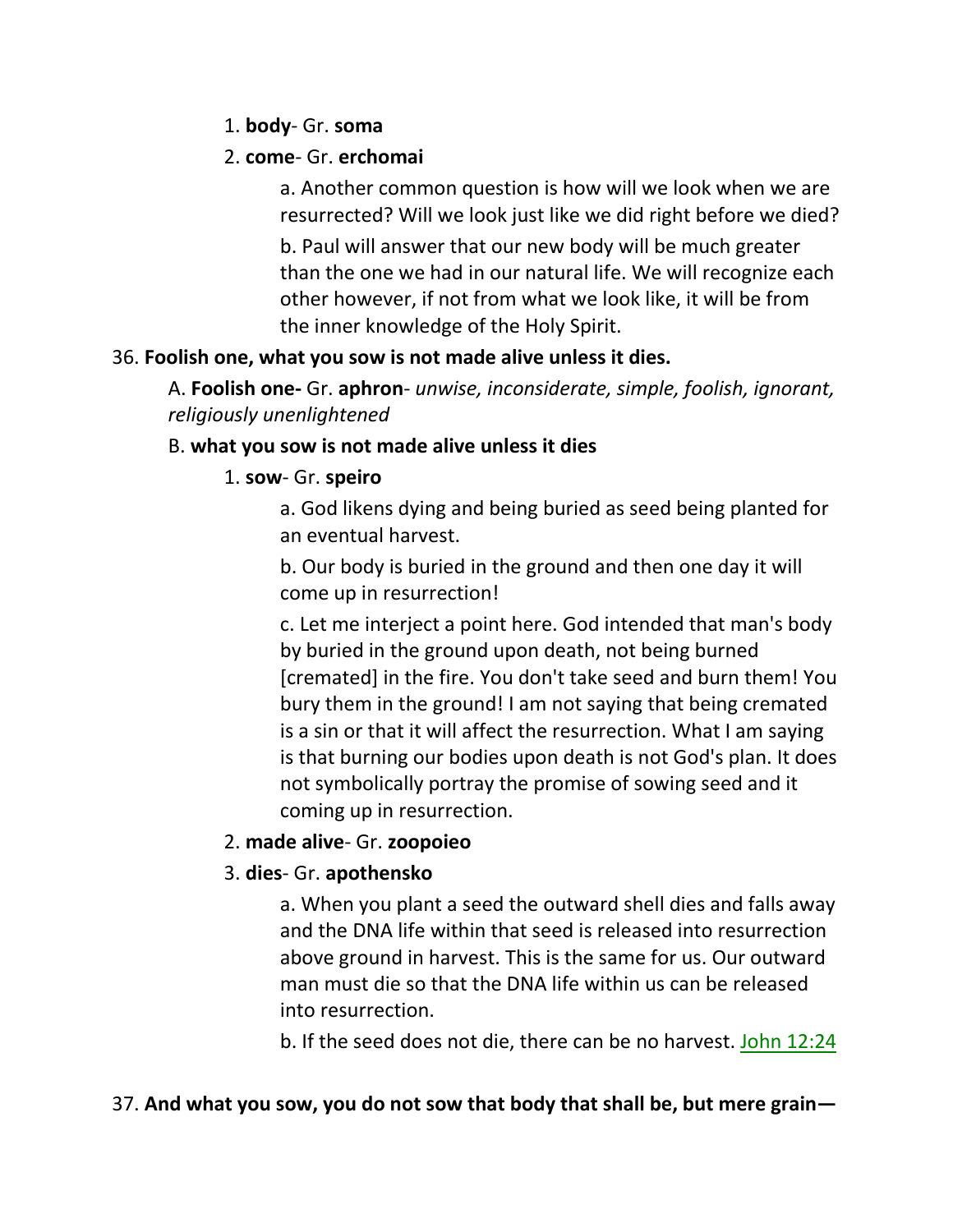#### **perhaps wheat or some other** *grain.*

- A. **And what you sow,**
	- 1. **sow** Gr. **speiro** *to scatter seed*

## B. **you do not sow that body that shall be,**

1. Right now you are a walking seed! The body you have now will not look the same when it is resurrected. I thank God for that. If this is as good as my body is going to get then that is truly depressing!

2. All seeds pretty much look the same before you plant them, but when you plant them and they come up you will see their unique genetic makeup. It is the same with us.

## C. **but mere grain**

## 1. **mere grain**- Gr. **gumnos kokkos-** *a naked kernel of seed*

a. This is a naked seed that is not clothed with its eventual body.

## D. **perhaps wheat or some other grain**

- 1. **wheat** Gr. **sitos**
- 2. **grain** Gr. *not in Greek, omit*

## 38. **But God gives it a body as He pleases, and to each seed its own body.**

# A. **But God gives it a body as He pleases,**

## 1. **gives**- Gr. **didomi**

a. Our body is a gift from God. We need to take care of it. It is our ticket to staying on the planet!

## 2. **body**- Gr. **soma**

## 3. **pleases**- Gr. **thelo**

a. Just as a master painter or sculptor makes their pieces according to their pleasure, so God being the master craftsman each seed a body that pleases him.

b. This does not mean that the fall and sin did not have a marring effect on that body. Once sin is removed each body will be perfect!

## B. **and to each seed its own body**

1. **seed**- Gr. **sperma**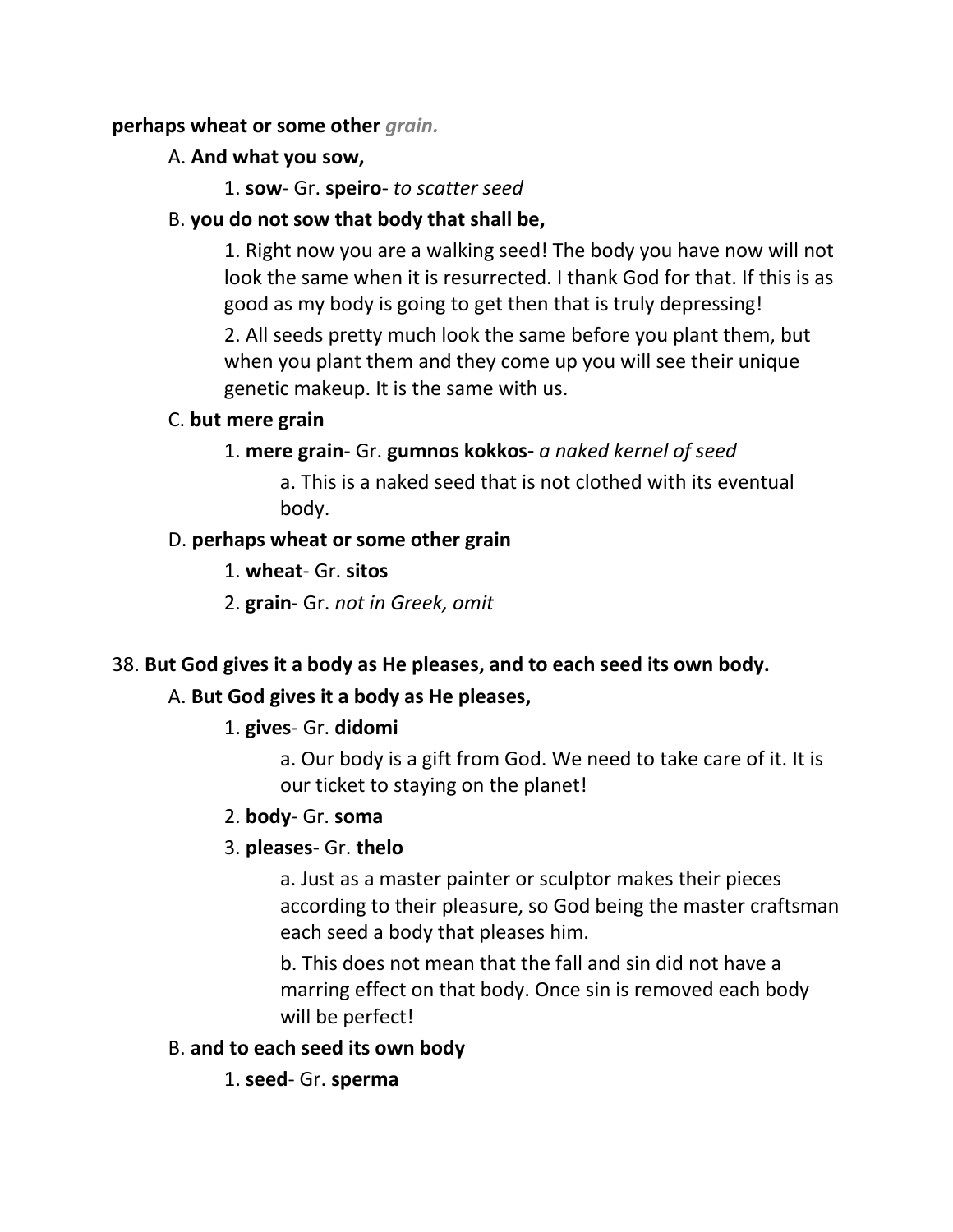### 2. **body**- Gr. **soma**

39. **All flesh** *is* **not the same flesh, but** *there is* **one** *kind of* **flesh of men, another flesh of animals, another of fish,** *and* **another of birds.** 

## A. **All flesh is not the same flesh,**

1. **flesh**- Gr. **sarx**- *the natural bodily flesh of man or animals*

2. We have four categories of flesh here: **1) man 2) land animals 3) fish 4) birds**

a. These four are mentioned in Gen. 1. Man is listed here first because man is above and distinct from animals.

b. All four of these kinds were made distinctly from each other in the beginning. Evolution teaches that life started in the sea and then that life evolved to land in land animals and then man came out of that. This is false and against the clear teaching of the Word of God.

### B. **but there is one kind of flesh of men,**

1. **kind**- Gr. *not in Greek, omit*

- 2. **men** Gr. **anthropos**
	- a. Man did not come from apes [land animal].

## C. **another flesh of animals,**

1. **another**- Gr. **allos**- *different*

2. **animals**- Gr. **ktenos**- *used for four legged animals as opposed to fishes and birds*

a. Land animals did not come from fish.

## D. **another of fish,**

## 1. **fish**- Gr. **ichthus**

a. Fish was the first creation among living animals but all the other kinds of animals did not come from fish.

## E. **and another of birds**

## 1. **birds**- Gr. **ptenon**

a. Birds did not come from fish or land animals.

## 40. **There are also celestial bodies and terrestrial bodies; but the glory of the**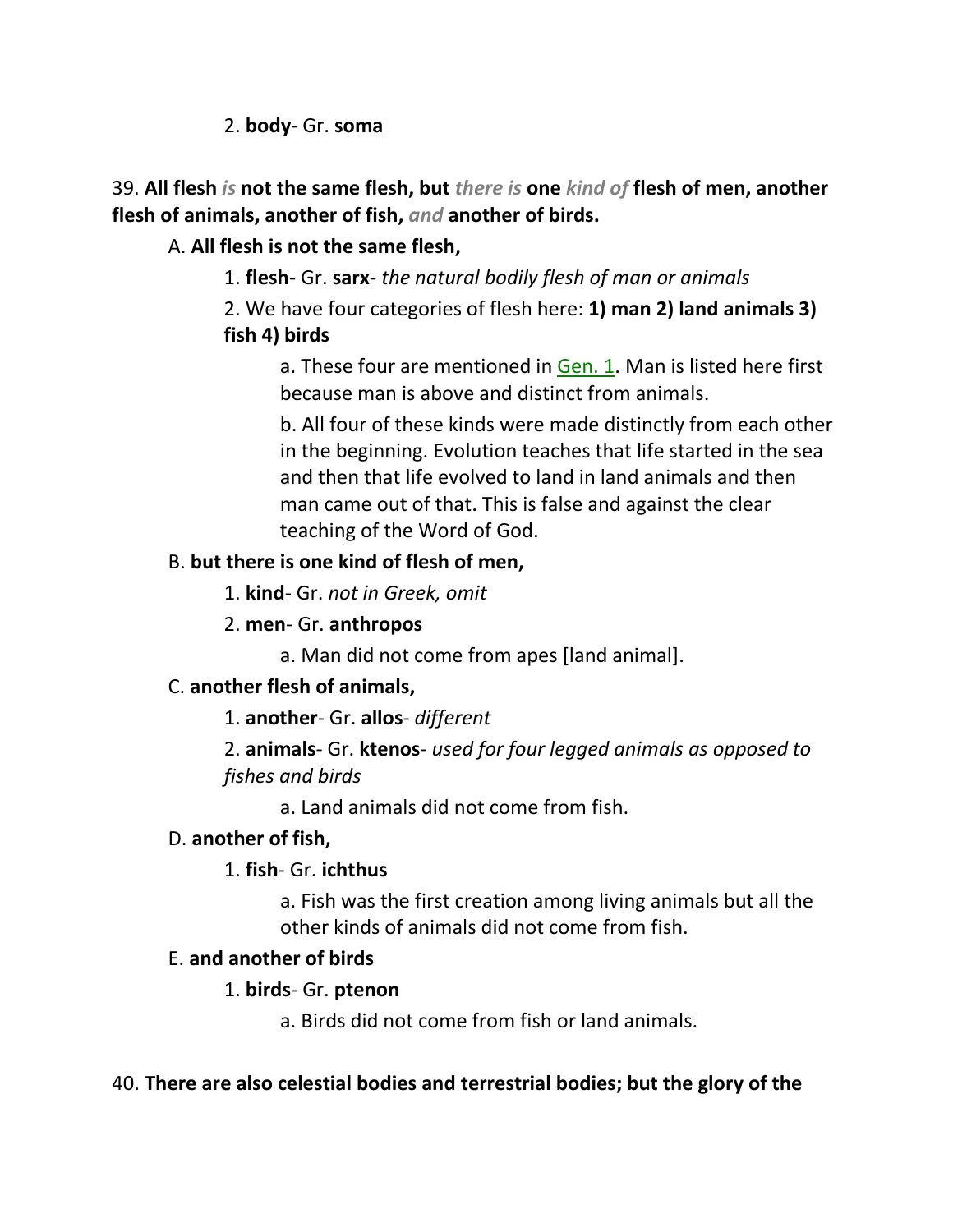### **celestial** *is* **one, and the** *glory* **of the terrestrial** *is* **another.**

## A. **There are also celestial bodies and terrestrial bodies,**

1. **celestial**- Gr. **epouranios**- *objects in the heavens- stars, planets, moons*

2. **bodies**- Gr. **soma**

### 3. **terrestrial**- Gr. **epigeos**- *upon the earth*

a. These are the bodies listed in the last verse- man, animals, fish, birds.

## B. **but the glory of the celestial is one,**

1. **glory**- Gr. **doxa**- *magnificence, excellence, preeminence, dignity, grace*

## 2. **celestial**-Gr. epouranios

a. The brightness of heavenly bodies are greater than those on the earth. Our resurrection body will be of heavenly origin. Our natural body will be swallowed up into that heavenly body. 1 Cor. 15:54, 2 Cor. 5:2-4 This resurrection body will be much greater in glory than our natural body.

### C. **and the glory of the terrestrial is another**

## 1. **glory**- Gr. **doxa**

## 2. **terrestrial**- Gr. **epigeos**

a. The glory of earthly bodies are lesser than heavenly bodies. Paul says this because our earthly body has lesser glory than our resurrection body which will be heavenly.

## 41. **There is one glory of the sun, another glory of the moon, and another glory of the stars; for** *one* **star differs from** *another* **star in glory.**

## A. **There is one glory of the sun,**

- 1. **glory** Gr. **doxa**
- 2. **sun** Gr. **helios**

## B. **another glory of the moon,**

### 1. **moon**- Gr. **selene**

a. The moon actually does not have any source of light itself, it merely reflects the sun. The moon is the picture of the church which governs over this dark age. We reflect the light of the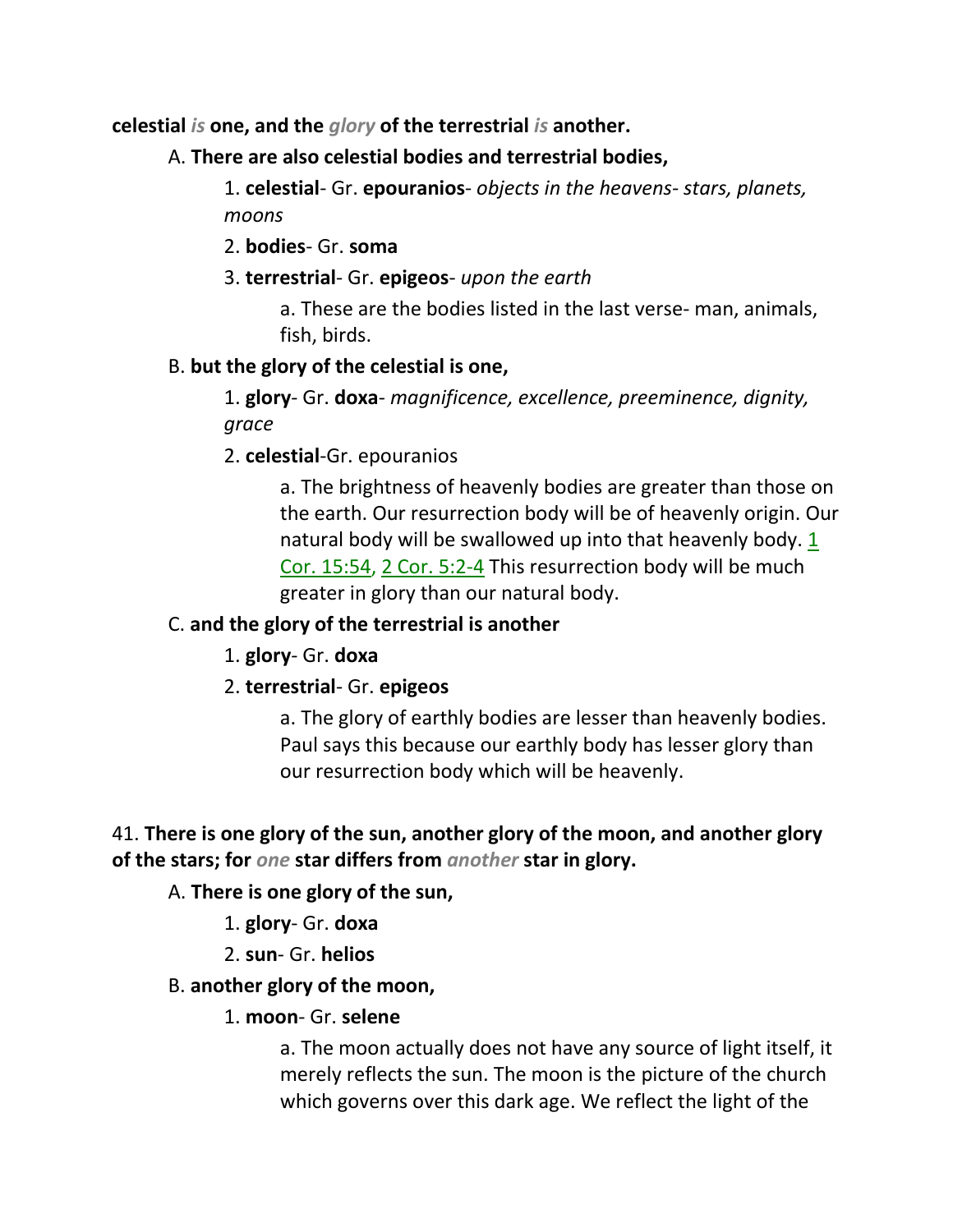Son- Jesus Christ!

## C. **and another glory of the stars;**

### 1. **stars**- Gr. **aster**

a. Believers are pictured as stars. Unbelievers as sand. Gen. 22:17

## D. **for one star differs from another star in glory**

## 1. **differs from**- Gr. **diaphero**

a. Each celestial body has a different level of brightness. In the resurrection we all will shine at different degrees of brightness. Dan. 12:3, Matt. 13:43 What we do in this life will determine how brightly we shine for Jesus in the next life.

42. **So also** *is* **the resurrection of the dead.** *The body* **is sown in corruption, it is raised in incorruption.** 

A. **So also is the resurrection of the dead.**

1. **resurrection**- Gr. **anastasis**

2. **dead**- Gr. **nekros**

## B. **The body is sown in corruption,**

### 1. **body**- Gr. **soma**

## 2. **sown**- Gr. **speiro**

a. Again, this is why we are to bury the dead and not burn them. Being buried in the ground is symbolic of sowing bare seed that will rise up in greater glory.

3. **corruption**- Gr. **phthora**- *corruption, decay, ruin, corruptibility, mortality*

a. Our natural body is decaying and at death will return to dust.

## C. **it is raised in incorruption**

## 1. **raised**- Gr. **egeiro**

2. **incorruption**- Gr. **aphtharsia**- *incorruption, perpetuity*

a. Our resurrection body will never decay or die. We will have this glorious new body for eternity! Hallelujah!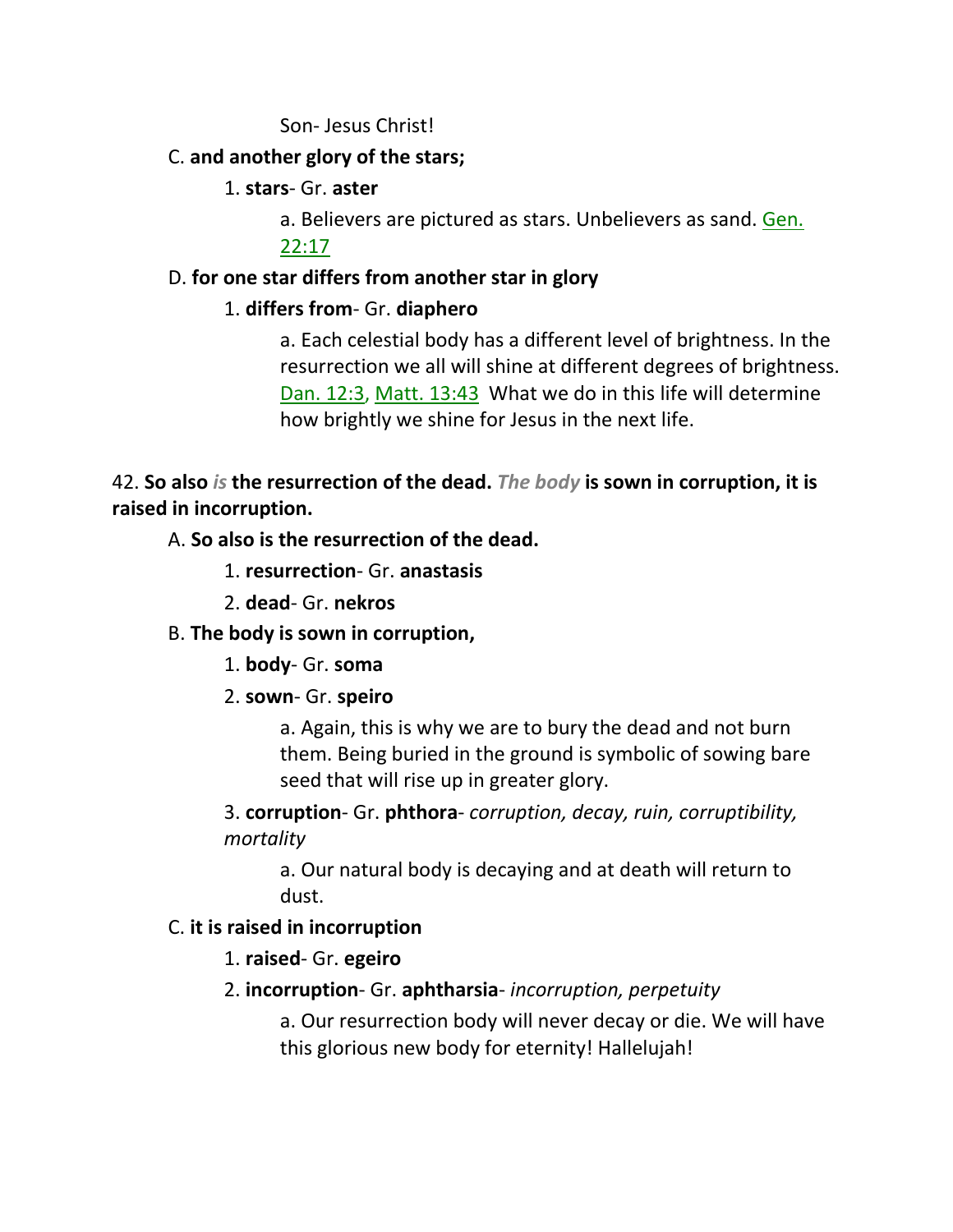43. **It is sown in dishonor, it is raised in glory. It is sown in weakness, it is raised in power.** 

### A. **It is sown in dishonor,**

1. **sown**- Gr. **speiro**

a. Again the body is seen as a seed to be buried in the ground not to be burned with fire.

## 2. **dishonor**- Gr. **atimia**

a. Paul in Philippians refers to our present body as **vile**- lit. Greek- "body of humiliation". Phil. 3:21

b. Having to go to the bathroom and the various wastes our bodies discreet is enough to back up this fact.

### B. **it is raised in glory.**

### 1. **raised**- Gr. **egeiro**

- 2. **glory** Gr. **doxa**
	- a. Our resurrection body will be perfect in every way.

### C. **It is sown in weakness,**

#### 1. **sown**- Gr. **speiro**

### 2. **weakness**- Gr. **asthenia**

a. Our body is naturally fragile and can be easily broken, bruised, and cut.

b. We must sleep every 16 hours or so and recharge our energy.

### D. **it is raised in power**

### 1. **power**- Gr. **dunamis**

a. Our resurrection body will be powerful. We will be able to walk through walls like Jesus did with his resurrection body!

John 20:19 Our resurrection body will be fashioned like his. Phil. 3:21 Take that Superman!

## 44. **It is sown a natural body, it is raised a spiritual body. There is a natural body, and there is a spiritual body.**

A. **It is sown a natural body,**

1. **natural**- Gr. **psuchikos**- *soulish, of or belonging to breath*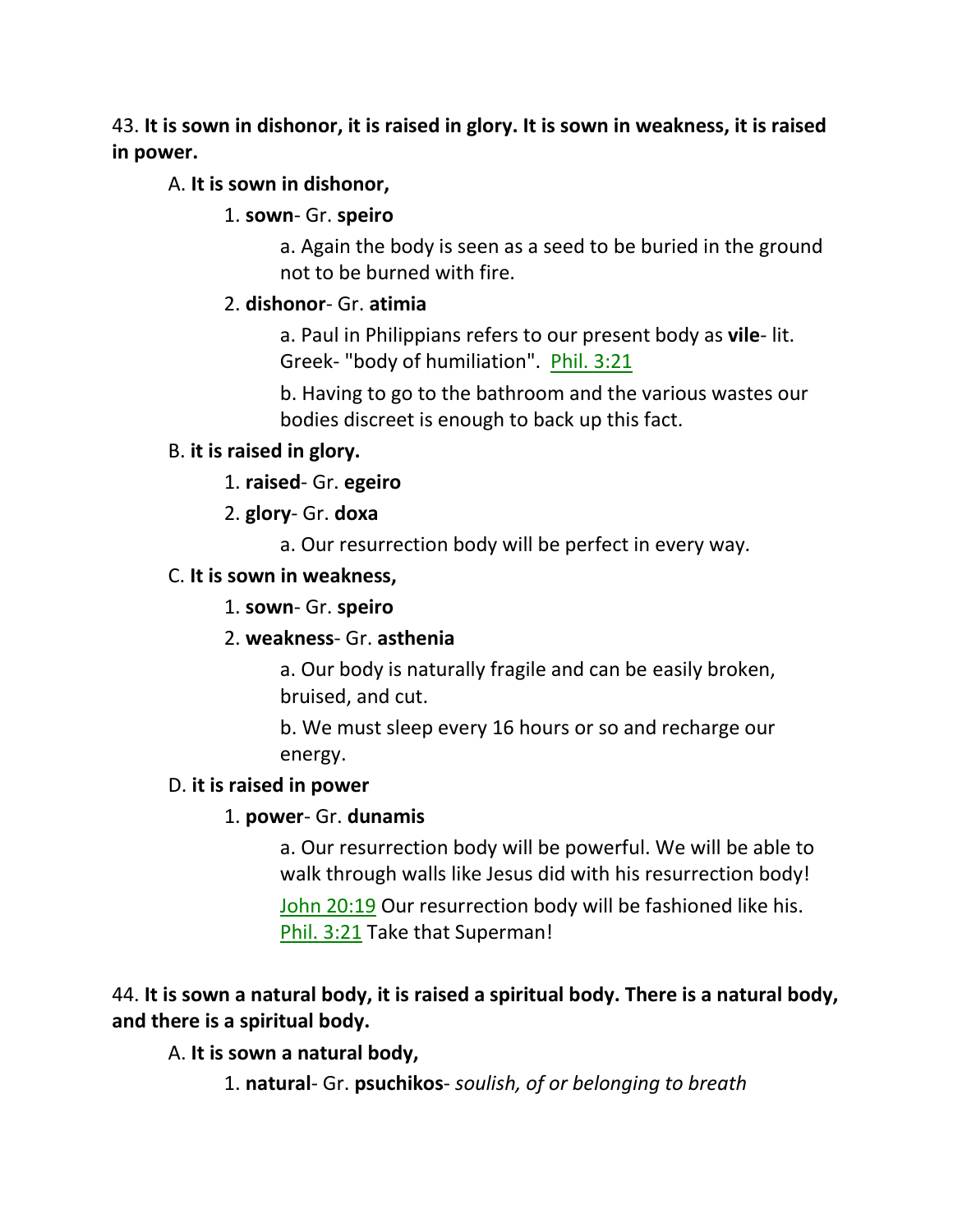a. Our body is animated by our living soul.

## 2. **body**- Gr. **soma**

## B. **it is raised a spiritual body.**

### 1. **raised**- Gr. **egeiro**

## 2. **spiritual**- Gr. **pneumatikos**

a. This does not mean that our resurrection body will be immaterial. No, the spirit realm has substance to it but it is on a much higher plane of existence than the physical world. Our resurrection body will be fitted to dwell on the earth and in heaven.

b. Our resurrection body will be fully animated by the Spirit of God. We can experience flashes of this now when the Spirit quickens our mortal body. Rom. 8:11

### C. **There is a natural body,**

### 1. **natural**

a. This is our current earthly body.

## D. **and there is a spiritual body**

## 1. **spiritual**

a. This is our future resurrection body.

45. **And so it is written, "THE FIRST MAN ADAM BECAME A LIVING BEING." The last Adam** *became* **a life-giving spirit.** 

## A. **And so it is written,**

1. **written**- Gr. **grapho**

## a. Gen. 2:7

## B. **The first man Adam became a living being.**

## 1. **first man**- Gr. **protos anthropos**

a. Adam was the first human. He is the federal head of the human race. All humanity came out of Adam including Eve.

## 2. **became**- Gr. **ginomai**

a. This happened when God blew into Adam's nostrils the breath of life. Before that he was a lump of clay.

## 3. **living being**- Gr. **zao psuche**- *living soul*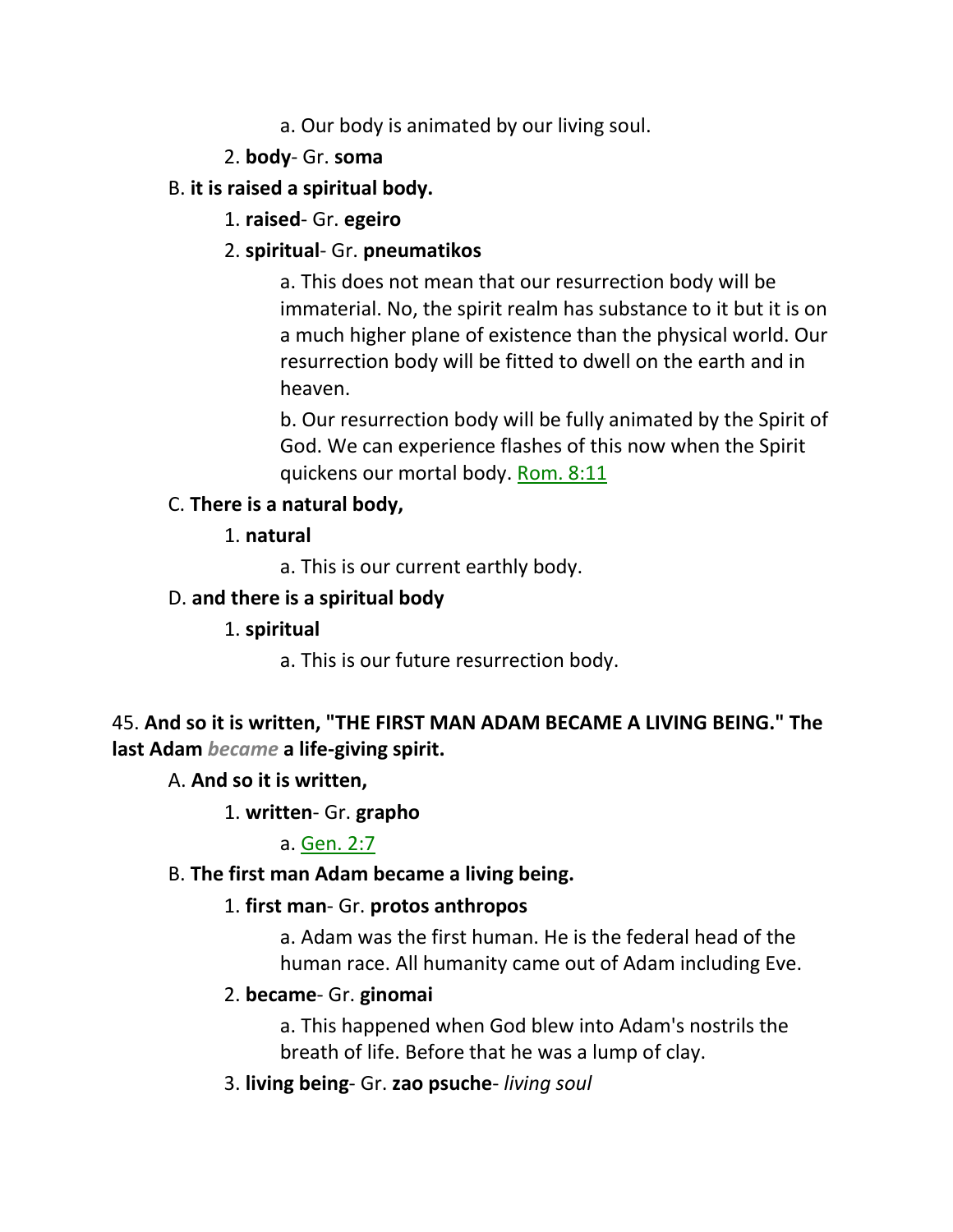a. Adam became a spirit that has a soul. This is a living soul. Animals do not have spirits, just souls.

#### C. **The last Adam became a life-giving spirit,**

#### 1. **last Adam**- Gr. **eschatos Adam**

a. Jesus Christ was born of a woman and is attached to the entire human race. God placed all that is of Adam into Jesus Christ at the cross and crucified Him. Jesus was the last Adam although other humans were born after the cross. In God's eyes the old creation in Adam was crucified with Jesus. He bore the sins of humanity past, present, and future.

b. We see this pictured in the OT when the ark of the covenant [a type of Jesus] entered the Jordan river [which means death]. This was symbolic of Jesus dying on the cross. It says the Jordan's waters were rolled back to the city of Adam. Josh. 3:16 This shows that Jesus took on all of Adam's sin and death at the cross and removes the waters of death from us!

c. The phrase "the last Adam" means that there will never be the need for an additional redemption for mankind. Christ's work on Calvary was total and complete for man's eternal redemption. Otherwise, Jesus would have been called the "second Adam," and others would have followed in order to complete our redemption. However, Jesus' death and resurrection completed our redemption. There will be no other types of Adam. -Everett

2. **became**- Gr. **ginomai**

#### 3. **life-giving**- Gr. **zoopoieo**

a. Only God is a life-giving spirit. Jesus is God!

#### 4. **spirit**- Gr. **pneuma**

a. Jesus Christ was raised with a spiritual body. He now is a life giving spirit to all those who place their faith in Him. They received the new birth and become part of the new creation in Christ.

b. This means it is possible to get out of the Adam's familysnap, snap... and get into Christ's family!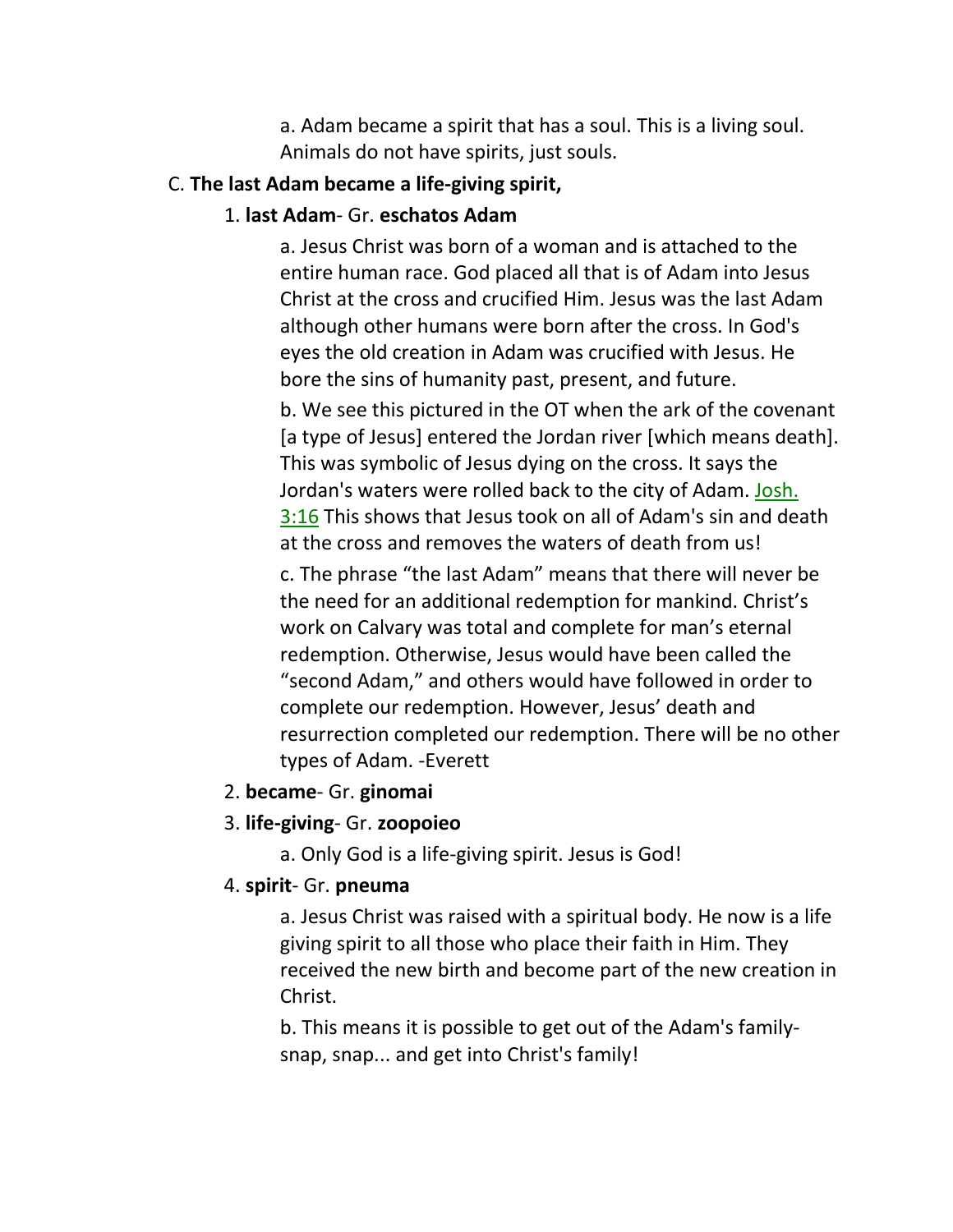46. **However, the spiritual is not first, but the natural, and afterward the spiritual.** 

- A. **However,**
- B. **the spiritual is not first,**
	- 1. **spiritual** Gr. **pneumatikos**
	- 2. **first-** Gr. **proton**
		- a. Adam came before Christ.
		- b. Ishmael came before Isaac.
		- c. Saul came before David.
- C. **but the natural,**
	- 1. **natural** Gr. **psuchikos**

# D. **and afterward the spiritual**

# 1. **afterward**

a. Your initial response to trials will come from your natural side- the flesh. If you refuse to operate on it, then afterwards comes the spiritual. Wait for the spiritual to deal with your problems. Wait for the peace and wisdom to come. Let agitation, fear, and anger pass first. Eph. 4:22-24

b. Often you must start in the natural to arrive at the spirit. The natural action of faith will tap into the spiritual.

47. **The first man** *was* **of the earth,** *made* **of dust; the second Man** *is* **the Lord from heaven.** 

# A. **The first man was of the earth,**

# 1. **first man**

a. This is Adam.

2. **earth**- Gr. **ge**

a. Adam was made of the dust of the earth.

# B. **made of the dust,**

1. **dust**- Gr. **choikos**- *dirt or dust*

a. Undoubtly, this speaks of the clay which is condensed dirt.

- C. **the second Man is the Lord from heaven**
	- 1. **second Man**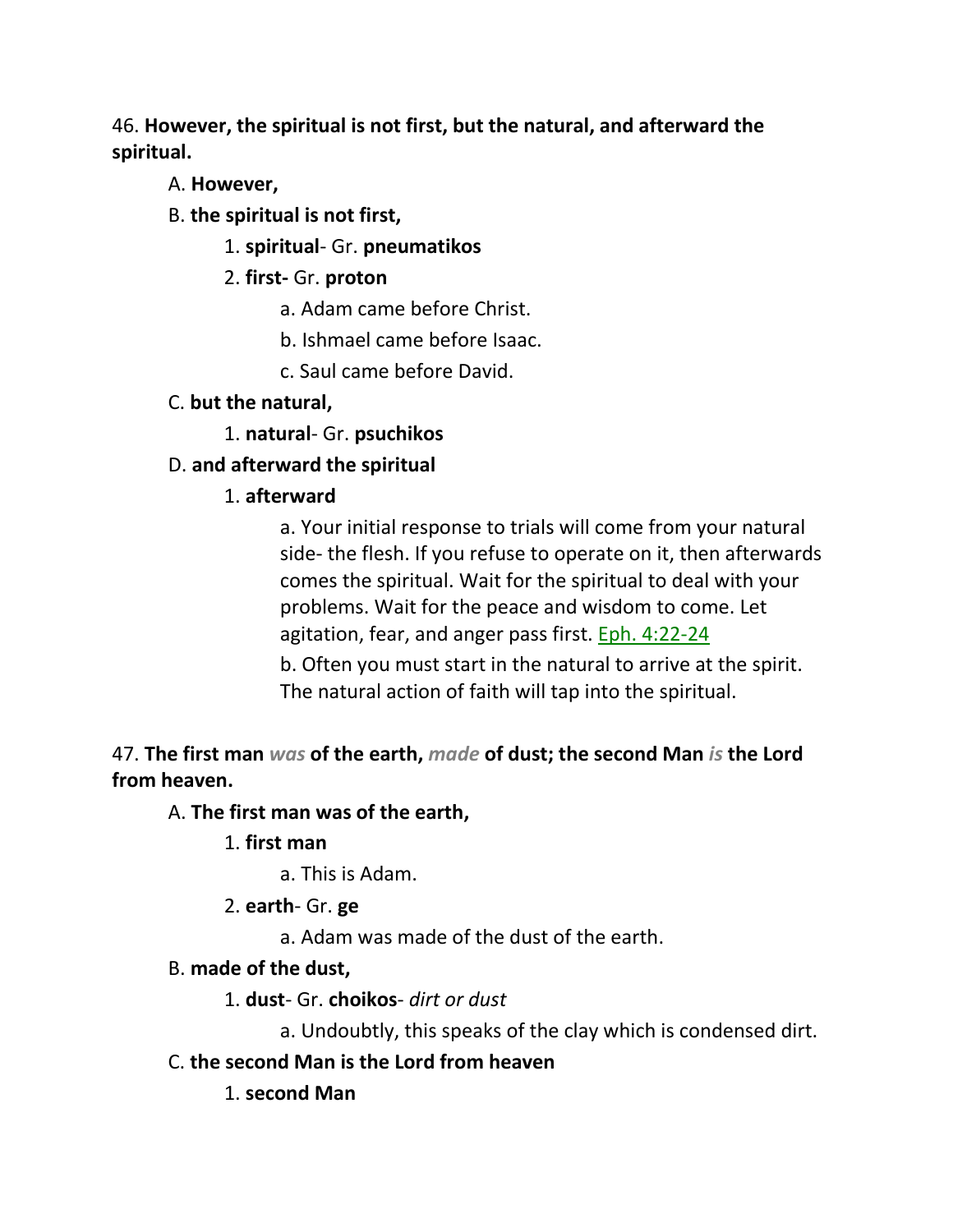a. Previously Jesus was called the last Adam. Here is He is called the **second Man**. As Adam was the federal head of a race of being- humanity, so Christ is the federal head of a new race of being- the new creation.

### 2. **Lord**- Gr. **kurios**

a. This second Man is also Lord, or in other words God in the flesh!

## 3. **heaven**- Gr. **ouranos**

a. The second Man is of heavenly origins. He came from His Father in heaven. He left heaven and became a man. John 3:13, John 3:31

48. **As** *was* **the** *man* **of dust, so also** *are* **those** *who are made* **of dust; and as** *is* **the heavenly** *Man,* **so also** *are* **those** *who are* **heavenly.** 

## A. **As was the man of dust,**

1. **dust**

a. This is Adam.

## B. **so also are those who are made of dust;**

1. This is all humans in this life now.

## C. **and as is the heavenly man,**

## 1. **heavenly**- Gr. **epouranios**

a. This is Jesus.

## D. **so also are those who are heavenly**

1. This will be all believers in the resurrection.

49. **And as we have borne the image of the** *man* **of dust, we shall also bear the image of the heavenly** *Man.*

## A. **And as we have borne the image of the man of dust,**

- 1. **borne** Gr. **phoreo**
- 2. **image** Gr. **eikon** *an image, figure, likeness*

## 3. **dust**- Gr. **choikos**

a. Our bodies bear the likeness of Adam's body. This does not mean we look just like Adam because we know we all look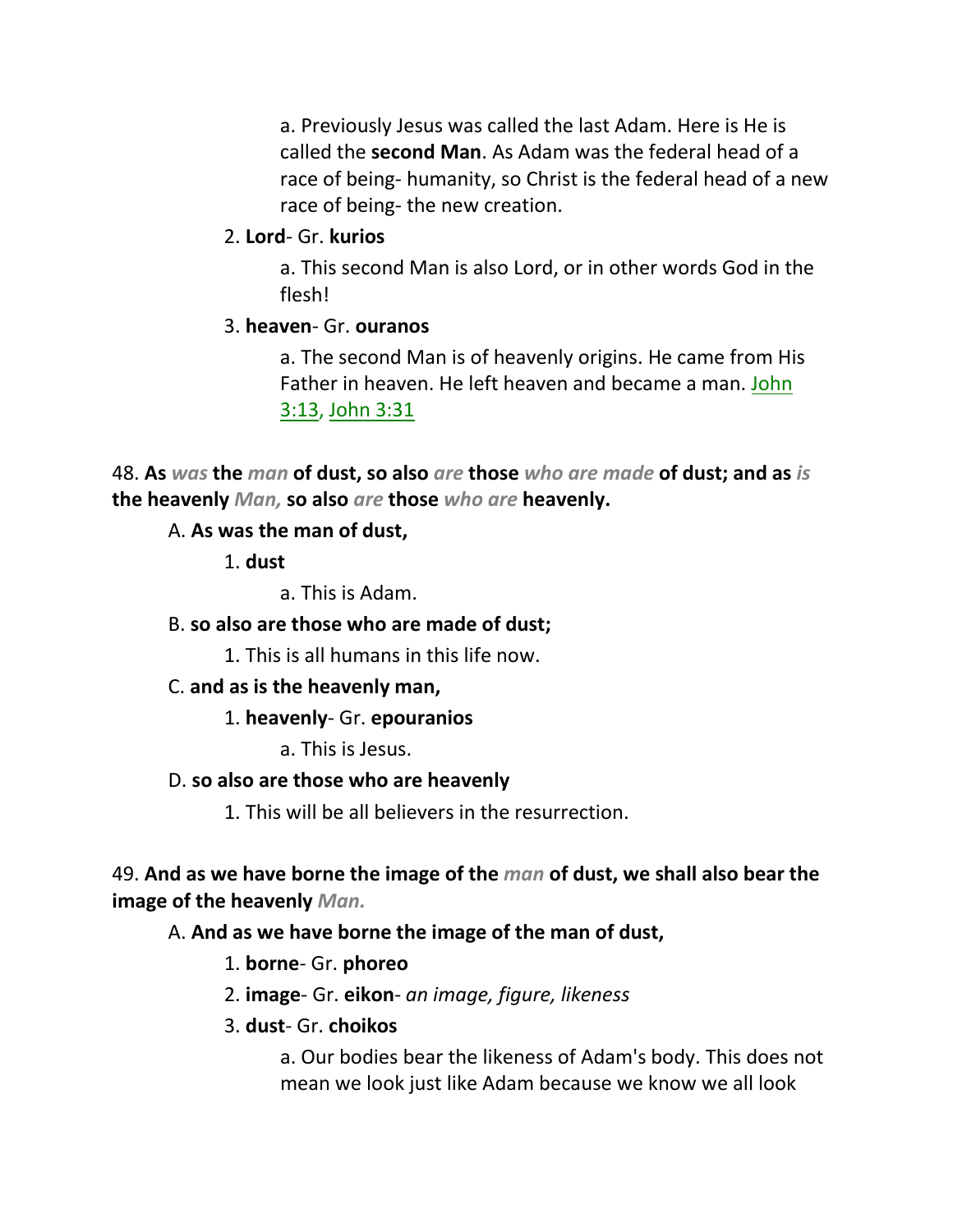different. This means we all have flesh and blood and similar attributes.

- B. **we shall also bear the image of the heavenly man.**
	- 1. **bear** Gr. **phoreo**
	- 2. **image** Gr. **eikon**

## 3. **heavenly**- Gr. **epouranios**

a. Our resurrection body will bear the likeness of Jesus' body. This does not mean we will all look just like Jesus, but we will have similar attributes to His glorified body.

## 50. **Now this I say, brethren, that flesh and blood cannot inherit the kingdom of God; nor does corruption inherit incorruption.**

## A. **Now this I say,**

- 1. **say** Gr. **phemi**
- B. **brethren** Gr. **adelphos**

## C. **that flesh and blood cannot inherit the kingdom of God;**

1. **flesh**- Gr. **sarx**

# 2. **blood**- Gr. **aima**

a. It is important to note that Jesus' resurrection body had flesh and bones, but no blood. Luke 24:39 His blood was used to sanctify the courts of heaven and placed upon the mercy seat of heaven. Heb. 9:23

b. Our resurrection body will have flesh and bones but no blood. The life of God will give life to our new bodies just like Jesus' body.

# 3. **inherit**- Gr. **kleronomeo**

a. Our resurrection body is part of our inheritance in Jesus Christ.

## 4. **kingdom**- Gr. **basileia**

a. The kingdom of God is in the third heaven and within believers now in their spirit. One day this spiritual kingdom will be manifested in the natural realm.

b. A natural flesh and blood body would not be able to live in heaven. It is not designed or suited for it.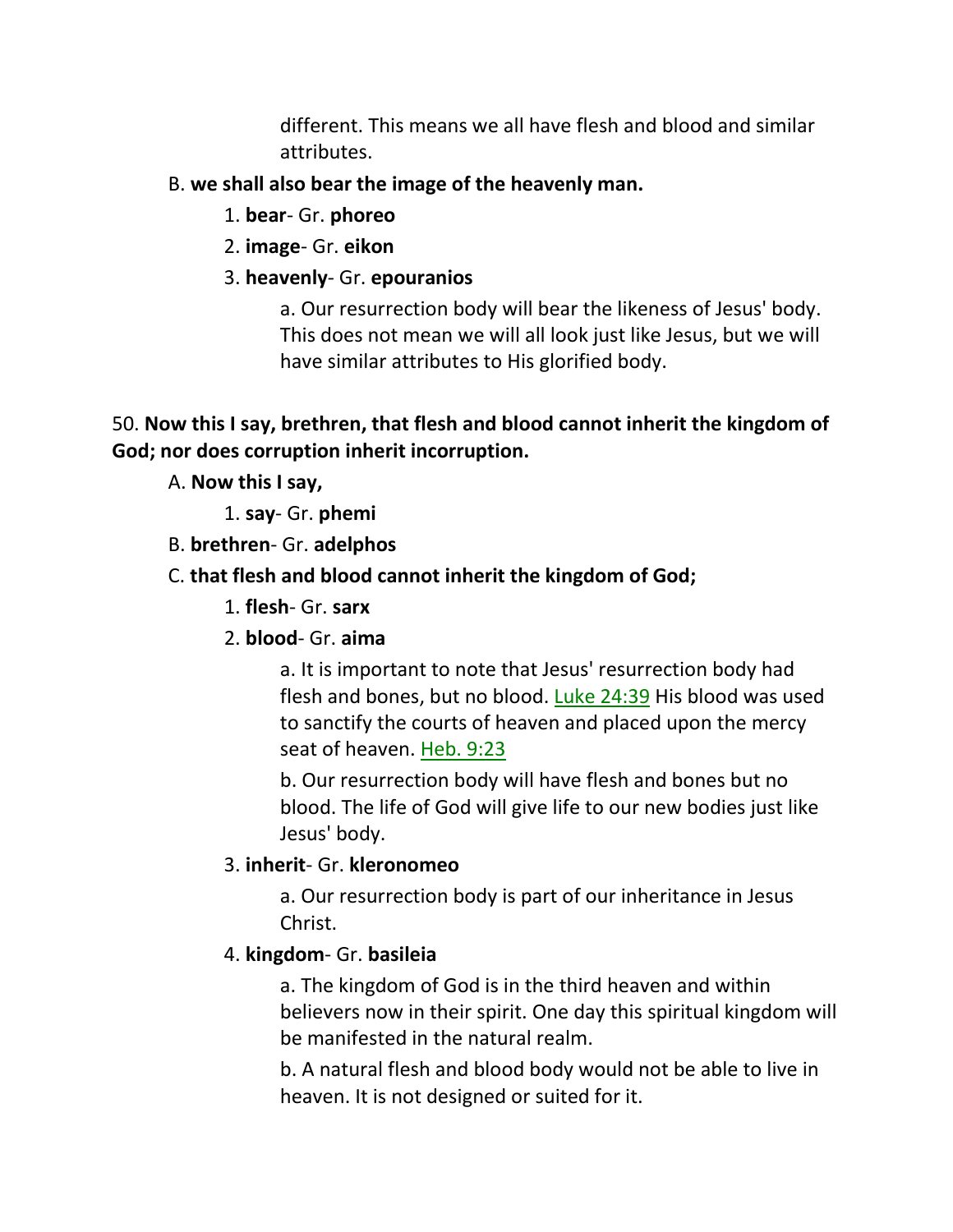c. Humans are spirit, soul, and body. It is not God's plan for us to live forever with just a spirit and soul with no body.

## D. **nor does the corruption inherit incorruption.**

### 1. **corruption**- Gr. **phthora**

a. Speaking of our corruptible natural body now.

## 2. **incorruption**- Gr. **aphtharsia**

a. Speaking of our incorruptible resurrection body.

## 51. **Behold, I tell you a mystery: We shall not all sleep, but we shall all be changed—**

A. **Behold**- Gr. **idou**- *Look! See!*

## B. **I tell you a mystery**:

1. **tell**- Gr. **lego**- *to say, relate*

2. **mystery**- Gr. **musterion**- *a matter to the knowledge of which initiation is necessary*

a. This term "mystery" refers to the church age and what pertains to it. The church age was a mystery in the OT. There might have been types and shadows of it, but it was not clearly taught in the OT.

b. The resurrection of the church [the rapture] is the last moment of the church age [the mystery] so it is called a mystery.

c. In Matthew, Mark, and Luke the rapture is not mentioned. The second coming of the Lord to the earth to set up His earthly reign is, but the rapture is not. These three gospels were not written to the church. Only the book of John talked about the rapture of the church. John 14:3 John was written to believers. John 20:31

## C. **We shall not all sleep**,

## 1. **sleep**- Gr. **koimao**

a. Again the term "sleep" is used for a believer's death. They shall awake from death in the resurrection with new vitality.

## D. **but we shall all be changed**--

1. **changed**- Gr. **allasso**- *to make different*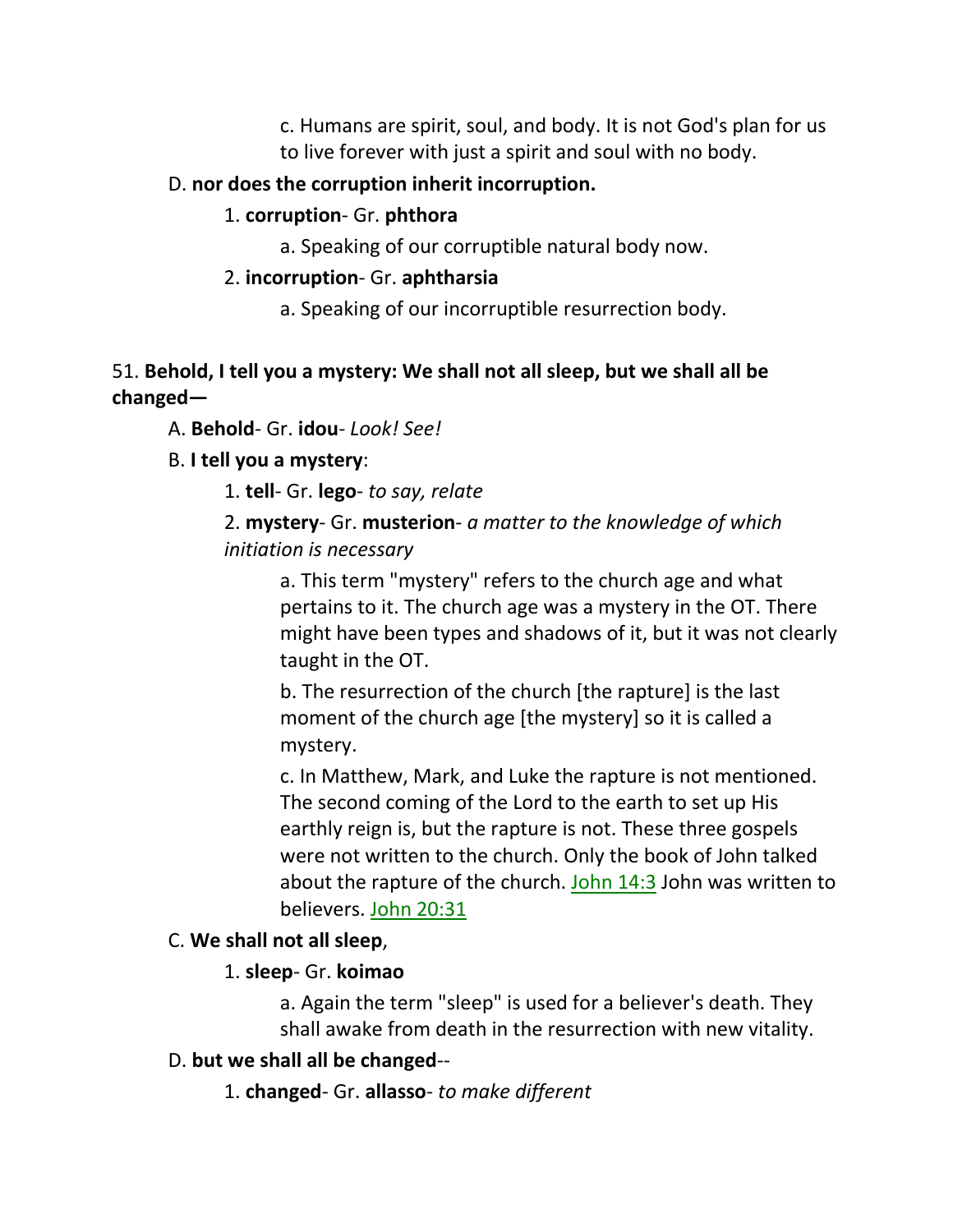a. This verse should be on every church nursery's wall!

b. Thank God things will be different than now after the resurrection!

## 52. **in a moment, in the twinkling of an eye, at the last trumpet. For the trumpet will sound, and the dead will be raised incorruptible, and we shall be changed.**

## A. **in a moment,**

1. **moment**- Gr. **atomos**- *that cannot be cut in two, or divided, indivisible*

> a. There is a point where time cannot be divided down any further. This point is an atom of time. Whatever that smallest unit of time is, this is how fast the resurrection [rapture] of the church will be!

## B. **in the twinkling of an eye,**

1. **twinkling**- Gr. **rhipe**- *twinkling light, of any rapid movement, jerk of the eye in winking*

a. The rapture of the church will take place faster than a blink of the eye .

## 2. **eye**- Gr. **ophthalmos**

## C. **at the last trumpet**

1. **last**- Gr. **eschatos**

## 2. **trumpet**- Gr. **salpigx**

a. Some take this to mean the last trumpet of revelation which is at the halfway point of the Tribulation period. However, there is a trumpet after the letters to the seven churches are read [chapters 1-3]. In Rev 4:1, John hears the voice as of a trumpet and is caught up to heaven. This is a type of the church being caught up at the sound of this trumpet. I believe this verse is speaking of the last trumpet of the church age not the tribulation period.

b. In Daniel 9:24-27, God gives 490 years [70 weeks] of Jewish time from the laying of the foundation of the temple to bring in righteousness and to seal the vision for Israel. However, it states that when the Messiah would be cut off it would be at the 483rd year [69 weeks]. This leaves seven more years [1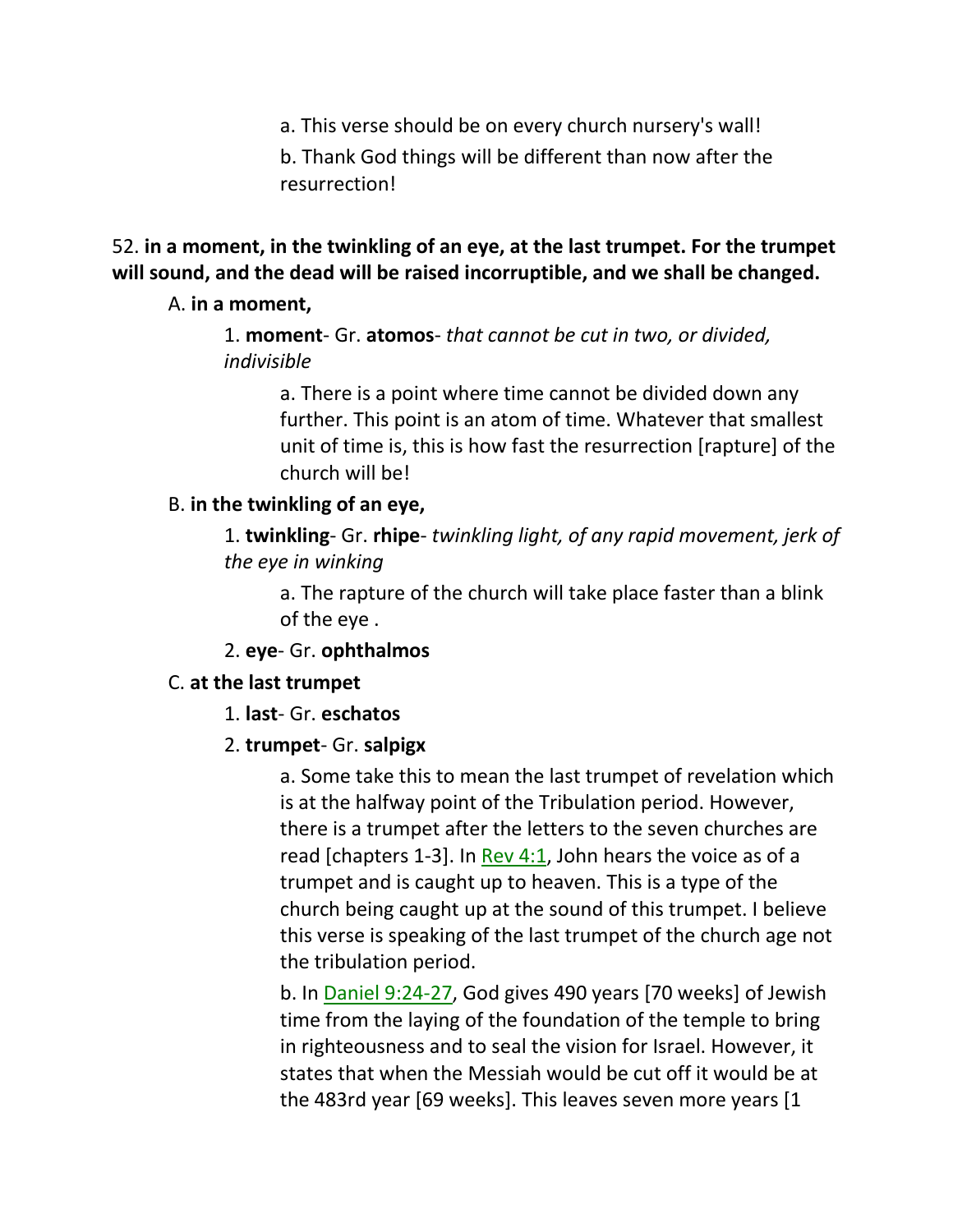week] of Jewish time left after Jesus is crucified on the cross. God inserted the church age as a mystery in between the 69<sup>th</sup> week and the 70<sup>th</sup> week. The tribulation will be the last seven years of Jewish time. The church will not be present during these last seven years. The church age is the dispensation of grace. It is not part of Jewish time.

#### D. **For the trumpet will sound,**

### 1. **trumpet will sound**- Gr. **salpizo**

### a. Rev. 4:1

### E. **and the dead will be raised incorruptible,**

- 1. **dead** Gr. **nekros**
	- a. The dead believers
- 2. **raised** Gr. **egeiro**

### 3. **incorruptible**- Gr. **apthartos**

a. We will have a resurrection body that will not and cannot ever die again.

### F. **and we shall be changed.**

1. **changed**- Gr. **allasso**- *to make different*

53. **For this corruptible must put on incorruption, and this mortal** *must* **put on immortality.** 

A. **For this corruptible must put on incorruption,**

### 1. **corruptible**- Gr. **phthartos**

### 2. **put on**- Gr. **enduo**

a. Here we see that our natural body will be raised and put on the spiritual body which is from heaven created by God that is eternal in the heavens. 2 Cor. 5:2

## 3. **incorruption**- Gr. **aphtharsia**- *that which cannot be corrupted*

## B. **and this mortal must put on immortality**

## 1. **mortal**- Gr. **thnetos**- *liable to death*

a. Our natural body now is liable to death.

## 2. **immortality**- Gr. **athanasia**- *not liable to death*

a. Our resurrection body will not be liable to death.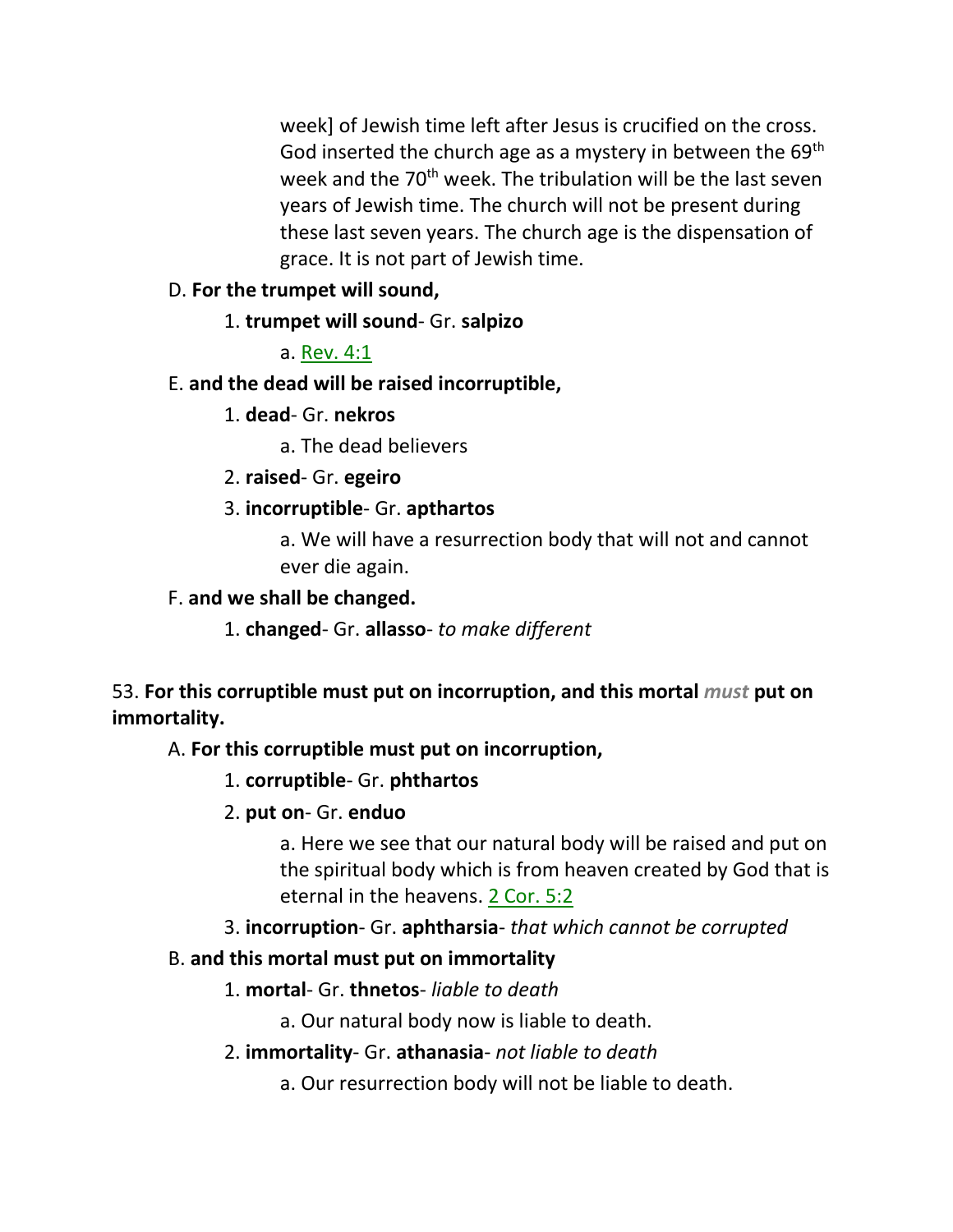54. **So when this corruptible has put on incorruption, and this mortal has put on immortality, then shall be brought to pass the saying that is written: "DEATH IS SWALLOWED UP IN VICTORY."** 

A. **So when this corruptible has put on incorruption,**

- 1. **corruptible** Gr. **phthartos**
	- a. This corruptible body.

## 2. **put on**- Gr. **enduo**

a. Again our natural body will be assimilated into the spiritual body God prepared for us.

- 3. **incorruption** Gr. **aphtharsia**
	- a. Our resurrection body.

# B. **and this mortal has put on immortality,**

## 1. **mortal**- Gr. **thnetos**

- a. Our natural body is liable to death.
- 2. **immortality** Gr. **athanasia**
	- a. Our spiritual body cannot die.

# C. **then shall be brought to pass the saying that is written,**

- 1. **brought to pass** Gr. **ginomai**
- 2. **saying** Gr. **logos**
- 3. **written** Gr. **graphe**

a. Isa. 25:8

# D. **death is swallowed up in victory.**

# 1. **death**- Gr. **thanatos**

2. **swallowed**- Gr. **katapino**- *to drink down*

a. Our old natural body will be swallowed up by our new resurrection body.

3. **victory**- Gr. **nikos**- *conquest, triumph*

a. The resurrection of Jesus Christ is our guarantee of final victory over sin and death.

# 55. **"O DEATH, WHERE IS YOUR STING? O HADES, WHERE IS YOUR VICTORY?"**  A. **O death,**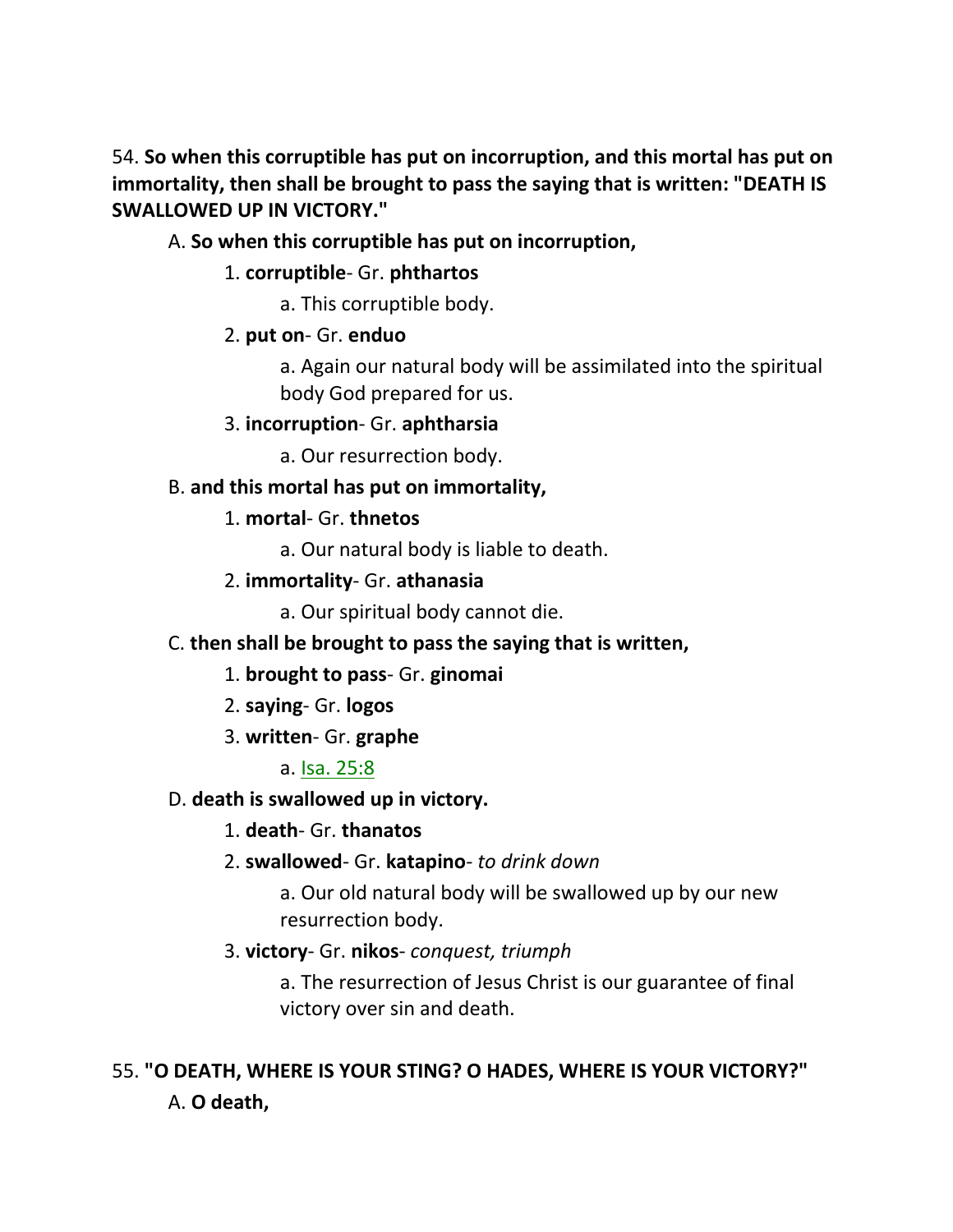#### 1. **death**- Gr. **thanatos**

### B. **where is your sting?**

1. **sting**- Gr. **kentron**- *to prick, stimulate. Anything by which a puncture is made*

> a. The stinger of death has been removed because Jesus redeemed us from sin.

#### C. **O Hades,**

#### 1. **Hades**- means *unseen realm*

a. There were two compartments under the Earth before Jesus died on the cross. The first was Abraham's bosom where the righteous dead went. The other compartment was hell or technically called Hades, the place of torment for unbelievers.

b. Hades has no victory over a believer in Jesus Christ because Jesus went there for them in their place. Acts 2:27 Hades is a place of punishment for sin. Our sins have been paid for by Jesus.

c. Let me say here that any report [even if a book is written on it] of a Christian dying and going to hell so God can let them taste what it is like so they could return and tell others about it is plain false and a lie! No Christian will ever go to that place. It is not for us.

### D. **where is your victory?**

### 1. **victory**- Gr. **nikos**

a. Jesus conquered death, hell, and the grave with His resurrection. We will share in that resurrection soon!

### 56. **The sting of death** *is* **sin, and the strength of sin** *is* **the law.**

#### A. **The sting of death is sin,**

#### 1. **sting**- Gr. **kentron**

### 2. **death**- Gr. **thanatos**

a. Death came through sin. Rom. 6:23 If there was no sin there would be no sting of death that would plague humanity.

#### 3. **sin**- Gr. **hamartia**

a. This is the principle of sin that came into the human race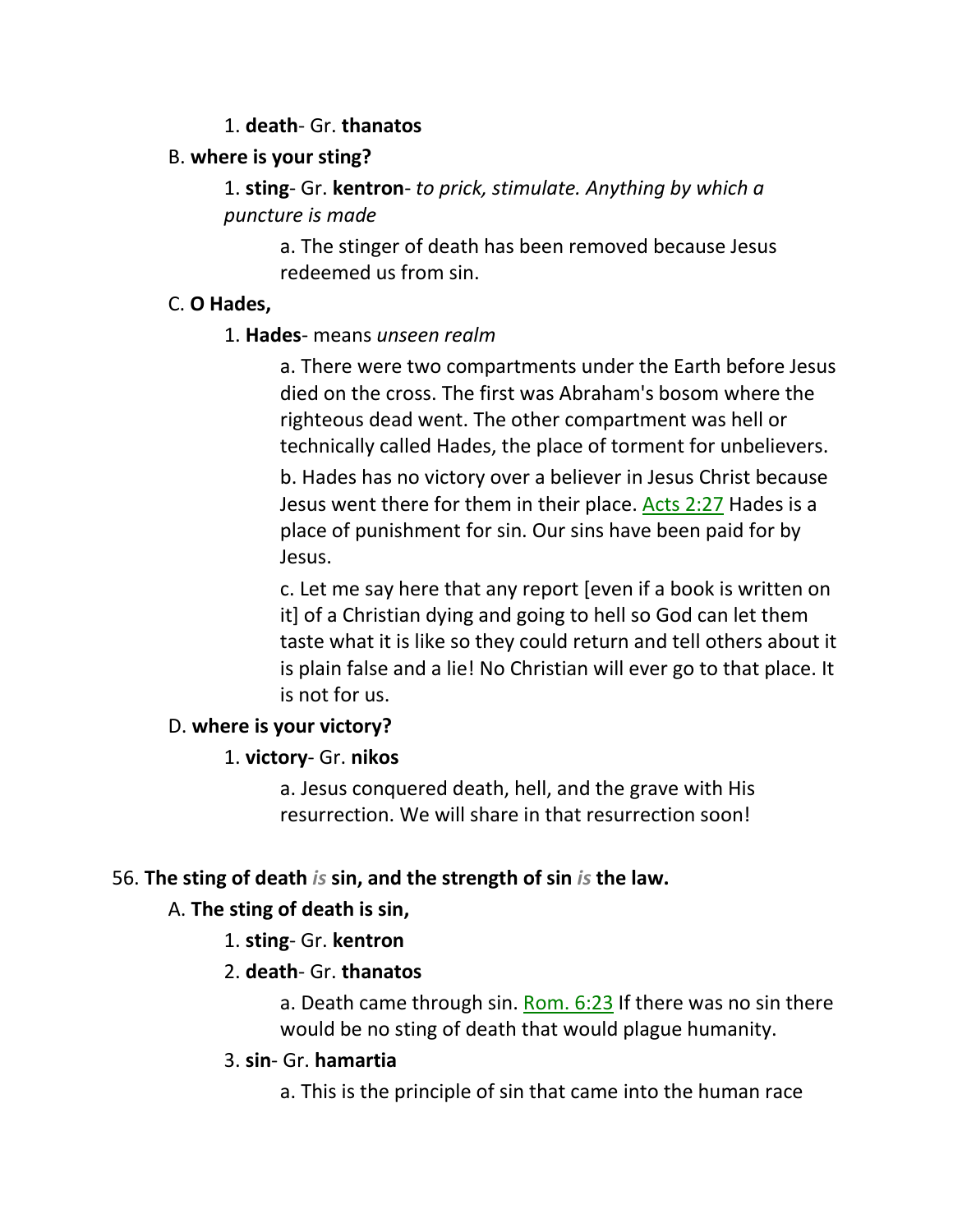through Adam.

### B. **and the strength of sin is the law**

- 1. **strength** Gr. **dunamis** *power*
- 2. **sin** Gr. **hamartia**

### 3. **law**- Gr. **nomos**

a. The root of sin is lawlessness. When law is brought into the presence of sin there is an allergic reaction! The lusts of sin are aroused when law is present. Rom\_7:9-13

b. You can try this out. Go outside and find some kids playing. Tell them that from now on they are not to spit on this flower. Then hide and watch. Immediately some will go over and spit on the flower and others will stare at it salivating wanting to spit on it. Until you gave the law they were oblivious to the flower!

# 57. **But thanks** *be* **to God, who gives us the victory through our Lord Jesus Christ.**

- A. **But thanks be to God,**
	- 1. **thanks** Gr. **charis** *grace, thanks*

a. Thanksgiving is processed grace that has been received into the heart, appropriated, and then returns back to God!

## B. **who gives us the victory through our Lord Jesus Christ**

### 1. **gives**- Gr. **didomi**

a. Victory in the New Covenant comes as a gift. It is received not achieved!

b. Jesus won the battle with Satan and placed us on the high ground. We are to defend the victory we been placed in not fight for it! For instance we are the healed that the devil is trying to make sick. We are not the sick trying to get healed. This is the same case for every other area of the Christian life.

## 2. **victory**- Gr. **nikos**

a. Jesus is our Victory. He is called Jehovah-Nissi- the Lord our victory banner!

b. We are more than conquerors through Jesus! Rom. 8:37

c. The specific victory spoken here is victory over sin and